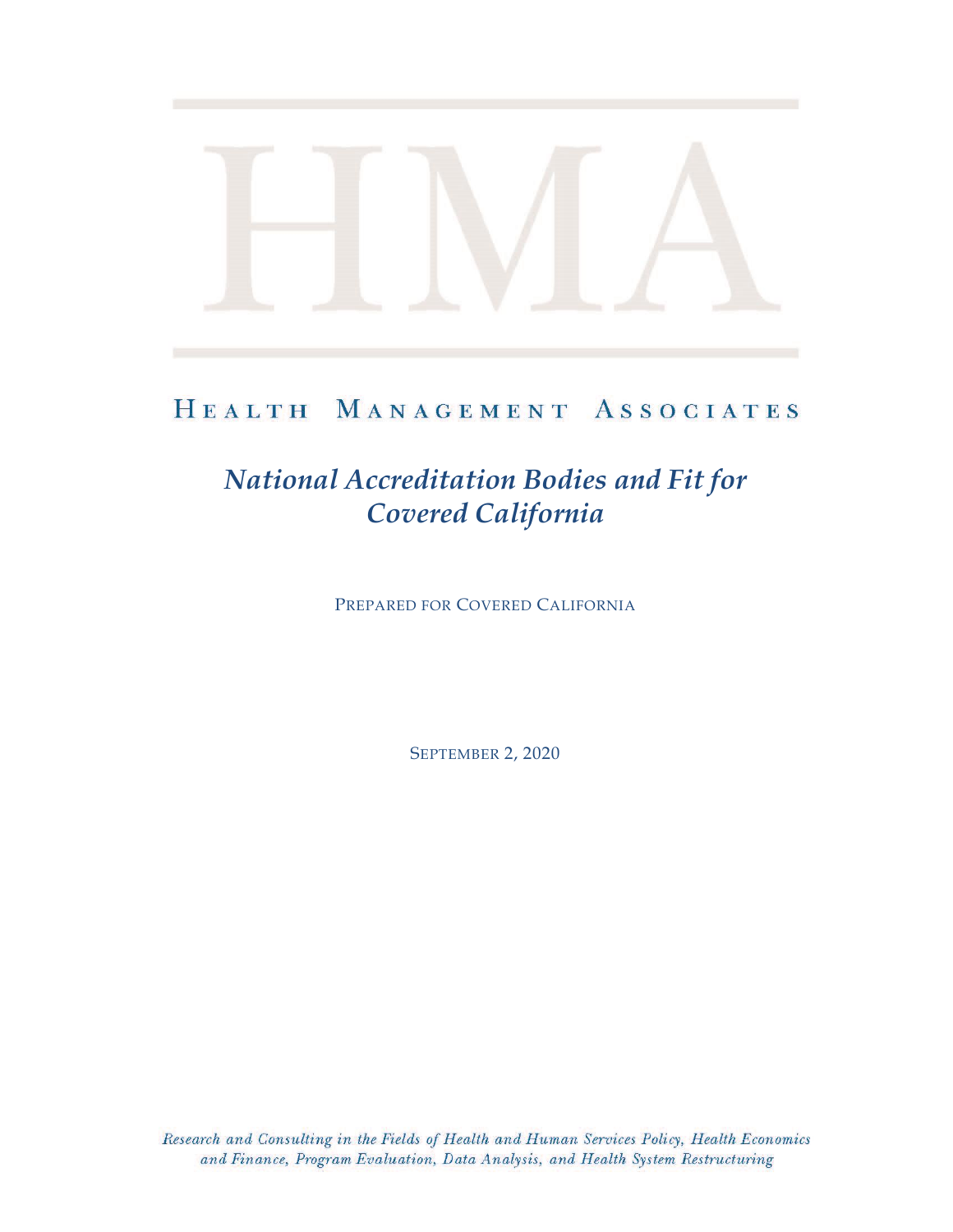# **Table of Contents**

| F. Assessment of Accreditation Bodies on Rigor, Performance Measurement, Alignment  15 |  |
|----------------------------------------------------------------------------------------|--|
|                                                                                        |  |
|                                                                                        |  |
|                                                                                        |  |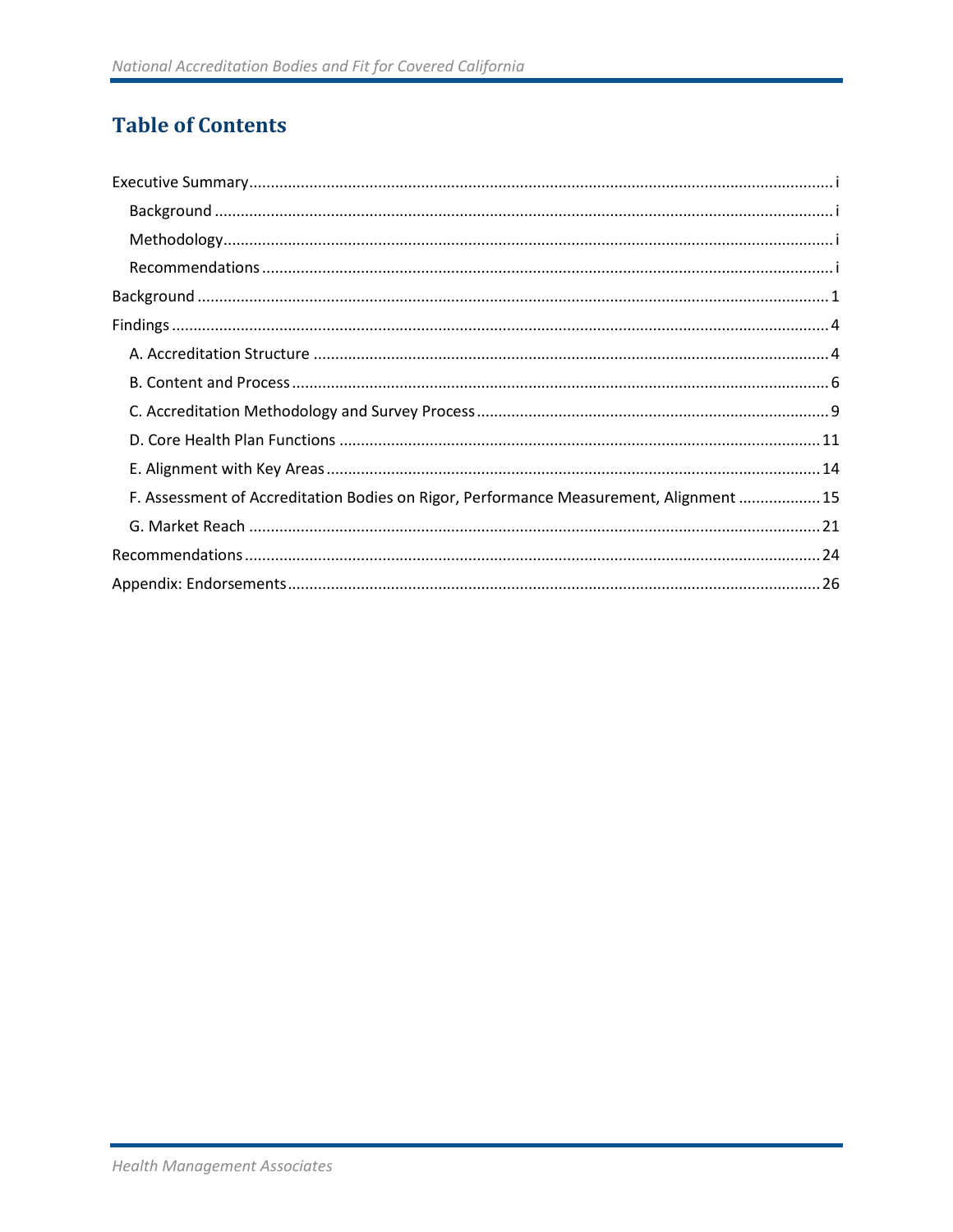# <span id="page-2-0"></span>**Executive Summary**

# <span id="page-2-1"></span>**Background**

Covered California's mission is to increase insurance coverage in California and improve quality of care while reducing costs and health disparities. Attachment 7 of the Qualified Health Plan (QHP) Issuer Individual Market Model Contract (Quality, Network Management, Delivery System Standards and Improvement Strategy) lays out Issuer requirements and is designed to hold Issuers accountable for quality care and delivery reform. The guiding principles that underlie Attachment 7 express the goal of assuring effectively delivered quality care and improving population health in ways that are thoughtfully measured, appropriately aligned with other purchasers, promote access to strong provider networks and consumer tools and support, align payment with value, and minimize variation in care.

Covered California engaged Health Management Associates (HMA) to evaluate accreditation requirements and processes of the National Committee for Quality Assurance (NCQA), URAC, and the Accreditation Association for Ambulatory Health Care (AAAHC). <sup>1</sup> HMA was asked to recommend which accreditation body's requirements and process aligns best with Covered California's expectations, including through an assessment of the extent to which accreditation focuses on core health plan competencies (for example, utilization management, chronic disease and complex care management, and grievances and appeals).

### <span id="page-2-2"></span>**Methodology**

HMA reviewed the accreditation bodies' structures, requirements and processes in order to assess their organization, methodology, the topics they evaluate, and the documentation they collect. We evaluated the rigor of each body's process and documentation requirements, including the extent to which they review health plan performance measurement. We identified elements considered critical to accreditation and assessed each accreditation body's market reach and any third-party endorsements.

# <span id="page-2-3"></span>**Recommendations**

#### **NCQA Supports Covered California's Strategic Goals**

While each accrediting body has its own strengths, *NCQA is the best fit for Covered California's goals of achieving health plan quality and ensuring rigor in core areas of health plan control.* AAAHC has limited standards in utilization management and disease management, lacks rigor in some assessed areas, and fails to conduct file review for Case Management and Utilization Management. While URAC standards take a unique modular approach and it is strong in its assessment of internal plan workings, URAC lacks complex care management standards, an area of particular interest to Covered California. NCQA requires more rigorous documentation in its assessment of compliance with standards.

NCQA accreditation standards and scoring rely heavily on demonstrated quality outcomes and utilize HEDIS and CAHPS. NCQA accreditation standards include a Population Health Management domain, which is unique to NCQA and requires a systematic approach to develop a population health strategy, program, member and delivery systems supports, and impact evaluation.

Requiring all Covered California QHPs achieve NCQA accreditation will be minimally disruptive as NCQA is already the accreditation body for all but two Issuers participating in Covered California. Should Medi-Cal follow up on its consideration of requiring NCQA accreditation, Covered California could further increase cross-market alignment by implementing the same requirement.

 $1$  The acronym URAC originally stood for Utilization Review Accreditation Commission. The organization officially shortened its name to URAC in 1996 when it began accrediting health plans, pharmacies, and provider entities.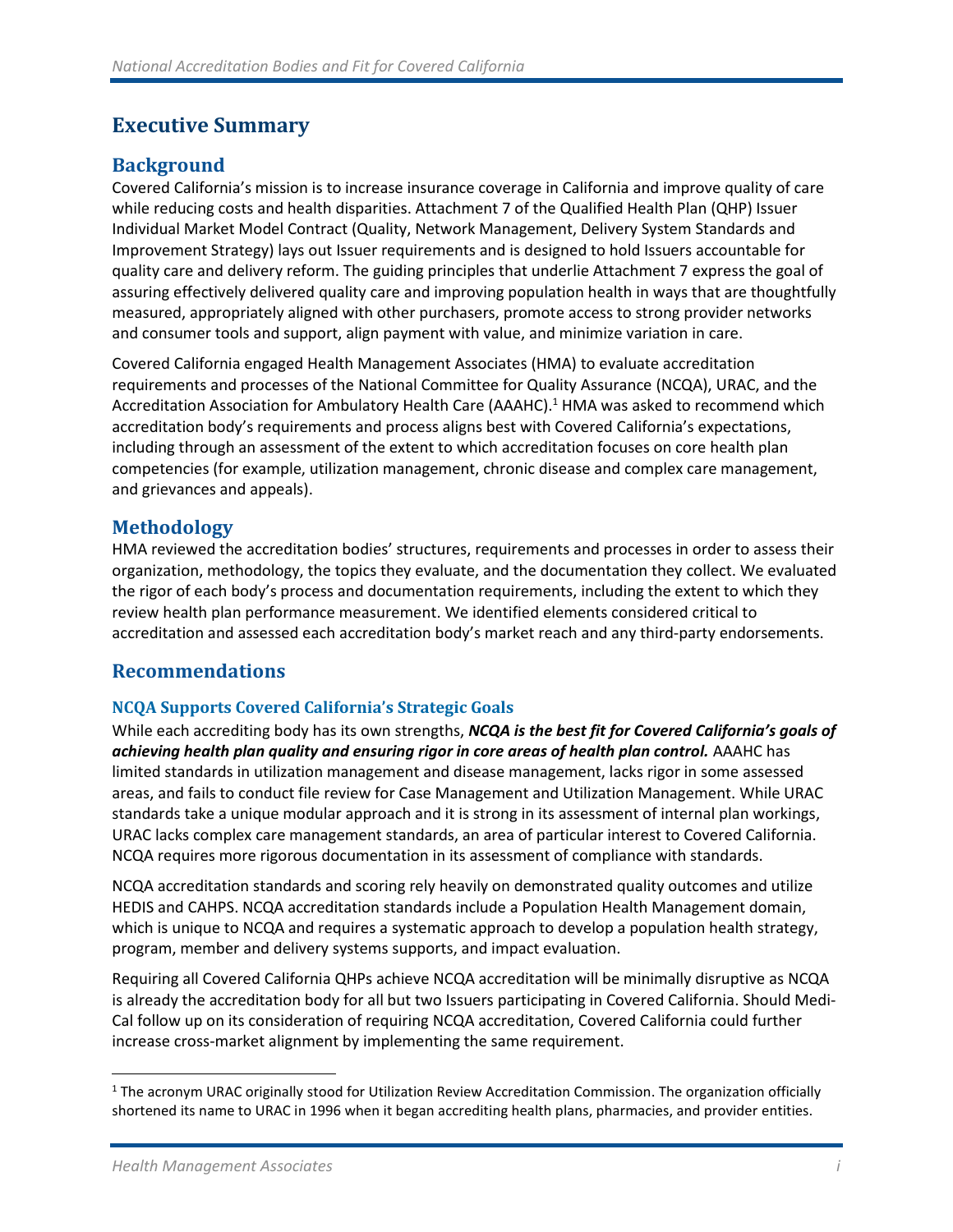#### **Accreditation Can be Used to Assess Compliance with Core Health Plan Functions**

Accreditation predominantly focuses on commonly accepted processes, measures, and goals for health plan operations and quality. NCQA accreditation will provide Covered California with assurance that the Issuer is compliant with health plan principles and business functions. We recommend that Covered California request final audit reports from accreditation.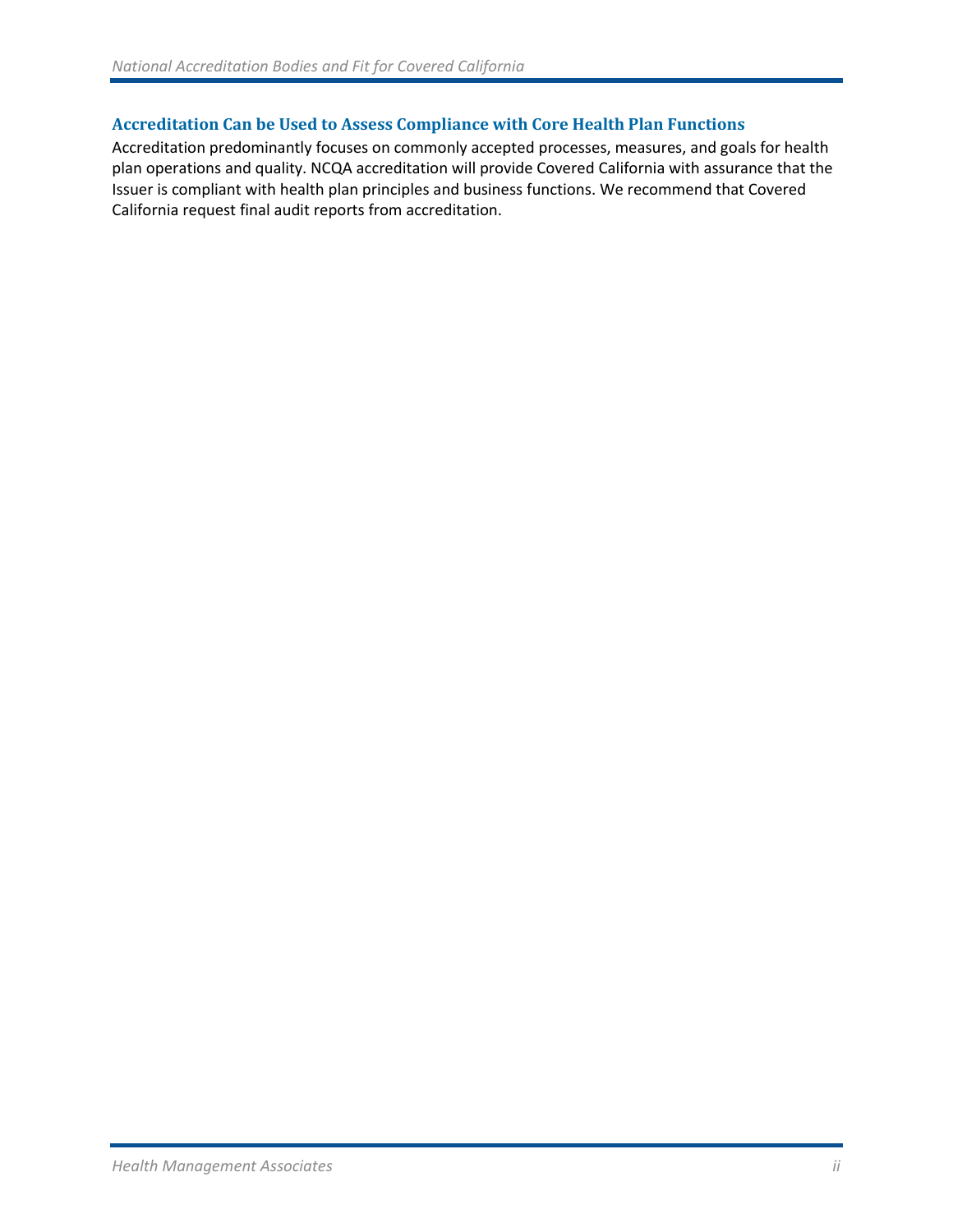# <span id="page-4-0"></span>**Background**

## **Promoting Quality and Value: Covered California's Contract "Attachment 7"**

Covered California's mission is to increase insurance coverage in California and improve quality of care while reducing costs and health disparities. Covered California has developed a framework for holding plans accountable for quality care and delivery reform, which is expressed in the graphic below and operationalized through its contract with its Qualified Health Plan (QHP) Issuers.

*Figure 1. Covered California's Framework for Holding Plans Accountable for Quality Care and Delivery Reform<sup>2</sup>*



The contract explicitly recognizes the Issuers' role in promoting quality and value. Attachment 7 of the QHP Issuer Individual Market Model Contract (Quality, Network Management, Delivery System Standards and Improvement Strategy) lays out Issuer requirements that include management of QHP members and efforts to improve the delivery system as a whole. In addition to addressing traditional Issuer requirements, Attachment 7 is designed to hold Issuers accountable for quality care and delivery reform. Those expectations evolve over time in order to improve quality of care and reform the delivery system based on the best evidence available at the time.

In 2019, Covered California began a deliberative process with stakeholders through which it is updating the 2022 contract year Attachment 7 requirements based on a set of guiding principles for developing the Marketplace's expectations for Issuers, updated in August 2020:

- 1. Contract expectations are driven by the desire to meet three complementary and overlapping objectives:
	- □ Assuring Quality Care: Ensuring our enrollees receive the right care, at the right time, in the right setting, at the right price.
	- $\Box$  Effective Care Delivery: Promoting value-enhancing strategies that have the potential to reform the delivery system in the near- and long-term.

<sup>2</sup> Covered California, Attachment 7 Framework, January 2019.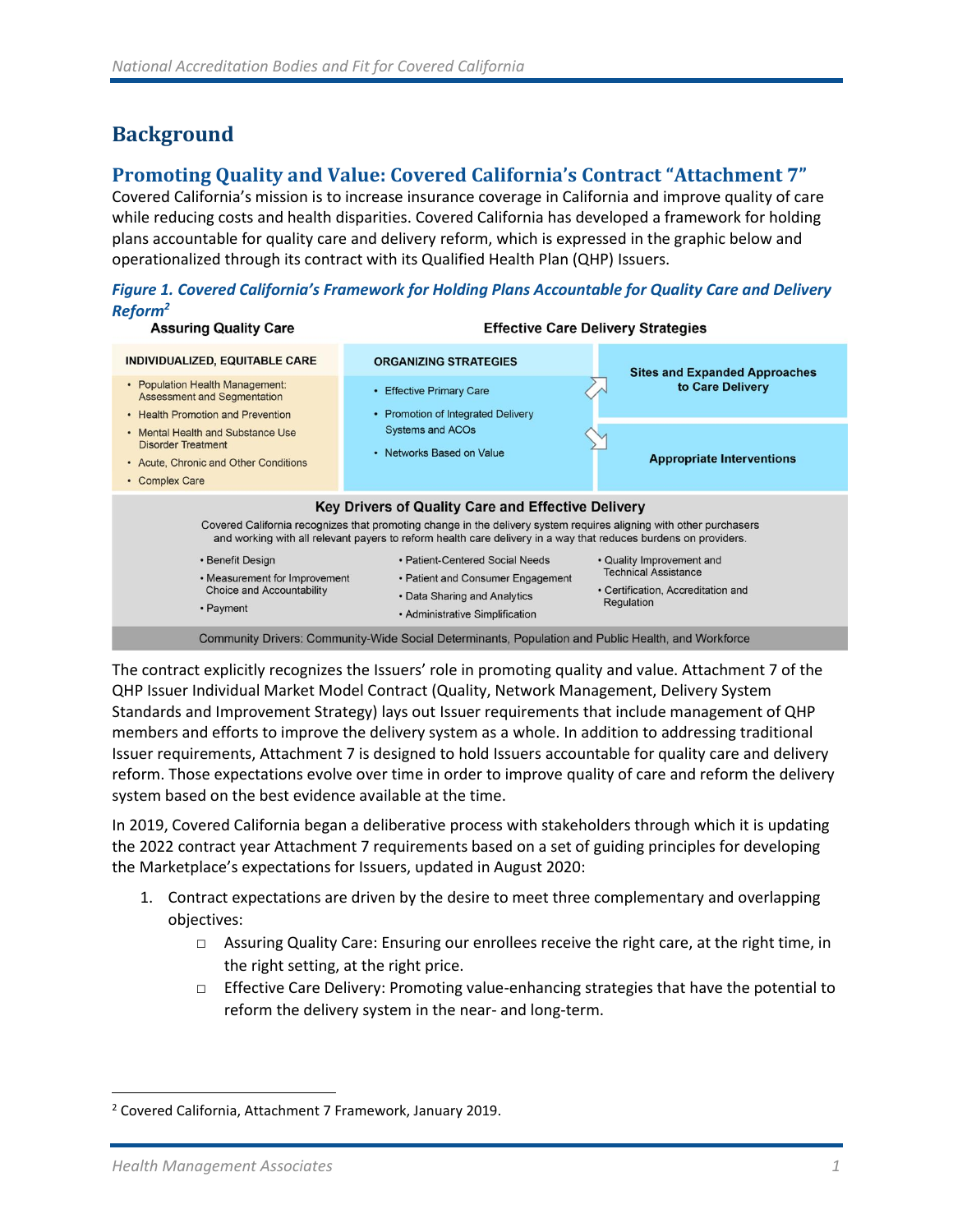- $\Box$  Promoting Health Equity: Improving the health of the population by acknowledging the role of social determinants and systemic racism and working with issuers and partners to address the impact of social needs and health disparities experienced by its enrollees.
- 2. Success will be assessed by outcomes, measured at the most appropriate level, in preference to adoption of specific strategies.
- 3. Prioritizing requirements that meet multiple objectives and leveraging existing initiatives and mechanisms will reduce administrative burden.
- 4. Promoting alignment with other purchasers will maximize impact, elevate shared priority objectives and increase efficiency.
- 5. Enrollees will have access to networks offered through the issuers that are based on high quality and efficient providers.
- 6. Enrollees will have the tools needed to be active consumers, including tools for provider selection and shared clinical decision making.
- 7. Payment will increasingly be aligned with value and proven delivery models.
- 8. Actively monitor and reduce variations in quality and cost of care to ensure better outcomes across the network for all Covered California Enrollees.

Consistent with its desire to hold Issuers accountable, Covered California asked Health Management Associates (HMA) to identify which of the three national accreditation bodies approved to accredit QHPs (National Committee for Quality Assurance [NCQA], URAC, and the Accreditation Association for Ambulatory Health Care [AAAHC]) has requirements and process that align best with Covered California's expectations of core health plan competencies in delivering quality care as the foundation of this accountability. $3, 4$ 

The Marketplace was particularly interested in a review and assessment of how the accreditation bodies require Utilization Management, appeals and grievances, and chronic disease and complex care management (previously categorized as disease management) as threshold competencies for accreditation. Covered California values standardized measurement and audit in addition to review of documentation of policies, procedures and processes. Attachment 7 does not specifically address all of these core health plan functions, as accreditation is required for participating Issuers. HMA also assessed the extent to which each accreditation approach aligns with requirements in Attachment 7 that promote a reformed delivery system.

# **Methodology**

#### **Review of Covered California Attachment 7**

In preparation for analyzing the three accreditation bodies' requirements and processes, HMA reviewed Attachment 7 of the Covered California contract in the context of the organization's report *Holding Health Plans Accountable for Quality and Delivery System Reform*. As requested by Covered California, we focused on Health Equity, Quality Improvement, Network Performance, and Delivery System Reform.

<sup>&</sup>lt;sup>3</sup> As noted in the Executive Summary, the acronym URAC originally stood for Utilization Review Accreditation Commission. The organization officially shortened its name to URAC in 1996 when it began accrediting health plans, pharmacies, and provider entities.

<sup>4</sup> HMA also investigated whether a requirement that all Marketplace Issuers earn NCQA Distinction in Multicultural Health Care would help Covered California increase equity and inclusion in QHP offerings. Analysis on this topic was provided to Covered California in a separate companion report.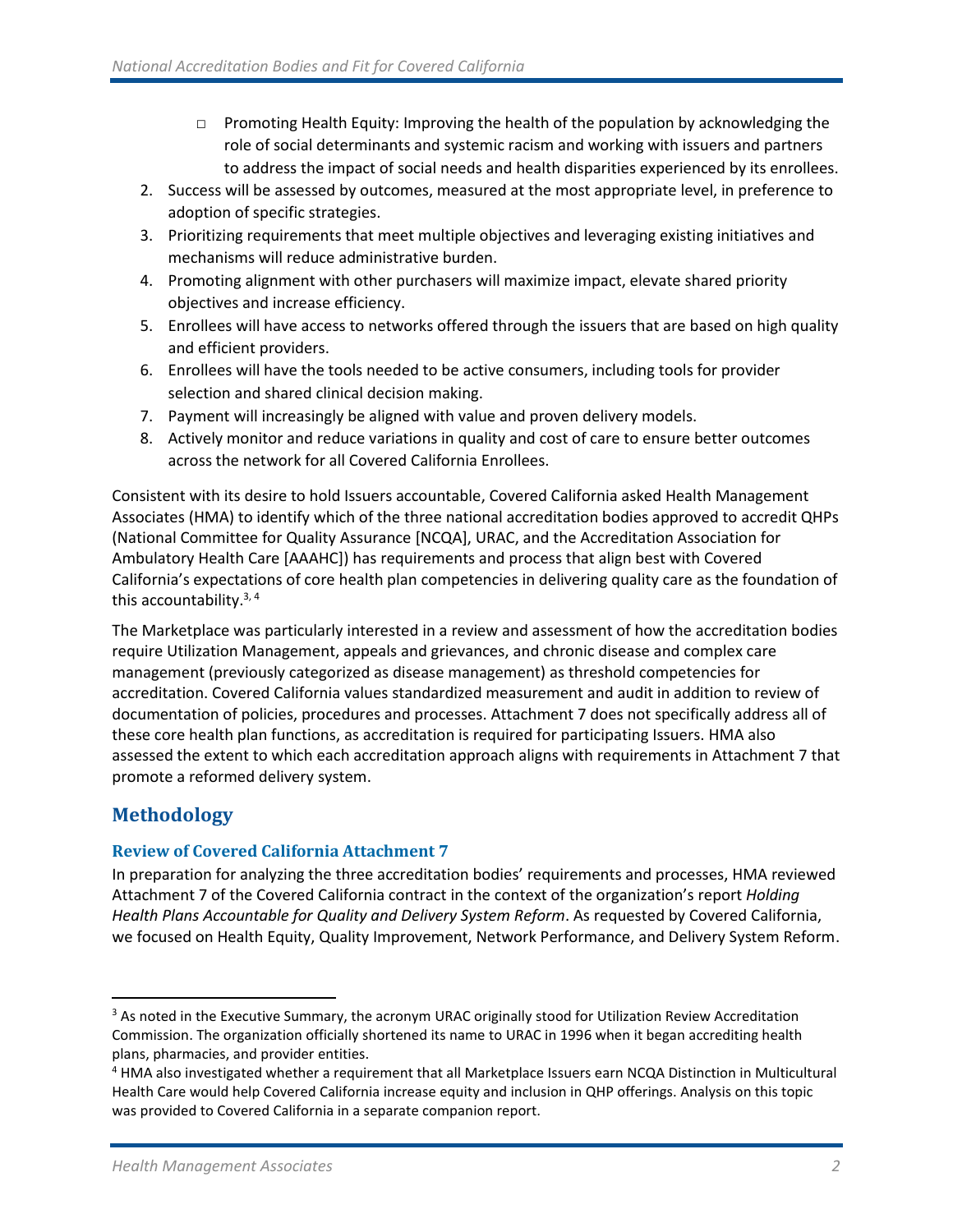#### **Accreditation Bodies' Structure, Content and Process**

We reviewed survey materials, instructions and other materials from the three accreditation bodies in order to identify how they are organized, their accreditation review methodology, the topics they evaluate, and types of documentation collected. HMA reviewed accreditation bodies' documentation of the process used by each, noting key data, activities, and reports that Issuers must provide to the accreditation body in order to identify whether any of these documents could be provided to Covered California as evidence the QHP is meeting Marketplace requirements. Such documents could be provided as part of the Covered California-Issuer contract process, to help Covered California increase its understanding of QHP performance or to replace current Attachment 7 requirements. We specifically focused on how each accreditation body handles its review of the core health plan functions utilization management, chronic disease and complex care management (previously categorized as disease management), and grievances and appeals. In addition, we identified the elements each accreditation body considers a "critical factor" or "must pass" element, for which the Issuer must have a passing score on the standard to gain accreditation.

#### **Accreditation Review in Key Areas of Interest to Covered California**

We evaluated the accreditation bodies on the rigor with which they assess health plan performance and the extent to which they review health plan performance measurement. This assessment was conducted for each of the Attachment 7 articles:

- Reducing Health Disparities and Ensuring Health Equity
- Promoting Development and Use of Effective Care Models
- Hospital Quality
- Population Health: Preventive Health, Wellness and At-Risk Enrollee Support
- Patient-Centered Information and Support
- Payment Incentives to Promote Higher Value Care

We also identified the level of alignment with the articles. We then assessed whether one or more of the contractual and operational requirements are sufficiently aligned with an Attachment 7 element that accreditation can serve as a mechanism to enhance accountability for health plans across the articles of attachment 7 and core health plan functions.

#### **Accreditation Bodies' Market Reach and Endorsements**

We collected lists of the Issuers accredited by each accreditation body, including Issuers offering QHPs in California and elsewhere. We reviewed Quality Rating System (QRS) scores for Issuers accredited by each organization.<sup>5</sup> The overall QRS score is a roll-up that includes scores for member experience, medical care, and health plan administration. We also identified states and federal agency endorsements of each accreditation body.

#### **Develop Findings**

To develop findings, we assessed how each accreditation entity approaches key health plan tasks such as utilization management, chronic disease and complex care management (previously categorized as disease management), and appeals/grievances; how accreditation body requirements align with the elements in each Attachment 7 article; the requirements' level of rigor (including the use of outcomes measures where appropriate); and the use of "must pass" elements in key areas.

<sup>5</sup> As of 2020, QRS ratings are shown on all Marketplace sites reviewed, other than Your Health Idaho.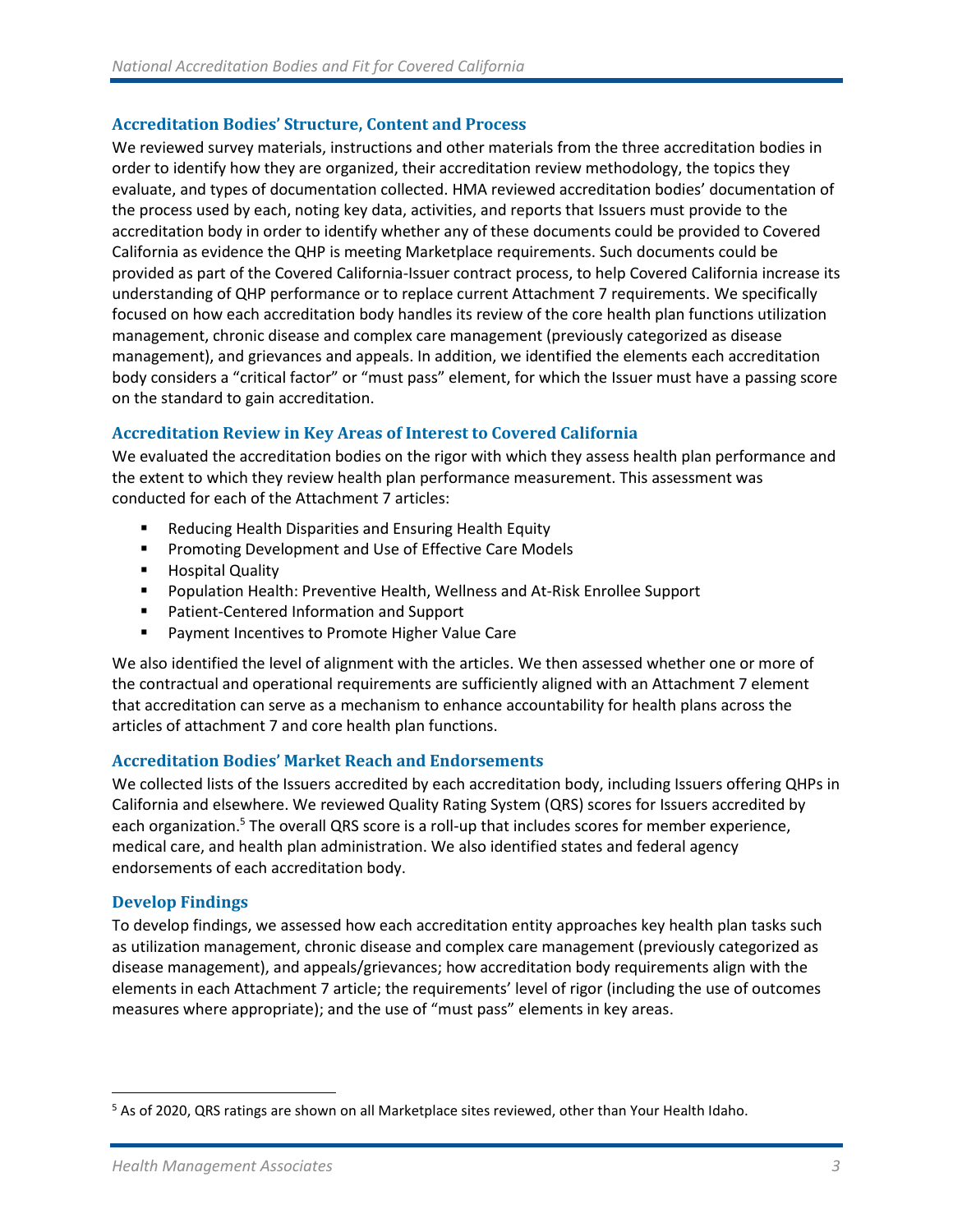# <span id="page-7-0"></span>**Findings**

Each accrediting body assesses Issuer compliance with core functions including utilization management, chronic disease and complex care management (previously categorized as disease management) and appeals and grievances. The rigor of documentation, use of performance measures, and whether plans can fail a standard and still achieve accreditation vary by accrediting body and standard.

Our review of core health plan functions (utilization management, chronic disease and complex care management (previously categorized as disease management) and appeals/ grievances) highlights where each accreditation body focuses and the relative comprehensiveness of the three entities. *Overall, NCQA is the most comprehensive in terms of standards and requirements for these core health plan functions.* 

# <span id="page-7-1"></span>**A. Accreditation Structure**

There is significant overlap in accreditation bodies standards, particularly in QHP-specific areas as each has been approved by CMS to accredit QHPs. However, each accreditation body has its own way of organizing Issuer accreditation and its own scoring methodology, both of which are associated with its organizing philosophy or guiding concepts.

**AAAHC.** As the name implies, AAAHC initially focused on ambulatory health care organizations.<sup>6</sup> The organization promotes a peer-based, consultative, and educational process. The accreditation survey process is seen as a way to evaluate an Issuer's compliance with standards and an opportunity to play an educational and consulting role with the health plan. While AAAHC has accredited Issuers since 1983, it overhauled its standards in 2012 to increase the organization's focus on managed care principles.

The AAAHC pre-onsite process includes completion of an application and a public notice of the accreditation survey. The onsite process includes observation of processes, staff interviews, document review, and file review. All Issuers seeking AAAHC accreditation are assessed on standards in 10 areas, while QHPs are also assessed on performance measures applying only to them:

- Member Rights, Responsibilities, and Protections
- Governance
- Administration
- Provider Network Credentialing
- Network Adequacy
- Case Management and Care Coordination
- Health Education and Wellness Promotion
- Clinical Records and Other Health Information
- Environment of Care and Safety
- Quality Improvement and Management (includes Quality Improvement Program, Utilization Management, and Risk Management
- (QHPs only) Performance Measures Attestation, QRS results and Enrollee Satisfaction Survey results

**NCQA.** The NCQA mission is to improve the quality of health care and sees itself as measuring health plan quality as a way to improve health care. As expressed in its materials, NCQA is explicitly data focused and assesses how well health plans promote the provision of evidence-based care. While the

<sup>6</sup> AAAHC was founded by the American College Health Association, American Group Practice Association (now American Medical Group Association), Federated Ambulatory Surgery Association (now Ambulatory Surgery Foundation), Group Health Association of America (now American Association of Health Plans), Medical Group Management Association, and National Association of Community Health Centers.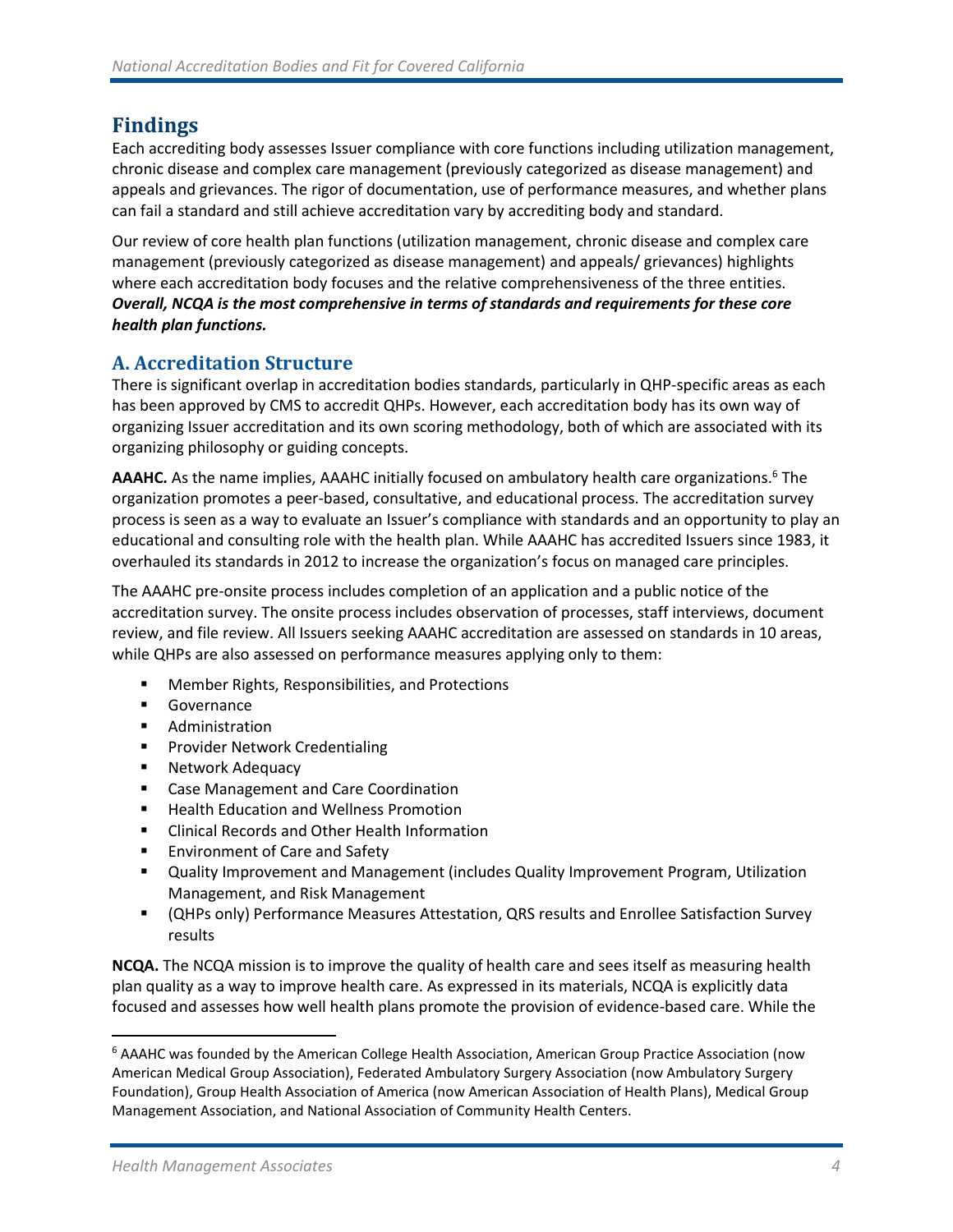Issuer is accredited as an entity, it must separately submit Healthcare Effectiveness Data and Information Set (HEDIS) and Consumer Assessment of Healthcare Providers and Systems (CAHPS) results each of its product lines (which depending on the Issuer will be some or all of the following: commercial; Exchange; Medicaid; and Medicare). Data from the Exchange product line is reported separately and included in the commercial product line data. In addition, NCQA looks for organizational functioning that supports good care for consumers.

The survey process consists of an offsite review of documents and an onsite file review. This is followed by calculation of the Issuer's rating based on the its scores on standards, HEDIS, and CAHPS. NCQA accreditation standards cover six domains:

- Quality Management and Improvement
- Population Health Management
- Network Management
- Utilization Management
- Credentialing and Recredentialing
- Member Experience

Issuers can opt into assessment in additional domains that apply to products and covered benefits in: Long-Term Services and Supports; Medicaid; Medicare Advantage; and Special Needs Plans.

**URAC**. As an organization, URAC centers patients and providers by promoting local solutions and performance measurement. URAC historically accredited managed care organizations and therefore focused on managed care organizations' core activities. Accordingly, accreditation reviews an Issuer's operations, quality of care and consumer protection.

The URAC survey process includes application, document review, an onsite survey, and ongoing monitoring. Monitoring includes the submission of quality measures to URAC. URAC core standards cover the following 13 areas:

- Organizational Structure
- Policies and Procedures
- Regulatory Compliance
- Inter-Departmental Coordination
- Marketing and Sales Communications
- Business Relationships
- **■** Information Management
- Quality Management
- Staff Qualifications
- Staff Management
- Clinical Staff Credentialing and Oversight Role
- Health Care System Coordination
- Consumer Protection and Empowerment

URAC accreditation utilizes these core standards, which are augmented by additional modules that are aligned with organizational functions and designed to meet business goals. Issuers are audited based on core standards and one or more modules. Modules include:

- Health Insurance Marketplace
- Network Management
- Credentialing
- Member Relations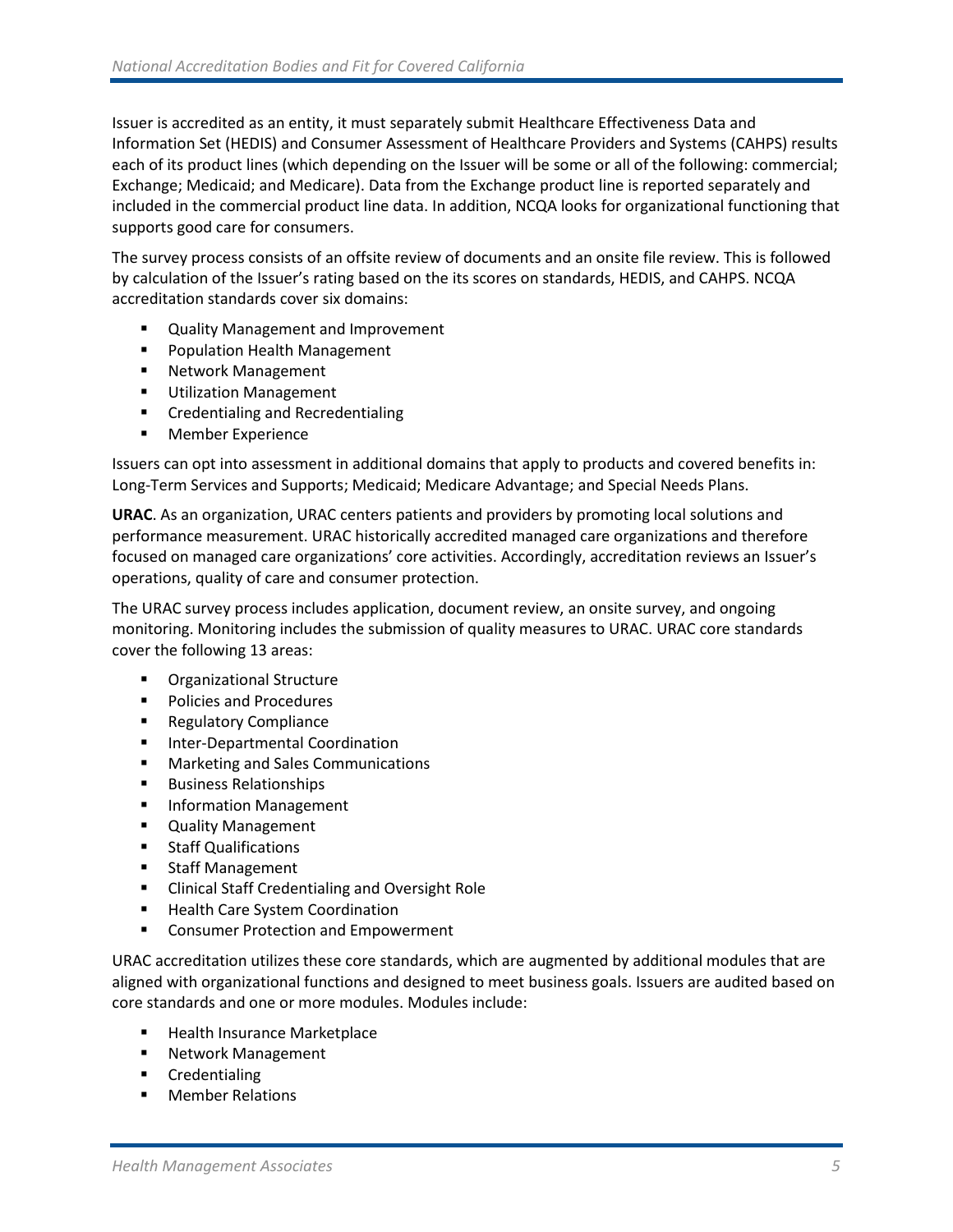- Quality Management
- Health Plan Operations
- Compliance Program
- Mental Health Parity
- Health Utilization Management
- Measures Reporting

In addition to accrediting about 10 percent of health plan Issuers in the United States, URAC has become a leader in Pharmacy Benefit Manager (PBM) accreditation, having accredited PBMs that process 95 percent of all commercial prescription claims in the US, along with 500 specialty pharmacies.

### <span id="page-9-0"></span>**B. Content and Process**

#### **Topics Evaluated**

Accreditation standards are aligned with core business functions and common regulatory requirements for health plans. Each accrediting body evaluates standards for:

- Quality management and improvement
- Continuity and coordination of care
- Credentialing and recredentialing
- **■** Utilization management
- Appeals and grievances
- Member experience
- **Health education and wellness**
- Case management and care coordination
- Provider network management
- Access and availability
- Pharmacy services
- Delegation oversight

While some of these standards align with elements in Attachment 7, accreditation standards are focused on basic regulatory and contractual requirements. Innovation and enhancements specified in Attachment 7 are largely missing from accreditation requirements. URAC does include leading indicators that represent optional practices that are not yet widely accepted in health care.

#### **Documentation Types**

Accrediting bodies use a variety of documentation to determine if health plans meet standards, including:

**Documented Process**: evidence of procedures, which may include:

- Policies and procedures
- Workflows
- **Program documents such as Quality Improvement Program Description or Compliance Program** documents

**Materials**: qualitative proof of implementation, such as:

- Member materials: member newsletters, marketing materials, notification letters
- **EXECT** Provider materials: provider newsletters, performance reports, notification letters

**Reports**: quantitative proof of implementation, including:

- Redacted data sheets
- Analytical reports

These document types vary in their capacity to demonstrate implementation of standards with policies indicating intent to meet standards and reports showing evidence of implementation.

For each of the accreditation bodies, Table 1 below presents how many standards require the Issuer to provide process information, materials and/or reports, as well as how many require all types of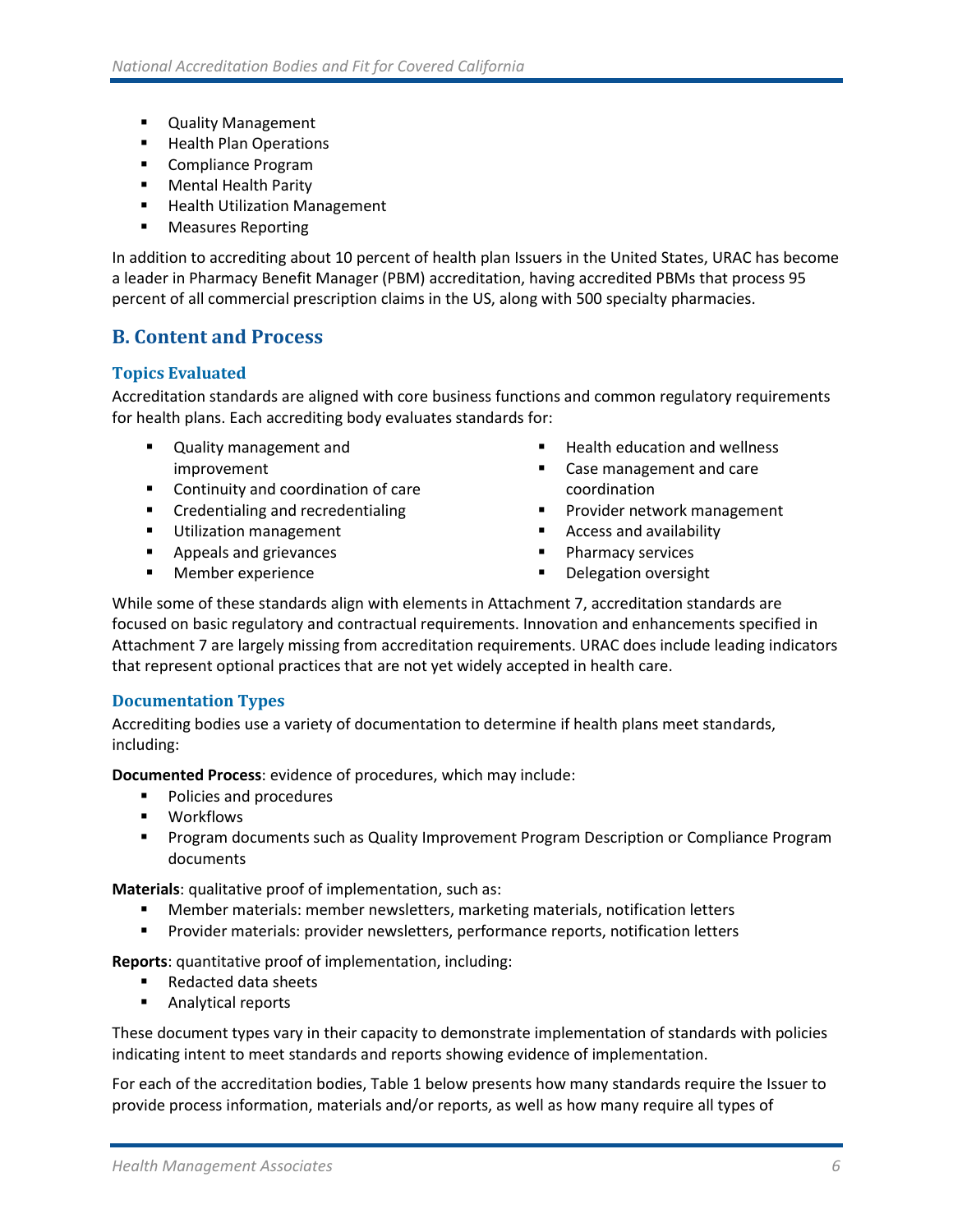documentation. The numbers in the first three columns are not exclusive. For example, some of the 54 AAAHC standards that require documentation of processes also require materials and/or reports.

| <b>Table 2: Namber of Standards by Type of Bocamentation negation</b> |                   |                  |                |                           |  |  |  |
|-----------------------------------------------------------------------|-------------------|------------------|----------------|---------------------------|--|--|--|
|                                                                       | <b>Documented</b> | <b>Materials</b> | <b>Reports</b> | <b>Combination of All</b> |  |  |  |
|                                                                       | <b>Process</b>    |                  |                | <b>Document Types</b>     |  |  |  |
| <b>AAAHC</b> (90 total standards)                                     | 54                | 47               | 11             | 25                        |  |  |  |
| percent                                                               | 60%               | 52%              | 12%            | 28%                       |  |  |  |
| NCQA (47 total standards)                                             | 30                | 20               | 28             | 40                        |  |  |  |
| percent                                                               | 64%               | 43%              | 60%            | 85%                       |  |  |  |
| <b>URAC (156 total standards)</b>                                     | 147               | 66               | 22             | 37                        |  |  |  |
| percent                                                               | 94%               | 42%              | 14%            | 24%                       |  |  |  |

#### *Table 1. Number of Standards by Type of Documentation Required*

NCQA requires the most rigorous documentation, with 85 percent of standards requiring all three categories of documents as evidence. URAC and AAAHC rely primarily on documented processes. Only 12 percent of AAAHC standards and 14 percent of URAC standards require the Issuer to provide reports to document compliance, compared to the 60 percent of NCQA standards that require reports.

#### **Mandatory Compliance Areas**

**AAAHC** designates five standards as "must fully meet" standards. To achieve accreditation, Issuers must be fully compliant with these standards. Failure to do so may result in denial of accreditation.

**NCQA** standards designate eight must-pass elements. These standards must be scored at least a "met" designation and are subject to corrective action if unmet. If an Issuer fails three must-pass elements, the plan may be denied accreditation.

NCQA has four standards designated as critical. These standards are basic requirements the Issuer must meet to achieve the objectives of the element, or an essential component of the element that exists to protect members. The Issuer must be scored "yes" in all critical factors of an element to earn an element score of at least "partially met".

**URAC** has 78 standards with at least one sub-element designated as mandatory. Mandatory standards must be met at 100 percent compliance in order to achieve a full accreditation.

As shown in Table 2 below, each accrediting body conducts file review for specific standards to validate documentation in medical records. When any of the following functions are delegated, file review includes records from Issuers and delegate organizations.

|                                          | <b>AAAHC</b> | <b>NCQA</b> | <b>URAC</b> |
|------------------------------------------|--------------|-------------|-------------|
| <b>Credentialing and Recredentialing</b> | x            | x           | x           |
| <b>Utilization Management denials</b>    |              | x           | x           |
| <b>Utilization Management appeals</b>    |              | X           | χ           |
| <b>Case Management</b>                   |              | х           | x           |
| <b>Delegation Oversight</b>              |              |             | X           |
| <b>Utilization Management review</b>     |              | x           | x           |
| <b>Clinical Records</b>                  | X            |             |             |
| <b>Health Plan Personnel Records</b>     | χ            |             | x           |
| <b>Provider Site Review</b>              |              |             |             |

#### *Table 2. Standards Requiring File Review*

#### **Data Requirements**

While there is significant overlap between the data reporting requirements for QHPs and commercial health plans, CMS requires Issuers report on QRS measures for their QHPs. As identified in the Health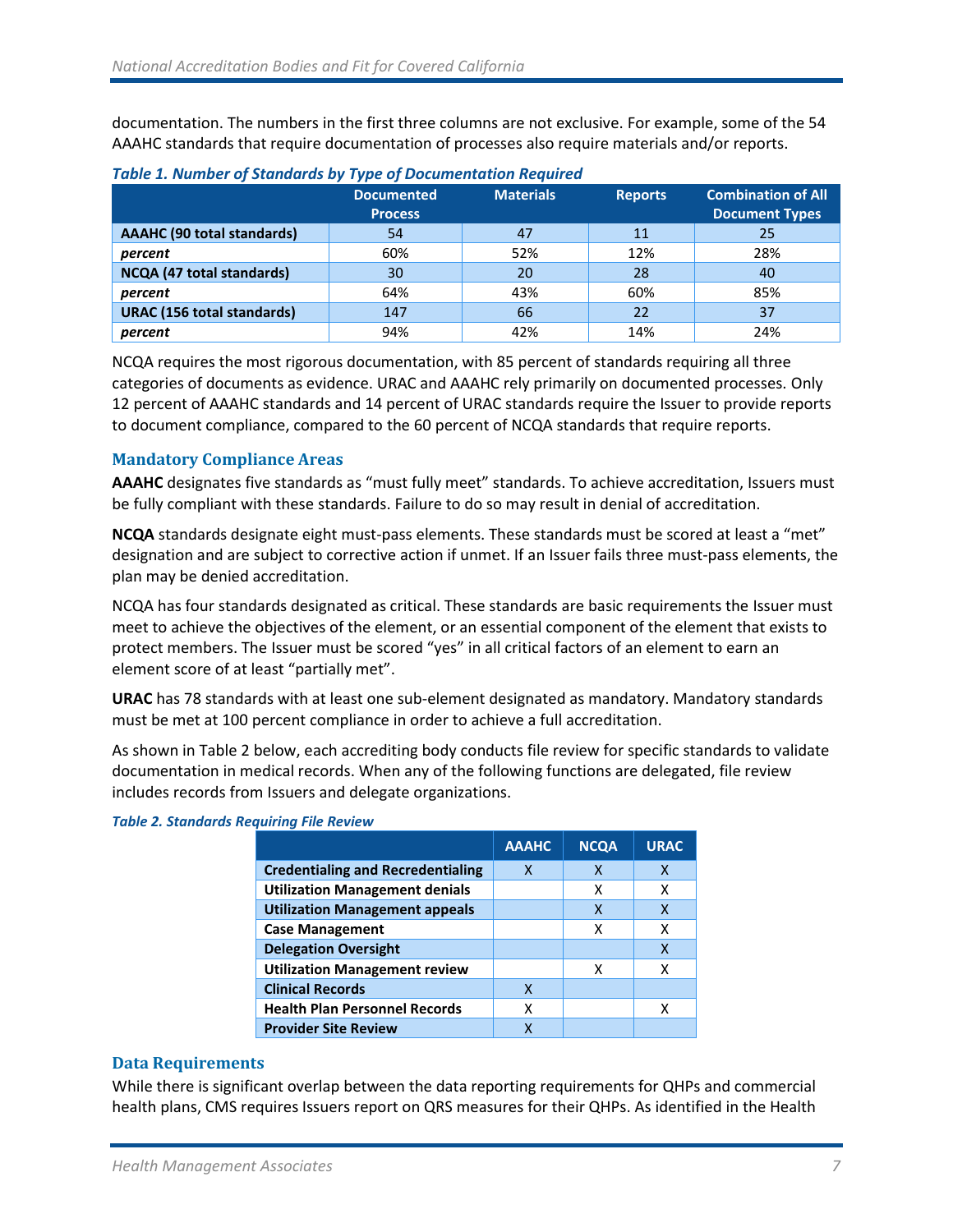Insurance *Exchange 2020 Quality Rating System Measure Technical Specifications* report, the QRS is a set of clinical quality measures including a subset of HEDIS measures and Pharmacy Quality Alliance (PQA) measures. <sup>7</sup> The measure set also includes survey measures based on questions from the Qualified Health Plan Enrollee Experience Survey (QHP Enrollee Survey). Using Issuer-submitted data, CMS calculates QHP quality performance ratings on a five star rating scale.

AAAHC and URAC require Issuers seeking accreditation to submit QRS data for their Marketplace line of business. NCQA requires that Issuers report the commercial HEDIS/CAHPS set and the QRS set for its QHP line of business.

#### **Unique Features**

Each accrediting body has unique features in its accreditation process and standards described below.

**AAAHC** conducts an onsite survey to assesses standards of organization governance, staffing, and fiscal solvency. The site visit includes observation of processes and procedures, staff interviews, and document review. Specific elements in these areas include governing body responsibilities, administrative policies and procedures, financial controls, organizational lines of accountability, information systems, human resources policies, and the compliance program. AAAHC accreditation standards contain a domain for clinical records and health information. This domain assesses clinical record information systems, maintenance of medical records, and completeness of medical record documentation. AAAHC also assesses the environment of care and safety of the contracted provider network. This domain of standards review includes infection control processes; emergency and disaster preparedness; and physical accessibility.

**NCQA** standards contain a comprehensive review of population health management, including developing a program strategy, population identification, delivery system supports, wellness and prevention, and an evaluation of the effectiveness of the population health management impact. NCQA accreditation standards also contain additional modules for specific program areas, including Long Term Services and Supports, Medicare Advantage, Medicaid, and Special Needs Plans. Issuers undergoing accreditation review may select any of these modules for review as applicable to their business products.

Prior to 2020, NCQA assigned up to 50 points based on standards documents (processes, policies and procedures) and up to 50 points for measures (HEDIS and CAHPS reporting). As of 2020, NCQA requires the Issuer to meet at least 80 percent of applicable points in each standards category and to submit HEDIS and CAHPS annually after the first full year of accreditation. NCQA's final report to the Issuer provides scores for each level of the survey factor, element and standard.

**URAC** has the largest number of accreditation standards, with a total of 156 standards. URAC accreditation standards are comprised of core standards representing basic elements necessary to promote health plan quality. Core standards are augmented with additional modules that are aligned with organizational functions and designed to meet business goals. Issuers can choose to be accredited based on core standards with the addition of one or more modules to show achievement in specific areas.

URAC has a module for Health Insurance Marketplace plans. This module contains standards for provider directory adhering to Marketplace requirements, standard format for presenting benefit options, and the QHP enrollee survey.

 $7$  CMS, Health Insurance Exchange 2020 Quality Rating System Measure Technical Specifications. September 2019. See Section 2 of the Technical Specifications document on the QRS Measure Set.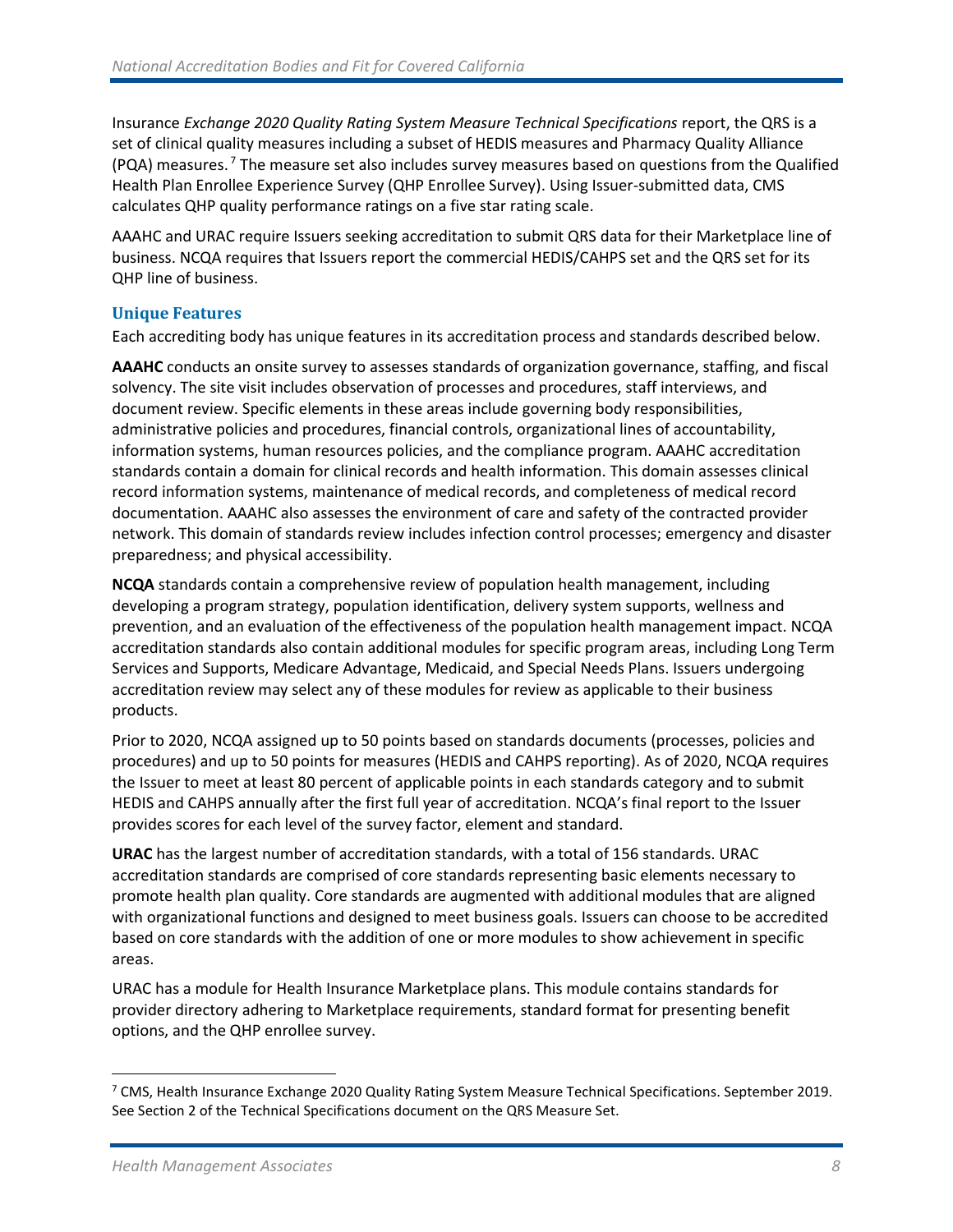### <span id="page-12-0"></span>**C. Accreditation Methodology and Survey Process**

AAAHC, NCQA, and URAC each implement an accreditation survey process that begins well before the survey date. Table 3 shows the activities in which each accrediting body engages during the pre-survey, survey, and post-survey stages of the accreditation process.

|                       | <b>AAAHC</b>                                                                                                                             | <b>NCQA</b>                                                                                                                | <b>URAC</b>                                                                                                                                                                       |
|-----------------------|------------------------------------------------------------------------------------------------------------------------------------------|----------------------------------------------------------------------------------------------------------------------------|-----------------------------------------------------------------------------------------------------------------------------------------------------------------------------------|
| <b>Pre-Survey</b>     | Document gathering<br>$\bullet$                                                                                                          | Off-site review of<br>$\bullet$<br>documents                                                                               | Desk review of<br>$\bullet$<br>documents                                                                                                                                          |
| <b>On-site Survey</b> | Staff interviews<br>Document review<br>Observation of<br>processes                                                                       | File review<br>$\bullet$                                                                                                   | Validation review via<br>$\bullet$<br>webinar                                                                                                                                     |
| <b>Post-Survey</b>    | Assessment of<br>compliance with<br>standards; validation by<br>third-party<br>Detailed report of survey<br>findings<br>Mid-cycle survey | Committee review of<br>$\bullet$<br>audit findings<br>Audit report<br>$\bullet$<br><b>Health Plan ratings</b><br>$\bullet$ | Committee review of<br>$\bullet$<br>findings & determination<br>of accreditation status<br>Monitoring via annual<br>$\bullet$<br>performance measure &<br>mid-cycle onsite review |

#### *Table 3. Accreditation Survey Process Stages*

#### **AAAHC**

AAAHC awards accreditation for three years when it concludes that the Issuer is in substantial compliance with the Standards and it has no reservations about the Issuer's continuing commitment to high-quality member care and services consistent with the Standards. Issuers must achieve compliance for "must fully meet standards".

Issuers seeking accreditation must submit final scores of validated performance measures to AAAHC annually for its QHP line of business. Failure to do so could serve as grounds for revocation of accreditation.

#### **NCQA**

To achieve accreditation, Issuers must earn at least 80 percent of applicable points in each standards category and submit audited HEDIS and CAHPS results. NCQA scores each standard based on established performance expectations for the standard, which is made up of one or more element used to determine how well the organization meets the standard's requirements. An element may include one or more factors (scored items), such as showing that a specific set of policies includes identified items. "Critical factors" are required to achieve the element and the issuer must be scored "yes" in all critical factors in an element to earn an element score of at least Partially Met. The following elements include critical factors:

- **Population Health Management 1, Element A (Public Health Management Strategy Description)**
- **Network Item 2, Element B** (Access to Behavioral Healthcare)
- **Utilization Management 11, Element E** (Procedures for Pharmaceutical Management Considering Exceptions)
- **Credentialing and Recredentialing 7, Element B** (Assessment of Organizational Providers Medical Providers)

Demonstrated performance is rewarded with element points based on factors or other aspects of the element that the Issuer must meet to get the points. Scoring is based on meeting element requirements, scoring text, scope of review, data source, look-back period and explanation. Each element is scored as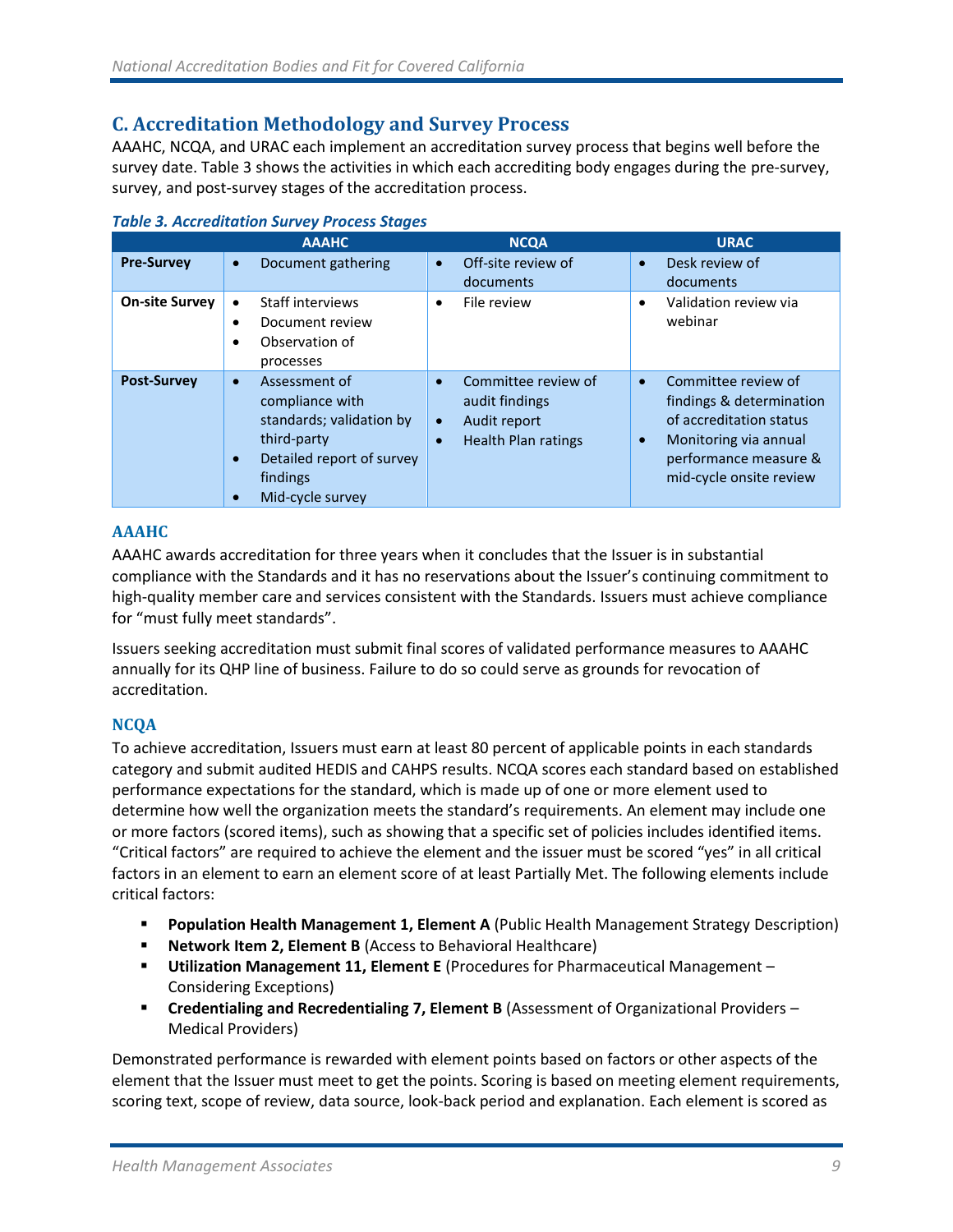met, partially met or not met. If an element is not applicable to a product line the associated points are excluded from the category's maximum possible points.

NCQA scoring guidelines describe the decision-making principles used to evaluate the Issuer against standards but are not binding on the reviewer, as NCQA recognizes that individual circumstances may not be known ahead of time.

For Marketplace product lines accreditation standards are used to determine whether the Issuer can offer QHPs under the CMS requirements. If an Issuer does not submit QRS measures to CMS or get listed on Healthcare.gov, NCQA will not accredit the Marketplace product line or allow its accreditation to continue for that product line.

#### **URAC**

URAC's Scoring System has six distinct categories of standard elements:

- **Weight = 1**: Emerging Practice
- **Weight = 2**: Basic Infrastructure
- **Weight = 3**: Promotes Quality
- **Weight = 4**: Key Stakeholder Right / Empowers Consumers
- **■** Mandatory = Non-weighted, mandatory element with a direct or significant impact on consumer safety and welfare. All mandatory elements must be met at 100 percent compliance in order to achieve a full accreditation
- **Leading Indicator** = Non-weighted, optional element highlighting effective practices not yet widely adopted in health care

URAC issues levels of accreditation depending on total points, mandatory standards, and leading indicators. The accreditation levels and scoring are described below.

- If one Mandatory standard element is not met = Conditional Accreditation
- If two Mandatory standard elements are not met = Corrective Action
- If three Mandatory standard elements are not met = Denial
- **■** If all Mandatory standard elements are met:
	- o ≥ 94 points/100 and complies 100 percent on at least one "Leading Indicator" standard the Issuer receives *Full Accreditation* with a designation of *Compliance with Leading Indicator(s)* on the Accreditation Summary Report
	- o ≥ 94 points/100 = Full Accreditation
	- $\circ$  ≥ 90, but < 94 points/100 = Conditional Accreditation
	- $\circ$  ≥ 85, but < 90 points/100 = Corrective Action
	- $\circ$  < 85 points/100 = Denial

#### **Accreditation with Areas of Poor Performance**

Outside of the mandatory areas discussed above, an Issuer can perform poorly in one or more areas and still achieve accreditation. However, the accreditation bodies establish their overall performance requirements to make it difficult for poor performers to achieve full accreditation.

**AAAHC.** The AAAHC process appears to rely somewhat more than the other bodies on accreditor and oversight subjective assessment that the Issuer is in substantial compliance with the Standards, such that AAAHC has no reservations about whether the Issuer is committed to high-quality member care and services. To support AAAHC's ability to assess the Issuer's performance, to maintain accreditation during the three-year term, the Issuer must annually submit its performance measure scores to the body.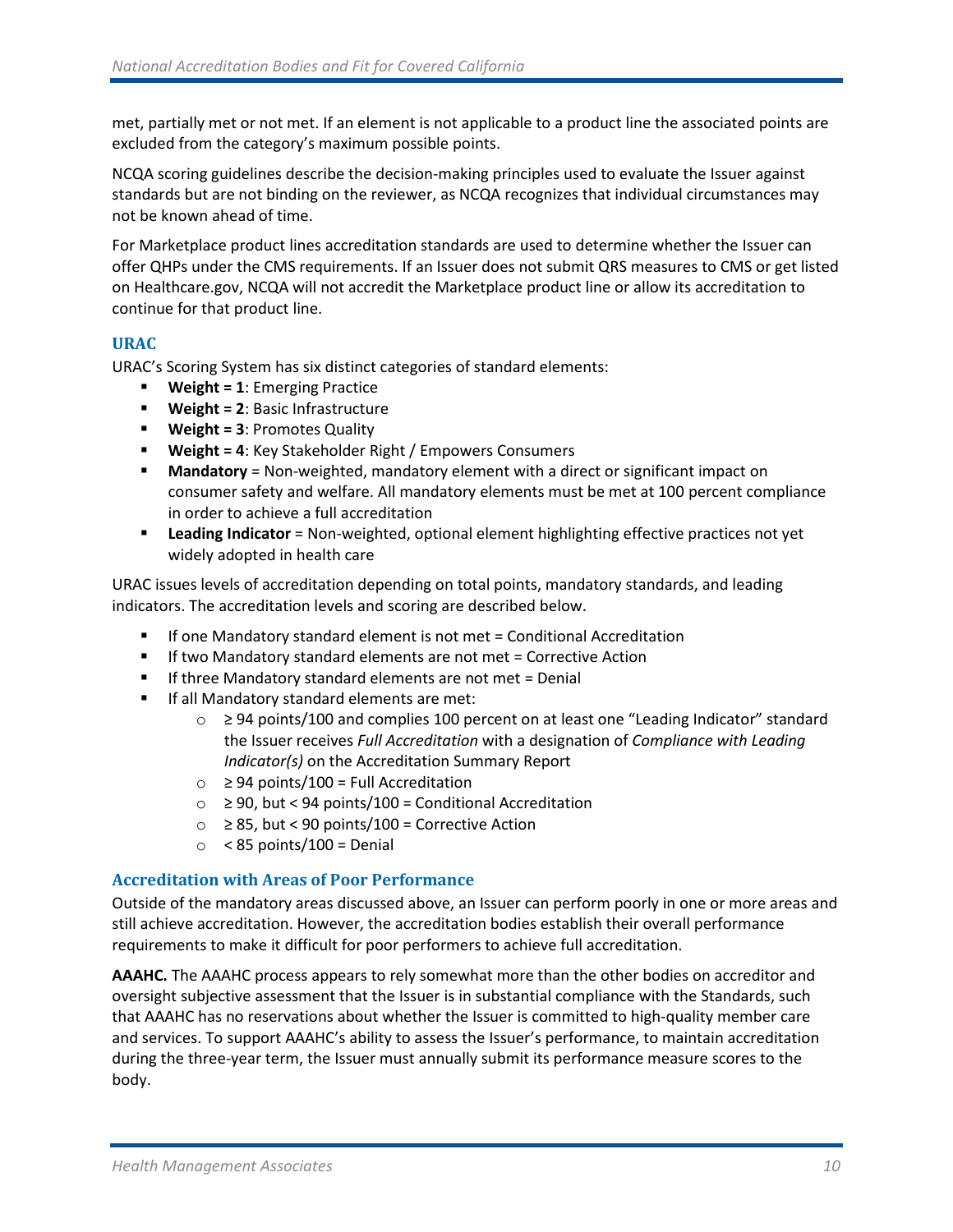**NCQA.** An Issuer must earn at least 80 percent of applicable points in each applicable standards category and submit audited HEDIS and CAHPS results. Standards are used to determine a rating of "accredited".

**URAC.** To gain full accreditation, the Issuer has to score at least 94 points out of a possible 100 and comply completely on at least one "Leading Indicator" standard. Scoring of standards not designated as must pass is weighted, meaning the Issuer can score less than perfectly in that area and still get partial credit. If an Issuer fails to meet one or two standards, it has six months to address the deficiencies. Once the Issuer has fixed the deficiencies, URAC will reassess the organization. If more than two standards are not met the Issuer is not accredited but may fix the deficiencies and get reassessed.

# <span id="page-14-0"></span>**D. Core Health Plan Functions**

#### **Utilization Management**

Each body assesses utilization management policies, procedures, and information provided to members and providers. Table 4 shows each accreditation body's utilization management requirements and notes where success on an element is mandatory for accreditation. NCQA and URAC conduct file review of utilization management decisions. Several standards are mandatory, must-pass elements in order to achieve accreditation. While AAAHC requires the use of clinical review criteria to make utilization decisions, AAAHC lacks many of the utilization management (UM) standards that NCQA and URAC require. AAAHC also does not conduct file review.

|                                                                                                                                                                               | <b>AAAHC</b> | <b>NCQA</b>  | <b>URAC</b>  |
|-------------------------------------------------------------------------------------------------------------------------------------------------------------------------------|--------------|--------------|--------------|
| UM program has clearly defined structures and processes and assigns<br>responsibility to appropriate individuals                                                              |              | $\mathsf{x}$ | $\mathsf{x}$ |
| Clinical review criteria: utilization decisions are based on sound clinical<br>evidence; specifies procedures for appropriately applying the criteria                         | X            | X            | X            |
| Members and practitioners can access staff to discuss UM issues                                                                                                               |              | $\mathsf{x}$ | $\mathsf{x}$ |
| On-site review requirements                                                                                                                                                   |              |              | X            |
| Limitations on use of non-clinical staff                                                                                                                                      |              | M            | M            |
| Clinical reviewer qualifications                                                                                                                                              |              | M            | M            |
| Peer clinical review                                                                                                                                                          |              | M            | M            |
| Drug UM clinical review requirements                                                                                                                                          |              | M            | м            |
| Clinical review timeframes                                                                                                                                                    |              | M            | $\mathsf{x}$ |
| Written notification of clinical review decisions                                                                                                                             |              | M            | M            |
| For mental health and/or substance use disorder (MH/SUD) benefits,<br>utilization management protocols do not have more restrictive<br>nonquantitative treatment limitations. |              |              | $\mathsf{x}$ |
| The organization has UM system controls to protect data from being altered<br>outside of prescribed protocols                                                                 |              | M            |              |

#### *Table 4. Utilization Management Requirements by Accreditation Body*

M= mandatory or must-pass element

Both NCQA and URAC have several utilization management standards that are mandatory or must-pass elements. An Issuer could not fail these UM standards and still receive accreditation. None of AAAHC's utilization management standards are mandatory/must pass. NCQA and URAC also conduct file review for utilization management. Delegated providers are included in the file review process.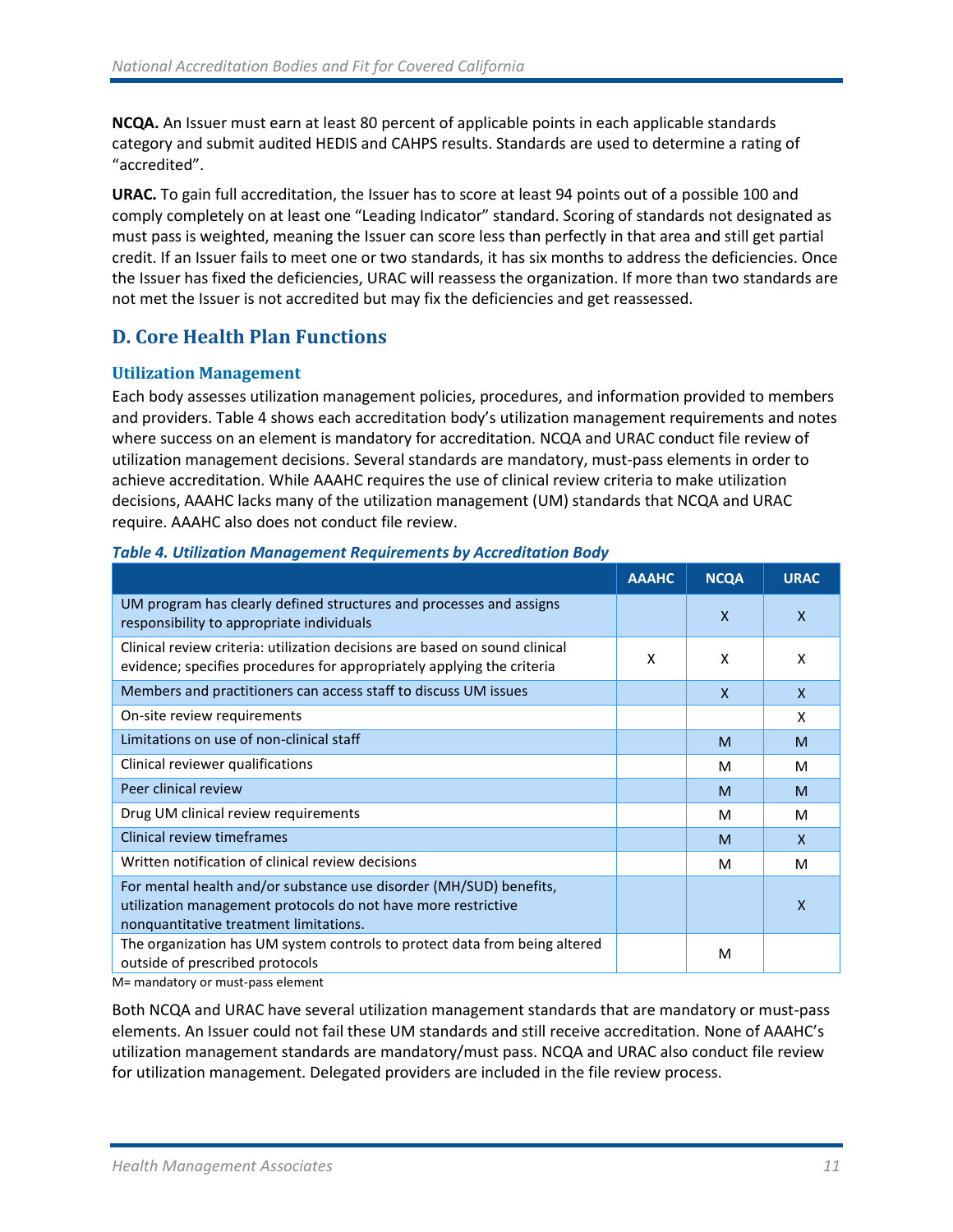#### **Disease Management**

None of the three accrediting bodies evaluates a stand-alone set of disease management standards. Instead, disease management concepts are incorporated into other domains for population health, quality management, or member relations. In general, the health care industry is moving away from disease management towards population health management and patient-centered care management along a risk continuum. This is reflected in a focus on health risk assessment, care management by risk, and health management along a continuum from wellness to complex case management. Table 5 presents the requirements related to disease management used by each accreditation body.

- **■** URAC standards cover processes such as self-management and health risk appraisals rather than standards related to maintaining a disease management program or strategy.
- **NCQA has the most comprehensive standards for disease management. Developing a strategy,** identifying at risk populations, implementing interventions, and evaluating outcomes is part of NCQA's population health strategy and program requirement. Issuers must show they have strategies for managing disease management focus populations, including members with multiple chronic illnesses and members with emerging risk.
- AAAHC has no standards for disease management.

#### *Table 5. Disease Management Requirements by Accreditation Body*

| <b>Requirement</b>                                                                                                                                                                                                                                                                                                                                                                                                                                                                                                                                                     | <b>AAAHC</b> | <b>NCQA</b>  | <b>URAC</b>  |
|------------------------------------------------------------------------------------------------------------------------------------------------------------------------------------------------------------------------------------------------------------------------------------------------------------------------------------------------------------------------------------------------------------------------------------------------------------------------------------------------------------------------------------------------------------------------|--------------|--------------|--------------|
| Self-Management Tools. The organization makes self-management tools<br>available to appropriate members.                                                                                                                                                                                                                                                                                                                                                                                                                                                               |              | $\mathsf{X}$ | $\mathsf{x}$ |
| Health Risk Assessment Tool. The organization has a template for health risk<br>appraisal used during new enrollee outreach to assess need for health<br>education or additional assessment/evaluation for care management<br>programs. Post-assessment, establish a written policy and/or documented<br>procedure to refer potentially high-risk members to case management, disease<br>management and/or member education programs.                                                                                                                                  |              | X            | X            |
| Population Health Management (PHM). The organization outlines its PHM<br>strategy for meeting the care needs of its members, including for those with<br>emerging risk and those managing multiple chronic illnesses. The strategy must<br>identify:<br>Goals and populations targeted for each of the four areas of focus.<br>(*critical factor)<br>Programs or services offered to members.<br>Ξ<br>Activities that are not direct member interventions.<br>How member programs are coordinated.<br>п<br>How members are informed about available PHM programs.<br>۰ |              | X            |              |
| Programs with Interactive Content. The organization informs members<br>eligible for programs that include interactive contact.                                                                                                                                                                                                                                                                                                                                                                                                                                         |              | X            |              |
| Member Data for Population Health Management. The organization<br>systematically collects, integrates and assesses member data to inform its<br>population health management programs.                                                                                                                                                                                                                                                                                                                                                                                 |              | X            | $\mathsf{x}$ |
| Member Demographics and Needs. The organization annually:                                                                                                                                                                                                                                                                                                                                                                                                                                                                                                              |              |              |              |
| Assesses the characteristics and needs, including social determinants<br>٠<br>of health, of its member population.<br>Identifies and assesses the needs of relevant member subpopulations.                                                                                                                                                                                                                                                                                                                                                                             |              | X            |              |
| Updating PHM. The organization annually uses the population assessment to:<br>Review and update its PHM activities to address member needs.<br>п                                                                                                                                                                                                                                                                                                                                                                                                                       |              | $\mathsf{x}$ | M            |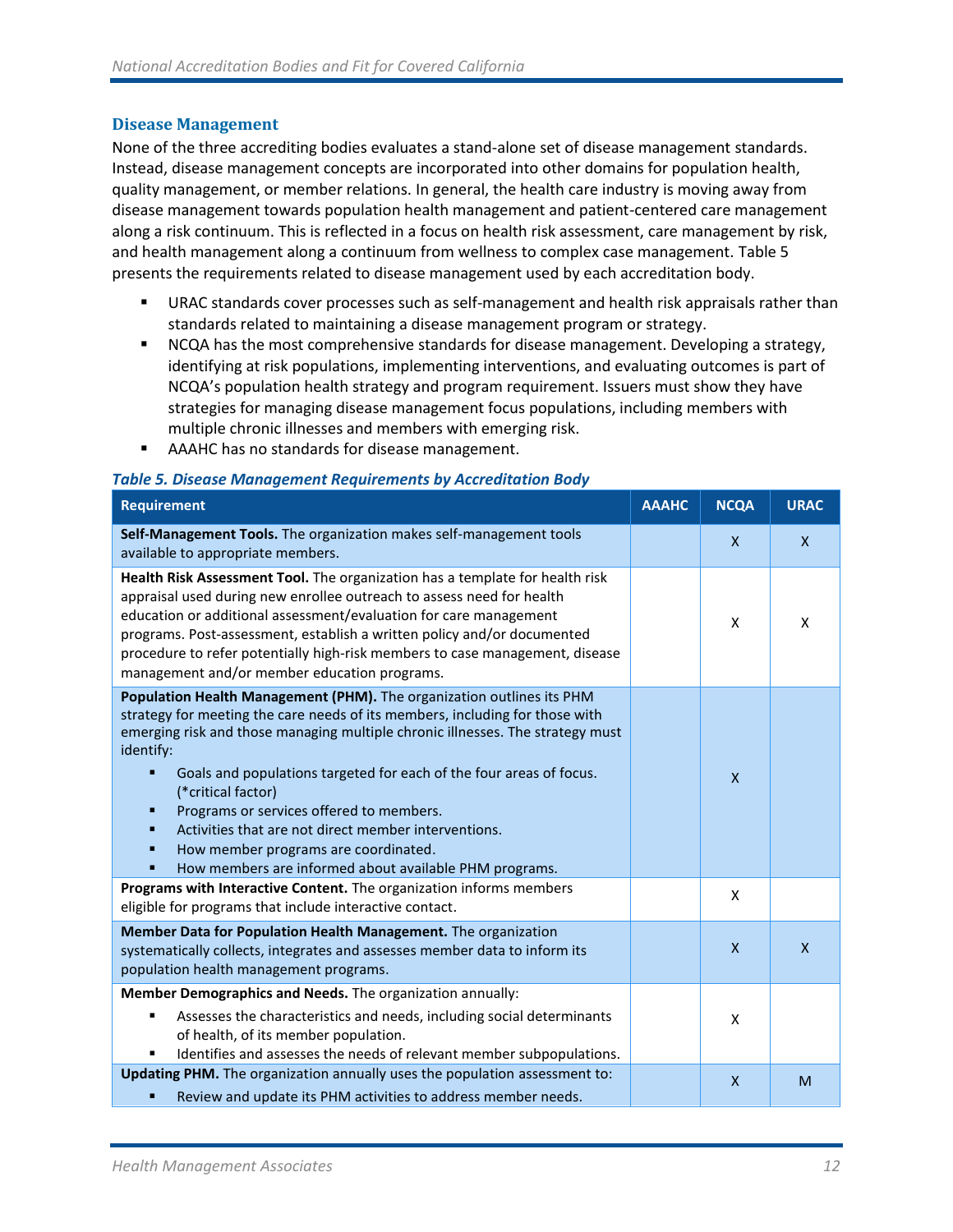| <b>Requirement</b>                                                                                                                                                                                       | <b>AAAHC</b> | <b>NCQA</b> | <b>URAC</b> |
|----------------------------------------------------------------------------------------------------------------------------------------------------------------------------------------------------------|--------------|-------------|-------------|
| Review and update its PHM resources to address member needs.<br>п<br>Review community resources for integration into program offerings to<br>address member needs.                                       |              |             |             |
| Risk Stratification. At least annually, the organization segments or stratifies its<br>entire population into subsets for targeted intervention.                                                         |              | x           |             |
| <b>Self-Assessment.</b> The organization has a systematic process to evaluate<br>whether it has achieved its goals and to gain insights into areas needing<br>improvement.                               |              | x           |             |
| <b>Organizational Improvement.</b> The organization uses results from the PHM<br>impact analysis to annually:<br>Identify opportunities for improvement.<br>Act on one opportunity for improvement.<br>٠ |              | x           |             |

M= mandatory or must-pass element

NCQA does not have must-pass requirements for any of its population health management standards. One standard related to establishing goals and identifying target populations for each of four required focus areas is a critical element. For critical elements, all factors must be met to achieve a minimum threshold of performance.

URAC has one mandatory element for a process that may be part of a disease management program. URAC requires that plans provide targeted communication and outreach to consumers as appropriate based upon demographics, health risk, claims history, or other segmentation techniques chosen by the organization.

Since there are a limited number and scope of standards related to disease management, plans may perform poorly and still achieve accreditation.

#### **Grievances and Appeals**

Each accrediting body reviews grievances and appeals according to federal and state requirements through a combination of policies, procedures, and materials review. NCQA and URAC also conduct file review of both grievances and appeals to ensure appropriate and timely handling of these issues. As noted in Table 6, NCQA and URAC both require Issuers show success on several must-pass, mandatory standards.

NCQA has separate standards for grievances and appeals related to behavioral health services.

|  |  |  | <b>Table 6. Grievance and Appeals Requirements by Accreditation Body</b> |  |  |  |
|--|--|--|--------------------------------------------------------------------------|--|--|--|
|--|--|--|--------------------------------------------------------------------------|--|--|--|

| <b>Requirement</b>                                                                                                                                                                                                                                                                                                                                                                                                                                                                                                                      | <b>AAAHC</b> | <b>NCQA</b> | <b>URAC</b> |
|-----------------------------------------------------------------------------------------------------------------------------------------------------------------------------------------------------------------------------------------------------------------------------------------------------------------------------------------------------------------------------------------------------------------------------------------------------------------------------------------------------------------------------------------|--------------|-------------|-------------|
| The organization has written policies and procedures for thorough, appropriate, and<br>timely resolution of member appeals.                                                                                                                                                                                                                                                                                                                                                                                                             | м            | X           | м           |
| The organization adjudicates member appeals in a thorough, appropriate, and<br>timely manner.                                                                                                                                                                                                                                                                                                                                                                                                                                           | м            | м           | м           |
| The organization has policies and procedures for registering and responding to oral<br>and written complaints (grievances) that include:<br>Documentation of the substance of complaints and actions taken.<br>п<br>Investigation of the substance of complaints.<br>Notification to members of the resolution of the complaint and, if there is<br>п<br>an adverse decision, the right to appeal.<br>Standards for timeliness, including standards for urgent situations.<br>Provision of language services for the complaint process. | M            | x           | M           |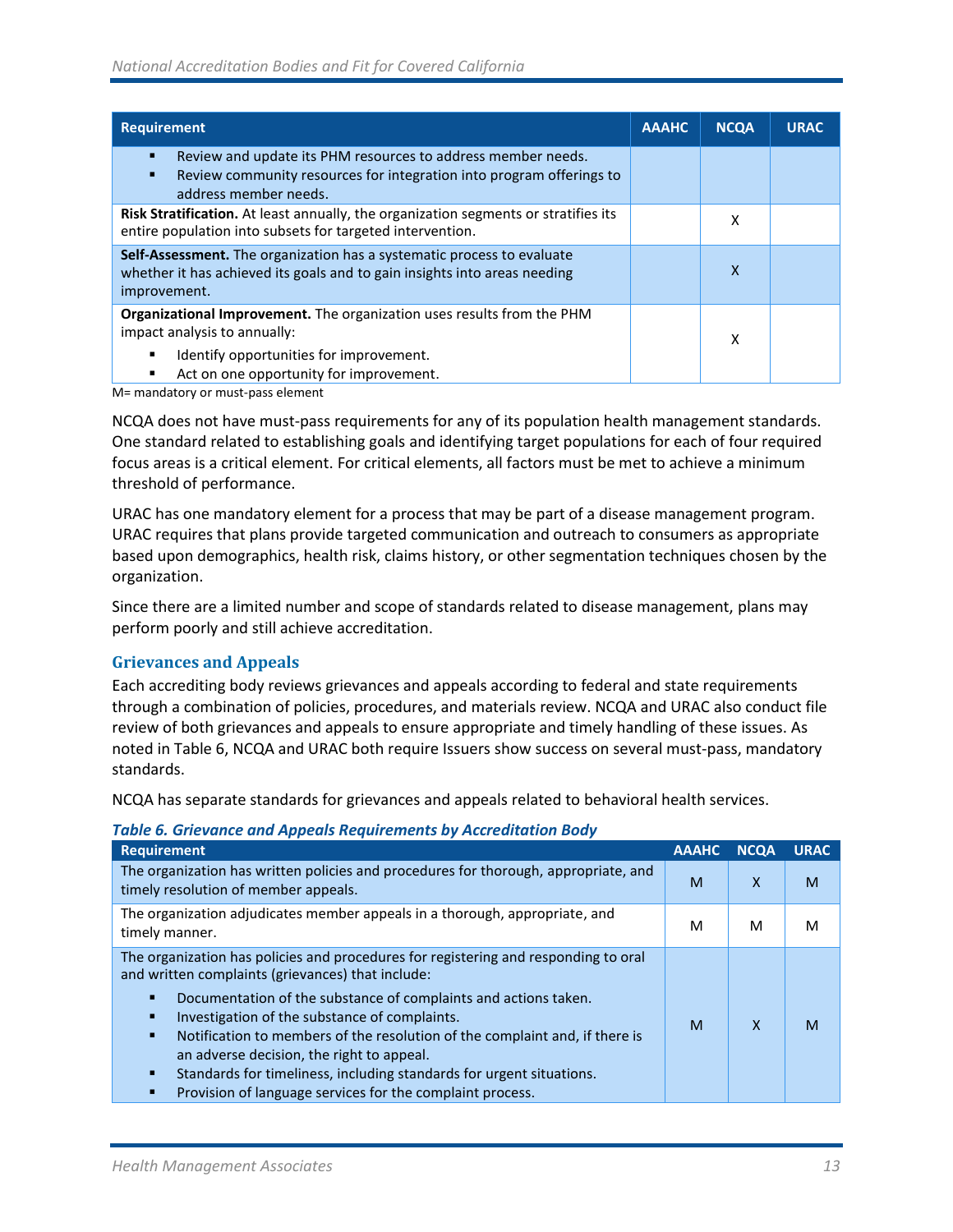| <b>Requirement</b>                                                                                                                                                                                                                                                                                                                                           | <b>AAAHC</b> | <b>NCQA</b> | <b>URAC</b> |
|--------------------------------------------------------------------------------------------------------------------------------------------------------------------------------------------------------------------------------------------------------------------------------------------------------------------------------------------------------------|--------------|-------------|-------------|
| Using valid methodology, the organization annually analyzes nonbehavioral<br>complaints and appeals.                                                                                                                                                                                                                                                         | X            | X           | x           |
| The organization annually identifies opportunities for improvement, sets priorities<br>and decides which opportunities to pursue based on analysis of the following<br>information: member complaint and appeal data.                                                                                                                                        | x            | X           |             |
| Using valid methodology, the organization annually: evaluates behavioral healthcare<br>member complaints and appeals.                                                                                                                                                                                                                                        |              | X           |             |
| The organization works to improve members' experience with behavioral healthcare<br>and service by annually:<br>Assessing data from complaints and appeals or from member experience<br>surveys.<br>Identifying opportunities for improvement.<br>п<br>Implementing interventions, if applicable.<br>Measuring effectiveness of interventions, if applicable |              | X           |             |

M= mandatory or must-pass element

Each accrediting body has mandatory, must-pass standards for grievances and appeals. NCQA and URAC both conduct file review to ensure appropriate and timely processing of grievances and appeals. File review includes delegate files.

Across the three core functions of utilization management, disease management, and grievances and appeals NCQA has the most comprehensive set of standards. URAC includes a comprehensive assessment of utilization management and grievances and appeals but lacks a disease or population health management focus. AAAHC does not conduct file review for utilization management or grievances and appeals.

#### <span id="page-17-0"></span>**E. Alignment with Key Areas**

In assessing the accreditation bodies' alignment with Covered California's goals and priorities, we reviewed several areas of particular importance to the Marketplace: health equity, quality improvement, network performance and delivery system reform.

#### **Health Equity**

The accreditation bodies are not focusing on health equity in the way Covered California has been. However, while AAAHC and URAC do not specifically address the collection of member demographics or the use of such data to assess and reduce health disparities, NCQA does requires the collection of race, ethnicity and language information. Further, the standards explicitly note that data collection is required for assessing member needs, which itself is required for an organization to understand whether its network of primary care, behavioral health and specialty providers meets member needs and preferences. NCQA's Distinction in Multicultural Health Care addresses many elements of health equity as envisioned by Covered California, but these requirements are not part of the core NCQA standards or the other bodies' requirements.

#### **Quality Improvement**

Each accrediting body requires a comprehensive set of standards for Quality Improvement, including implementation of a comprehensive Quality Improvement Program and Work Plan; maintenance of quality improvement governance and resources; administration of quality improvement activities (including in the areas of continuity and coordination of care, coordination of physical and behavioral health, and member satisfaction); monitoring, analysis, and improvement of quality performance measures and health outcomes; and conducting an annual Quality Improvement Program Evaluation.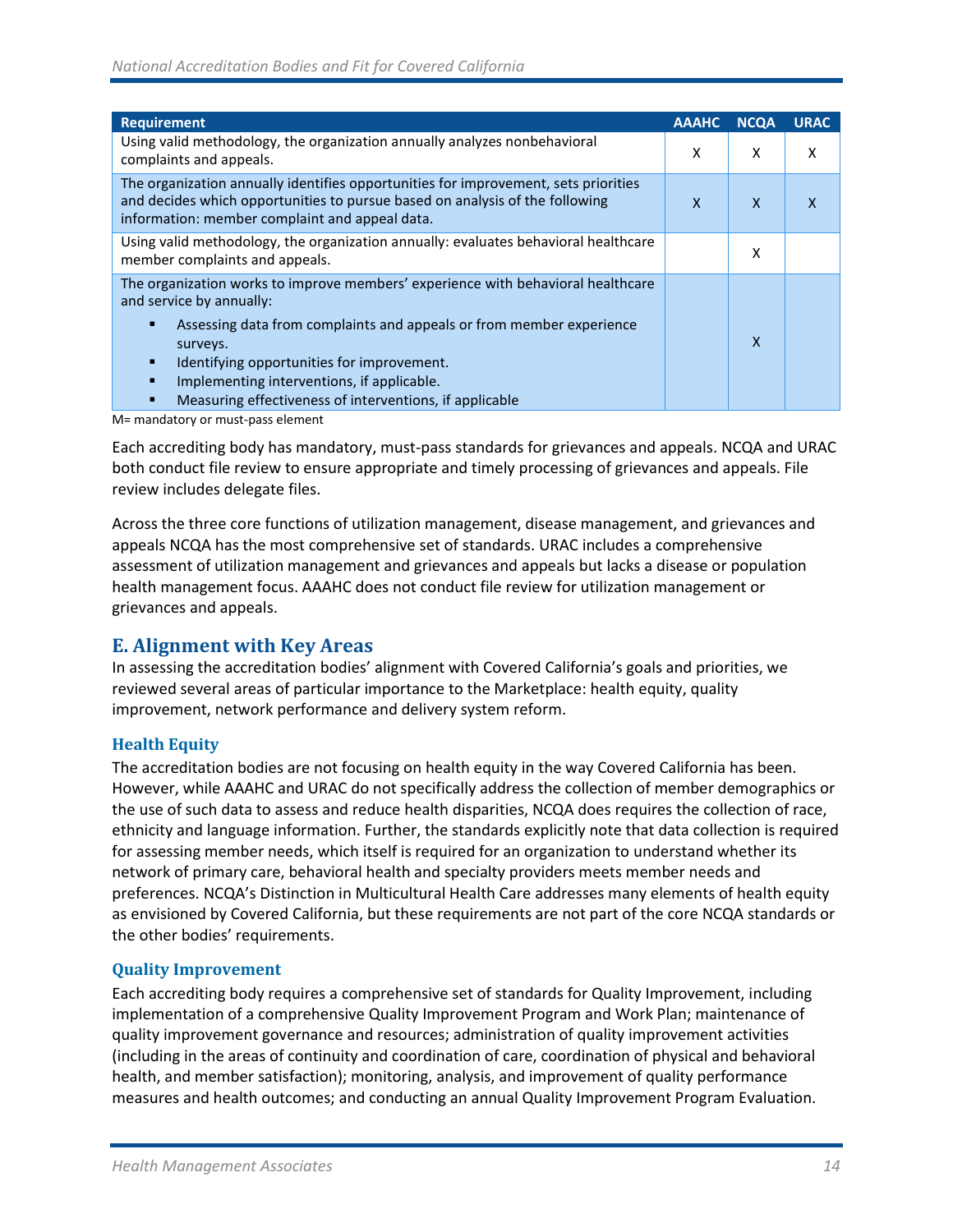Issuers are required to submit documented processes, quality improvement program documents, sample member and provider materials, and analytical reports as evidence of compliance.

#### **Network Performance**

The accreditation bodies require Issuers to show that they are selecting and maintaining high performing providers in their network. For example, AAAHC Chapter 8 requires the Issuer to adopt policies and procedures for assessing and monitoring providers' clinical documentation. Chapter 10 requires the plan to regularly analyze the quality of care provided to members and to monitor member satisfaction and care continuity and coordination. In section Quality Improvement (QI) 2, NCQA indicates that provider contracts should include language about the plan's intent to use provider quality information for quality improvement and for reporting to members. URAC's P-NM 3 (Provider Selection Criteria) requires provider selection criteria to address quality of care and service. The standard notes that quality of care must be used for network decisions but is not required as consumer information. The accreditation entities do not have standards or requirements that mirror Covered California's interest in ensuring plan members have access to useable information on provider quality.

#### **Delivery System Reform**

Delivery system reform is not a focus for any accrediting body. Accreditation is instead focused on health plan requirements for network management and adequacy. NCQA does have one standard, PHM3 – Value-Based Payment Arrangement, that requires an organization to demonstrate at least one VBP arrangement and report the percent of total payments made to providers.

# <span id="page-18-0"></span>**F. Assessment of Accreditation Bodies on Rigor, Performance Measurement, Alignment**

This section assesses the three accreditation bodies in terms of alignment with Attachment 7, the rigor of the requirements, and the extent to which performance measurement is employed. Each of these factors were assessed on a scale of minimal, low, moderate, and high.

**Rigor.** To determine rigor, we assessed the types of documents the accreditation body requires to establish compliance with standards, including assessing whether the documents require proof of outcomes. On the low end of rigor were documented processes such as policies and procedures, program documents, and workflows. These documents represent the intent to implement but do not require the Issuer to show that implementation occurred. In the mid-range of rigor are materials documenting that members and providers were provided with required information. Examples include member notification letters, newsletters, and member marketing and educational materials. High rigor documents are those that demonstrate outcomes through performance measures, redacted reports of member or provider data, or analytical reports. If a combination of documents is required, this was rated as higher rigor than one type of document alone.

**Performance Measures.** We identified accreditation standards that require the use of quality and performance measures, benchmarks, or required data elements to demonstrate compliance. We further reviewed the definition of performance measures for similarity to the data requirements in Attachment 7. Accreditation standards that require that established goals or benchmarks are met were rated higher than standards that require the use of data.

**Alignment.** To determine alignment with Attachment 7, we compared accreditation standards with the Attachment 7's required elements. We reviewed the language and intent of accreditation standards compared to the description of required elements in Attachment 7. High alignment was assigned when accreditation standards covered a majority of requirements as described in Attachment 7. Minimal alignment was assigned when an accreditation standard addressed a minimal number of Attachment 7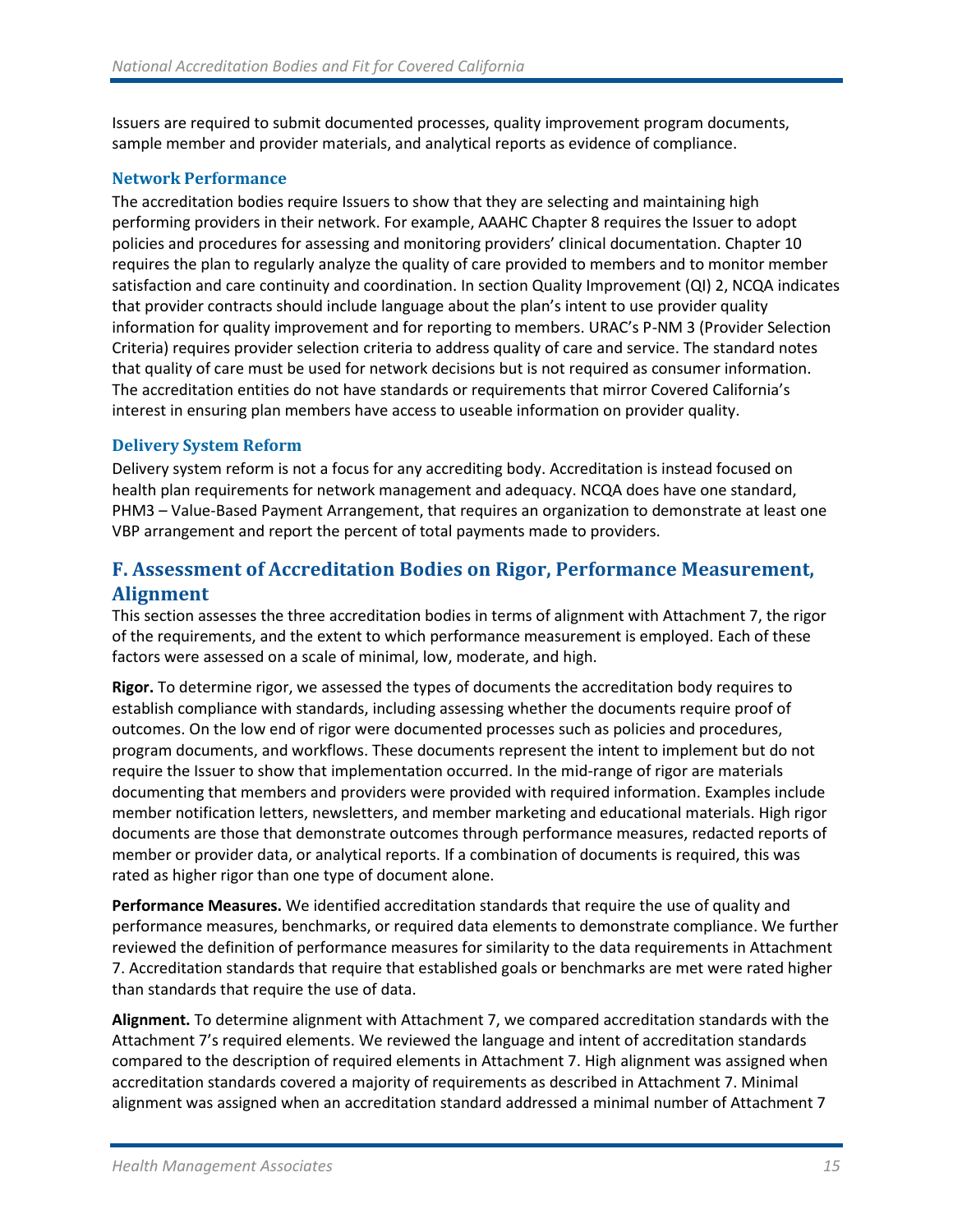elements. In most cases, accreditation standards did not address Attachment 7 elements and were rated as "not applicable".

For example, the Measuring Care to Address Health Equity article in Attachment 7 includes a requirement to measure disparities in care by racial and ethnic identity and by gender. The standard further requires measures for diabetes, hypertension, asthma, and depression.

- **E** AAAHC has a Network Adequacy standard that requires that race, ethnicity, and the cultural and spiritual needs of members are used to analyze performance and satisfaction data.
- NCQA has a Network Management standard that requires Issuers to assess practitioner availability by culture, ethnicity, race, and spoken language. The standard further requires that the practitioner network meet member needs for culture, ethnicity, race, and language.
- **■** URAC has a Quality Management standard that requires the identification and tracking of performance measures for access to care but does not specify analysis by race, ethnicity, or gender.

All three accrediting bodies have low alignment with the requirements of the Attachment 7 elements, as none specified measures for the identified chronic conditions. AAAHC was assessed as low rigor as it only requires Issuers to provide their policies. NCQA was assessed as high for rigor for requiring both policies and data reports. URAC was assessed as moderate for rigor as it requires policies for measurement and performance analysis. AAAHC and NCQA were assessed as moderate for performance measures as they require data analysis by race and ethnicity. URAC was assessed as low for performance measures because it requires performance measures for access but does not specify a requirement for analysis by race, ethnicity, or gender. While we describe alignment as low in some areas, we noted that alignment varied among the elements, often based on whether the element is related to what could be considered a core health plan function, as described earlier.

# **Article 1. Improving Care, Promoting Better Health and Lowering Costs**

**Rigor:** 

- **EXAAME.** Each standard uses a combination of documented processes, materials, reports, and onsite interviews.
- **EXECCA.** Requirements, including documented process, materials, and reports, vary across standards.
- **URAC.** Predominantly documented processes and materials.

#### **Performance Measures:**

- **AAAHC.** Network adequacy standards require benchmarks and measures.
- **E NCQA.** Network adequacy standards require benchmarks and measures.
- **URAC.** Network adequacy standards require benchmarks and measures.

- **EXAAME.** Low alignment, as AAAHC does not contain standards addressing most of the elements for improving care, promoting better health and lowering costs. AAAHC does include a standard for health information systems, require that member experience is used to assess network adequacy, and require members are given information about treatment options.
- **NCQA.** Low alignment, as NCQA does not contain standards addressing most of the elements for improving care, promoting better health and lowering costs. NCQA does require that member experience is taken into account for network access and availability and provides members with information on their financial responsibility for drug costs.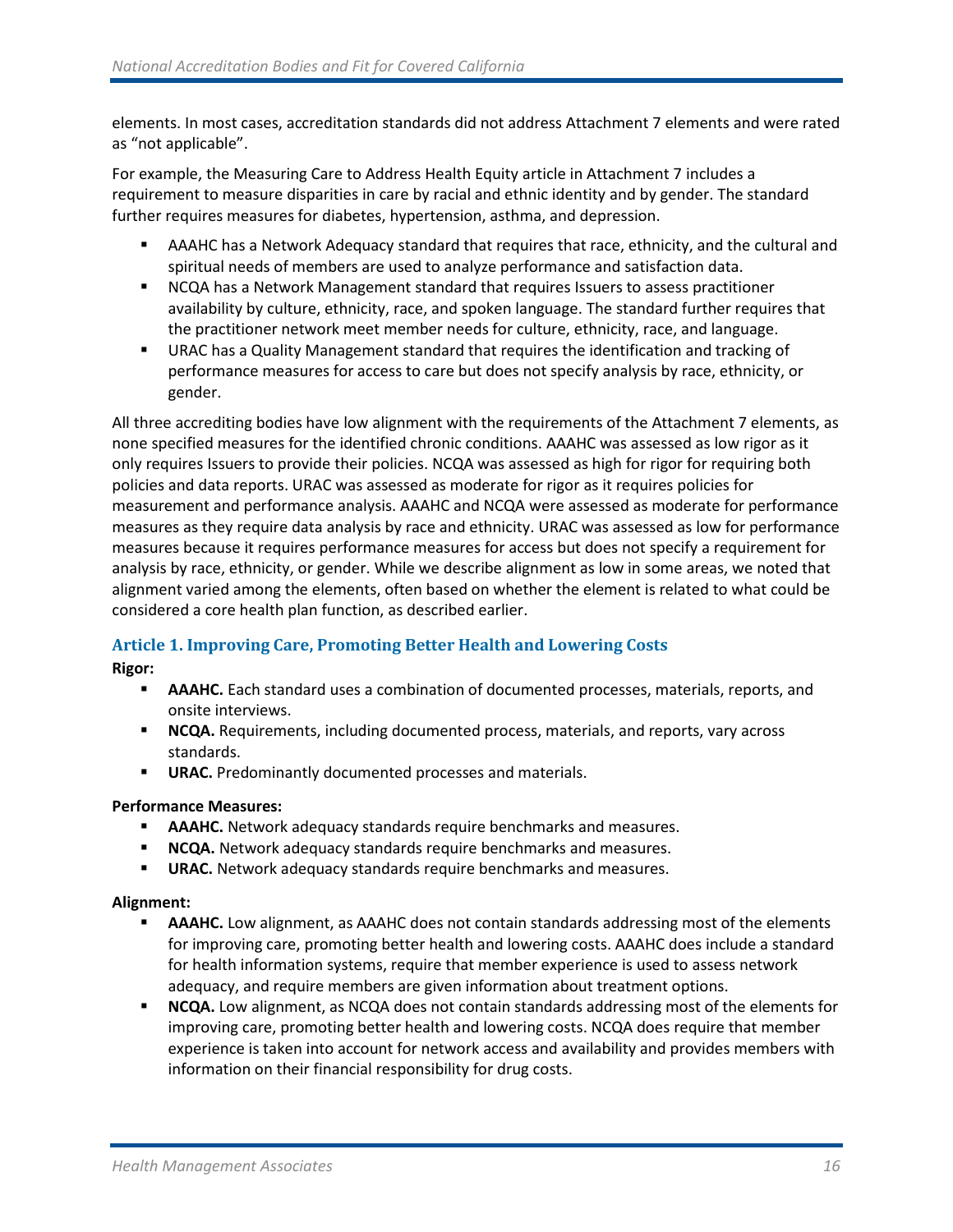**■ URAC.** Low alignment, as URAC contains several of the elements in Article 1 including the use of quality of care and quality of service to establish provider selection criteria, the use of clinical factors in addition to cost for formulary development, and data exchange with providers.

#### **Article 2: Provision and Use of Data and Information for Quality of Care<sup>8</sup>**

#### **Rigor:**

- **AAAHC.** Submission of ORS data.<sup>9</sup>
- **NCQA.** Submission of HEDIS and CAHPS data<sup>10</sup>
- **URAC.** Submission of ORS data.

#### **Performance Measures:**

- **E AAAHC.** QRS performance measures.
- **NCQA.** HEDIS and CAHPS performance measures.
- **URAC.** QRS performance measures.

#### **Alignment:**

- AAAHC. Minimal alignment, as AAAHC requires submission of QRS data (which includes some HEDIS measures); Attachment 7 specifies the inclusion of other non-HEDIS, non-CAHPS data.
- **NCQA.** Low alignment, as NCQA requires submission of HEDIS and CAHPS data; Attachment 7 specifies the inclusion of other non-HEDIS, non-CAHPS data.
- **URAC.** Minimal alignment, as URAC requires submission of QRS data (which includes some HEDIS measures); Attachment 7 specifies the inclusion of other non-HEDIS, non-CAHPS data.

#### **Article 3. Reducing Health Disparities**

#### **Rigor:**

- **E AAAHC.** Measures not addressed.
- **NCQA.** Documented process and reports.
- **URAC.** Measures not addressed.

#### **Performance Measures:**

- **E AAAHC.** Measures not addressed.
- **EXPLOMA.** Requires assessment of members' unmet needs, suggests inclusion of race, ethnicity, language and other factors for assessment.
- **URAC.** Measures not addressed.

- AAAHC. Minimal alignment, as collection of race and ethnicity data is not specifically addressed.
- **NCQA.** Moderate alignment due to required collection of ethnicity, race, linguistic data and explicitly ties data collection to ability to assess member needs and determine population health management structure and resource allocation. NCQA does not set requirements for the data elements to be included in an assessment of member needs. The assessment component requires the organization to address cultural, ethnic, racial and linguistic needs.

 $^8$  Issuers must submit data to the accrediting body for the lines of business they seek to have covered by the accreditation. This section identifies the data required for the QHP line of business.

<sup>&</sup>lt;sup>9</sup> As noted earlier in the report, the QRS data set includes a subset of HEDIS measures and PQA measures. <sup>10</sup> NCQA considers the Accreditable entity to be the reporting unit/line of business. The Issuer must submit data separately for each line of business and must include QHP results in the overall commercial line of business. The Issuer submits QHP-only data for QHP line of business accreditation and commercial data (inclusive of QHP data) for its commercial accreditation. NCQA will not accredit the Issuer for its Marketplace line of business if it does not submit QRS data to CMS.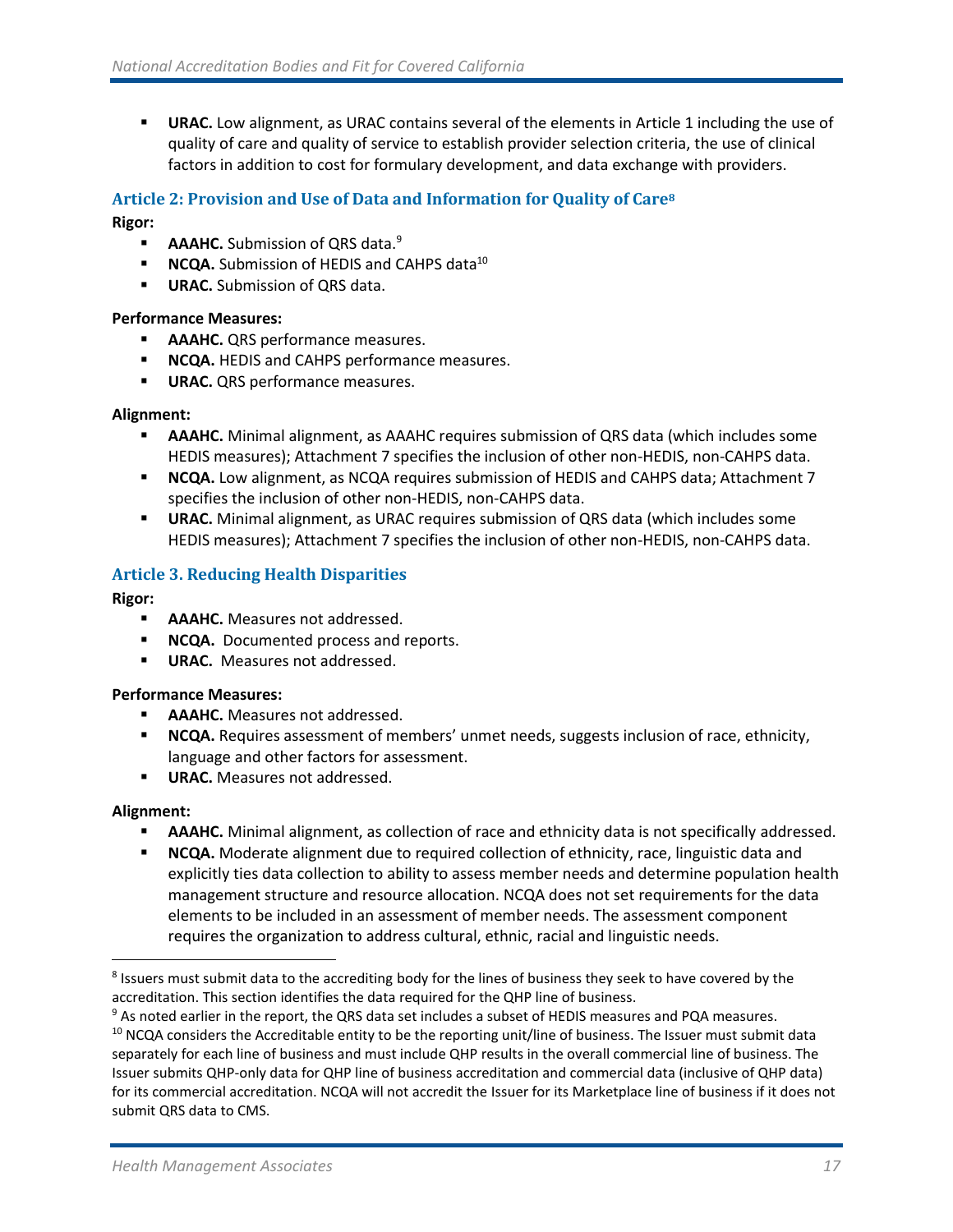**■ URAC.** Minimal alignment as collection of race and ethnicity data is not specifically addressed.

# **Article 4. Promoting Development and Use of Effective Care Models**

#### **Rigor:**

- **EXAAMIC.** Most standards are not applicable except for the behavioral health standard, which requires regular assessment and identification of performance improvement outcomes as part of QI activities, indicating moderate rigor.
- **NCQA.** Most standards require some level of documented process, reports and material.
- **URAC.** Primary Care Medical Home (PCMH) model is not required but can include PCMH to demonstrate support for health care activities that promote patient safety.

#### **Performance Measures:**

- **EXAMPE AAAHC.** Most standards are not applicable except for the behavioral health standard which requires identification of performance issues to be included in future QI activities indicating moderate rigor.
- **EXECCA.** Requires establishing metrics for measuring high-volume behavioral health practitioners and geographic distribution and metrics for meeting appointment standards.
- **URAC.** Minimal performance measures but does include showing active support of care coordination activities that could include reimbursement mechanisms and/or incentives or other initiatives.

#### **Alignment:**

- **EXAAMIC.** Most standards are not applicable in this article; however, behavioral health standard is moderately aligned as it requires measuring quality of care delivered to members and assessing medical necessity and appropriateness of care including performance and improvement outcomes as part of QI activities.
- **NCQA.** Minimal alignment as the selection and assignment of primary care providers (PCPs) or the associated timeframes to make PCP selections or assignments are not required. Does include a relevant component that Issuers assess the cultural, ethnic, racial and linguistic needs of its members and adjust the availability of practitioners within its network to meet these needs.
- **URAC.** Most standards are not applicable in this article. URAC does provide that PCMH programs could be used to show active support of care coordination activities.

#### **Article 5: Hospital Quality**

**Rigor:** 

- **E** AAAHC. Minimal rigor requiring identification of standards and programs for patient safety and reporting of untoward events.
- **EXECCA.** Low rigor that requires reporting the percentage of total payments made to providers and practitioners associated with each type of value-based payment (VBP) arrangement and a documented plan and strategy that includes patient safety as a focus area.
- **URAC.** No standards are applicable.

#### **Performance Measures:**

- **E** AAAHC. Most standards are not applicable. No defined metrics.
- **NCQA.** Most standards are not applicable. No defined metrics.
- **URAC.** No standards are applicable.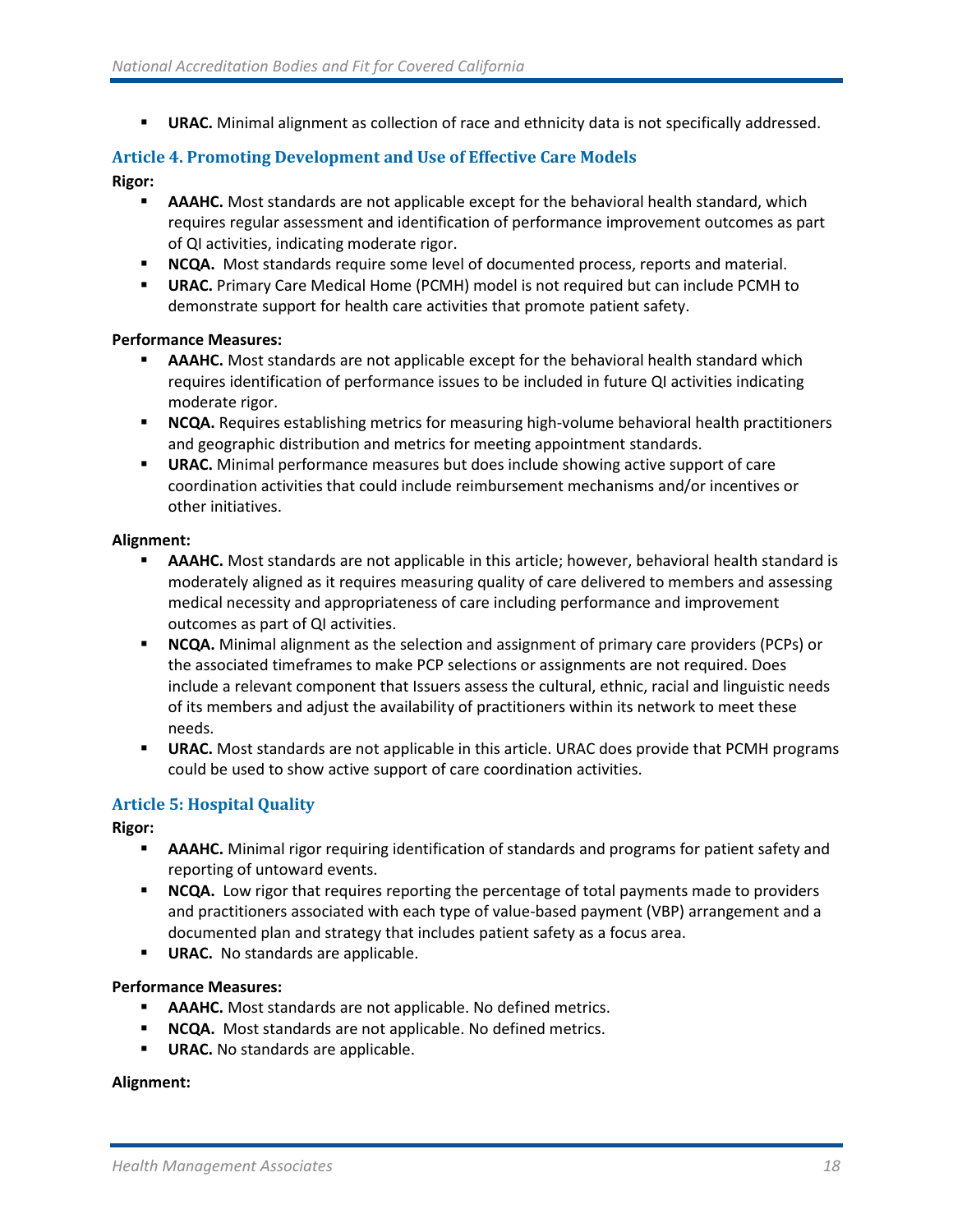- **EXAAHC.** Most standards are not applicable, except for one standard that requires organizations to support and enhance hospitals' efforts to promote safety for patients. AAAHC minimally aligns in that they require hospital adequacy to ensure delivery of health care in a safe and effective manner and addresses hospital environments and infection control.
- **NCQA**. Most standards are not applicable, although NCQA does include a standard that requires an organization to demonstrate that it has at least one VBP arrangement.
- **URAC.** No standards are applicable.

### **Article 6: Population Health: Preventive Health, Wellness and At-Risk Enrollee Support Rigor:**

- **EXAMPLE AAAHC.** Requires policies and procedures and member materials such as newsletters or bulletins.
- **NCQA.** Documented process, materials such as screenshots or websites, and files demonstrating compliance.
- **URAC.** Written policies and/or documented procedures that detail how to protect the confidentiality of individually identifiable health information, and member materials that provide targeted communication and outreach to consumers as appropriate based upon demographics, health risk, claims history, or other segmentation techniques.

#### **Performance Measures:**

- **AAAHC.** No defined metrics.
- **NCQA.** Most standards included no defined metrics; however, one standard included measuring effectiveness of PHM strategy by requiring submission of quantitative results for relevant clinical, cost/utilization and experience measures. Submission requirements include an interpretation of results against a benchmark or goal, and when appropriate, documentation of acting on at least one improvement opportunity.
- **URAC.** No defined metrics.

- **AAAHC**. Low to moderate alignment as they require health education promotion and prevention which includes addressing tobacco cessation and weight management. Requires materials with applicable information be made available for threshold languages with access to language assistance services as needed. Requires confidentiality of member records and a comprehensive member needs assessment to determine the need for relevant health education and disease prevention programs. AAAHC does not require organizations to report the number and percent of enrollees who use services.
- **NCQA**. Low to moderate alignment which includes requirements to offer wellness services focused on preventing illness and injury, promoting health and productivity and reducing risk. Requires organization to provide information on smoking and tobacco cessation and healthy weight (BMI) maintenance. Includes some of the components as part of self-management tools and complex case management procedures, i.e. cultural and linguistic needs and preferences. Requires an organization to help adult members identify and manage health risks through evidence-based tools that maintain member privacy and includes that an organization must have the capability to administer a Health Assessment. Requires members to have access to care management through multiple avenues including referrals. Requires an organization to demonstrate continuity of care and assistance with member's transition to other care when their benefits end along with notification to members about alternatives and resources for continuing care.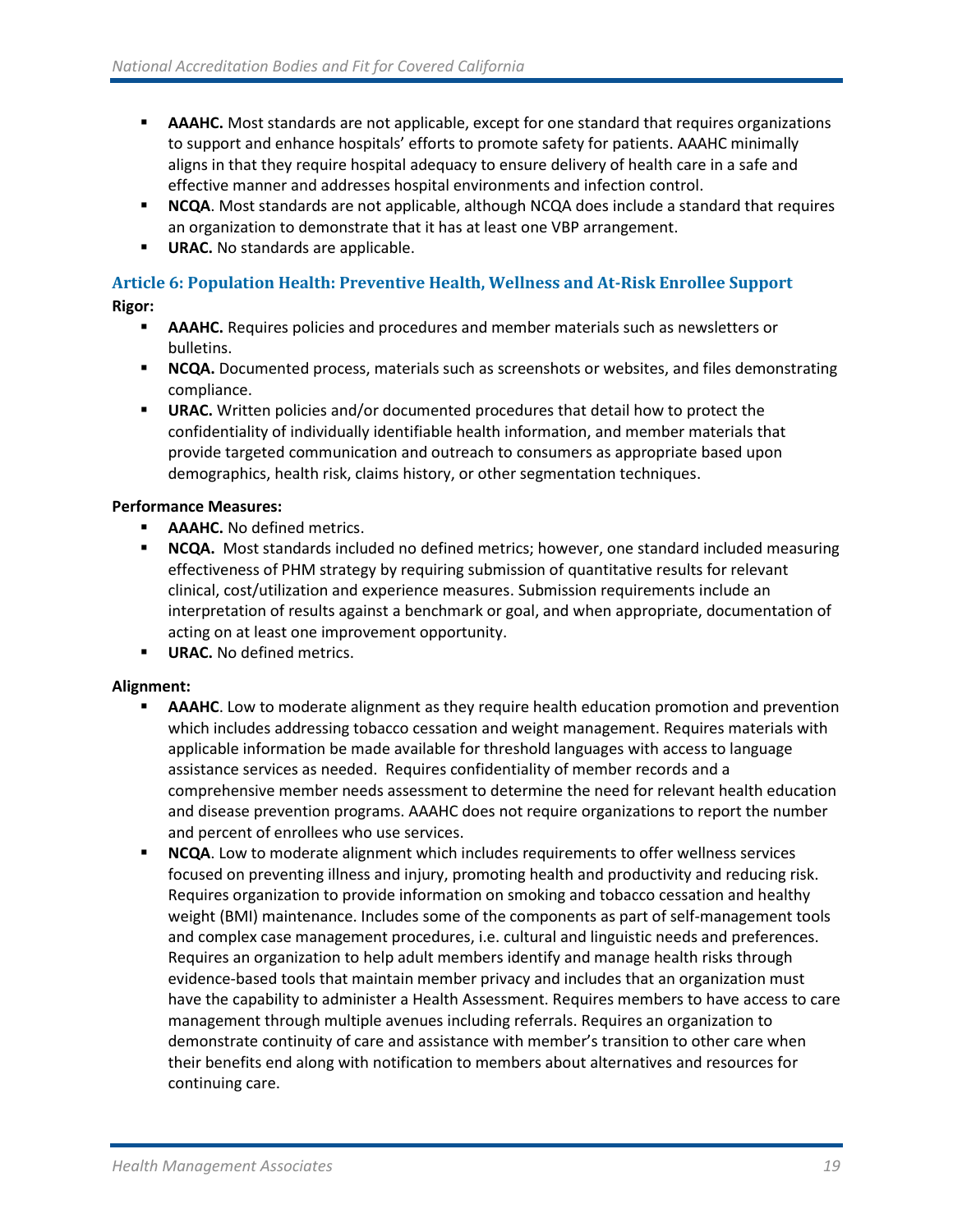**■ URAC.** Low to moderate alignment which includes consumer communications plan and targeted outreach providing members with materials explaining how to obtain prevention and wellness services and targeted communication based on health risk, i.e. smoking cessation and obesity awareness. Includes ensuring confidentiality and security of information, along with confidentiality of individually identifiable health information. Upon enrollment requires providing consumers with access to a health risk assessment tool that: (a) Collects information about the risk factors associated with the various risk-types addressed in the tools; (b) Is evidence-based; (c) Is reviewed by the organization's senior clinical staff person or clinical oversight body; (d) Reports to the individual consumer an overall health risk assessment tool score; (e) Utilizes biometric screening and other screening results; and (f) Provides suggested actions to an individual consumer to assist the consumer in managing personal health.

#### **Article 7. Patient-Centered Information and Support**

#### **Rigor:**

- AAAHC. Documented process, policies, materials.
- **EXECCA.** Documented process, reports, materials.
- **URAC.** Documented process, policies, materials, consumer documents, scripts, web site review, interviews, reports of denied visits.

#### **Performance Measures:**

- **AAAHC.** No defined metrics.
- **NCQA.** No defined metrics.
- **EXAC.** For out of network care, reviews report of denied emergency room visits.

#### **Alignment:**

- AAAHC. Does not address consumer-facing provider information. Requires policies and procedures for informing consumers, does not get to the level of member-specific cost or provider information. Requires access to personal health information but does not mandate a portal or other access point. Does not address specific member tools, use of personal health information or patient engagement (the latter beyond providing members information about how to engage).
- **EXECCA.** Does not address consumer-facing provider information. Requires provision of information on cost, benefits, how to access care. Does not address specific member tools, use of personal health information or patient engagement.
- **URAC.** Does not address consumer-facing provider information or other specific member tools. Defines but does not specify requirements for patient engagement.

#### **Article 8. Payment Incentives to Promote Higher Value Care**

**Rigor:** 

- **E AAAHC.** No standard.
- **NCQA.** Documented process and materials.
- **URAC.** No standard.

#### **Performance Measures:**

- **AAAHC.** No standard.
- **NCQA.** No standard.
- **URAC.** No standard.

#### **Alignment:**

**E** AAAHC. No standard.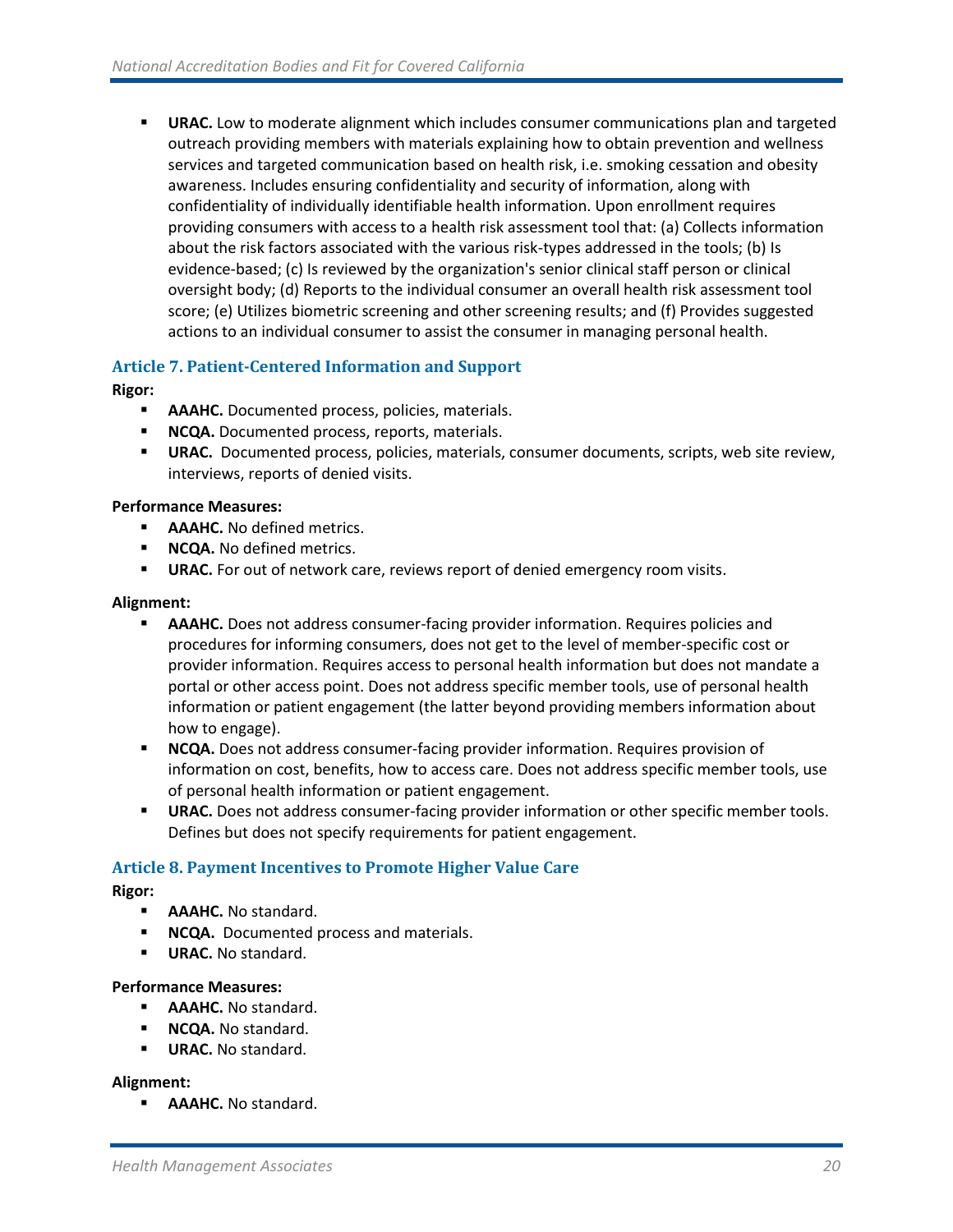- **EXTENCA.** Low alignment as NCQA has a standard to establish value-based payment for delivery system supports in population health management.
- **URAC.** No standard.

### <span id="page-24-0"></span>**G. Market Reach**

Nationally, NCQA conducts the vast majority of Issuer accreditations, over 20 times more than AAAHC and 18 times more than URAC. NCQA conducts more Issuer accreditations than AAAHC and URAC combined in California, including all but two California Issuers offering QHPs. Adoption of HEDIS and CAHPS measurement is one possible reason that NCQA has come to dominate the market to an extent that NCQA is almost synonymous with Issuer accreditation. HEDIS and CAHPS have become required tools for programs such as Medicare and Medicaid.<sup>11</sup> Across commercial and public sector markets, Issuers use the scores to market themselves, highlighting areas of high performance. NCQA has integrated these performance measurement tools, aligning its accreditation process with quality measurement and creating a natural connection for many Issuers.

| <b>Accreditation</b><br><b>Body</b> | <b>All Accreditations</b><br>Nationally <sup>12</sup> | <b>All Accreditations</b><br>in California | <b>QHP Accreditations QHP Accreditations</b><br><b>Nationally</b> | in California |
|-------------------------------------|-------------------------------------------------------|--------------------------------------------|-------------------------------------------------------------------|---------------|
| <b>AAAHC</b>                        |                                                       |                                            |                                                                   |               |
| NCQA <sup>13</sup>                  | 712                                                   | 48                                         | 195                                                               |               |
| <b>URAC</b>                         | 39                                                    |                                            | 18                                                                |               |

#### *Table 7. Accredited Health Plan Issuers Nationally and in California*

Almost all Issuers offering QHPs in the State-Based Marketplaces are accredited by NCQA, including all participating Issuers in the Connecticut, Idaho, Maryland, Massachusetts, Minnesota, Nevada, Rhode Island, Vermont, Washington D.C. and Washington State Marketplaces. Six of the Colorado Marketplace's eight Issuers are accredited by NCQA and the other two are URAC-accredited. Enrollees in twenty-two of Colorado's 64 counties have only one Marketplace Issuer option in 2020, the NCQAaccredited Anthem. All but two of New York's Marketplace Issuers have NCQA accreditation. 14

In California, NCQA accredits all but two Issuers offering QHPs on the Marketplace. Both the plan accredited by AAAHC and the URAC-accredited plan are smaller, regional plans with limited enrollment. Chinese Community Health Plan, which is URAC-accredited, enrolls less than 1 percent of all Covered California members. AAAHC accredited Valley Health Plan covers about 2 percent of all QHP enrollees in the state. While several NCQA accredited plans in California have small enrollments, the three Issuers that together enroll 72 percent of Covered California consumers are all NCQA accredited.

AAAHC is primarily focused on accrediting ambulatory health care practices and accredits a small number of health plan Issuers. Its founding members and partnerships show an orientation to health

<sup>&</sup>lt;sup>11</sup> Medicare Advantage plans are required to report HEDIS results. Forty states utilize HEDIS in their Medicaid programs. A sample of Medicare Advantage plan consumers are surveyed with CAHPS each year. Title XXI (CHIP) programs must conduct CAHPS for enrollees, including those in expansion Medicaid programs, separate CHIP programs and combination programs. Title XIX (Medicaid) programs are encouraged to conduct CAHPS, though not required to.

 $12$  All plan totals include all the plans in different markets operated by the same organization. For example, a Medicaid, Medicare and QHP plan offered by the same Issuer are counted as three plans.

<sup>&</sup>lt;sup>13</sup> Including scheduled and in process accreditations.

<sup>&</sup>lt;sup>14</sup> The plan list from the New York Marketplace includes two plans that were not listed as accredited by any company. One plan is owned by the City of New York and the other by a consortium of hospitals, so it may be that they are accredited under different organizational names.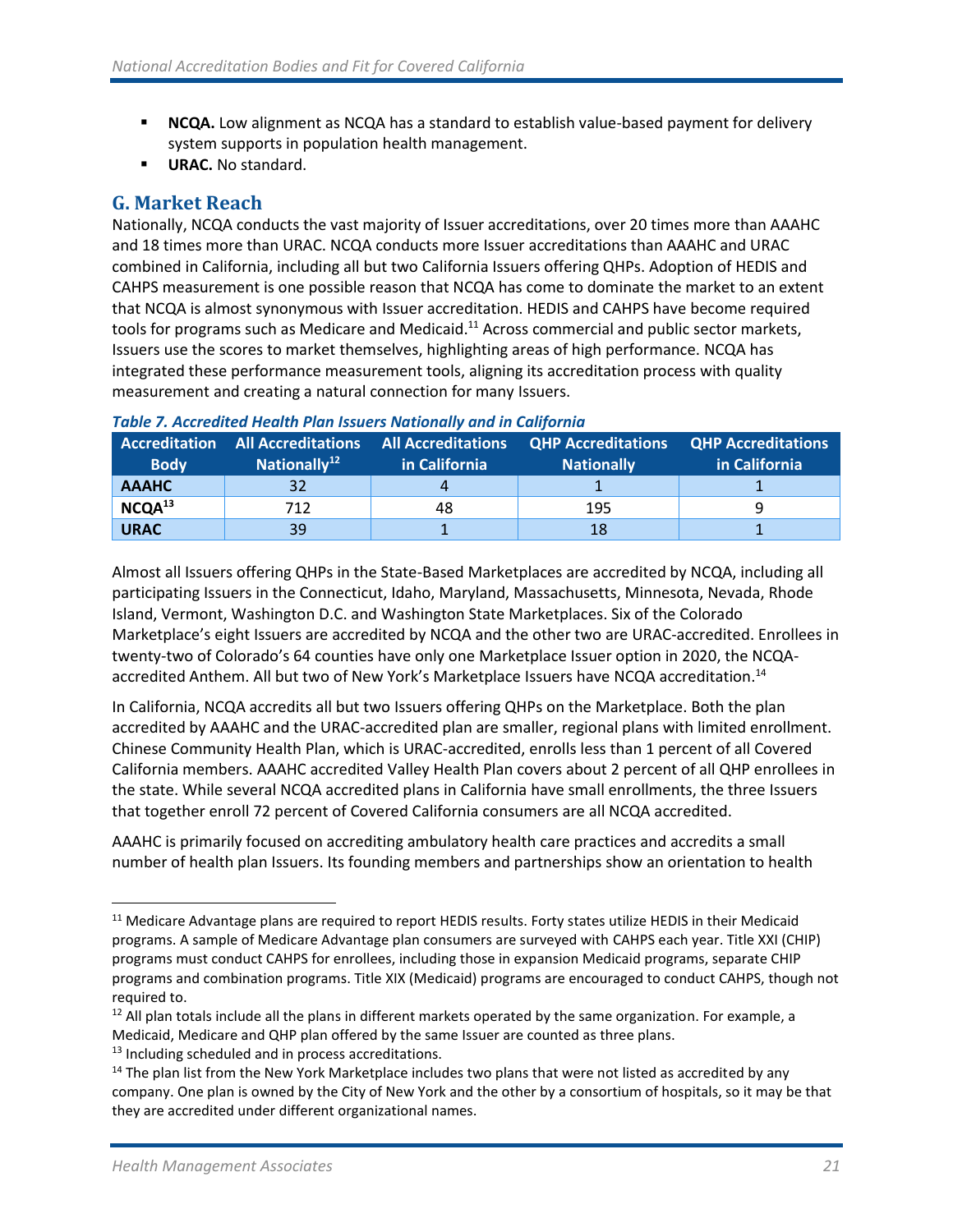care delivery and a collaborative practice model designed to support improvement over time rather than assess current achievement. AAAHC has accredited Issuers of any type in only Washington DC, seven states (California, Florida, Illinois, Maryland, Massachusetts, Virginia and Wisconsin) and Guam and Puerto Rico. In DC, Maryland, Illinois and Virginia the accredited plans are all Federal Employees Health Benefits group plans.

#### **Accreditation Bodies' Reach and Impact of Relevant Universe on Standards Strength**

At the time of this review, 195 Marketplace Issuers (177 individual and 18 group nationally) hold NCQA accreditation, six are in process, and another eight have been scheduled. Eighteen Marketplace plans are URAC accredited. The AAAHC list of accredited entities includes one Issuer offering QHPs, along with three Medi-Cal plans.

NCQA is the market leader both in total number of Issuers accredited, and accreditor of Issuers known to be high quality. Accrediting many strong plans can have the result of increasing standards over time, as NCQA's comparison group is high achieving. A high-achieving comparison group provides the context for high expectations of achievement across all Issuers.

We reviewed the QRS scores for NCQA and URAC and did not find a meaningful difference between the QHPs' scores by accreditation body. Both organizations have accredited QHPs with scores ranging from 2 to 5 stars.<sup>15</sup> AAAHC accredits one QHP, challenging an effort to meaningfully assess plan quality compared to plans accredited by the other entities. All but two of California's Marketplace Issuers are accredited by NCQA, making a comparison of California QHPs' star ratings of little value. However, the Issuers considered market leaders nationally are all NCQA-accredited. This includes Blue Cross Blue Shield of Massachusetts, Blue Cross Blue Shield of Michigan, and the Kaiser Permanente plans. Over time, attracting high performance Issuers may have created a positive feedback loop in which Issuers see that high performers utilize NCQA and themselves seek NCQA accreditation as a way both to become stronger organizations and to gain the benefit of association with the market leader and other well-regarded Issuers.

#### **NCQA Health Plan Ratings**

In addition to accrediting Issuers, NCQA rates Medicare Advantage, Medicaid and commercial health plans using its own methodology and rating system. NCQA publishes information on over a thousand health plans based on clinical quality, member satisfaction and NCQA Accreditation Survey results (the latter is included for Issuers that are NCQA accredited).<sup>16</sup> Ratings emphasize health outcomes and members' opinions. The methodology is similar to the Centers for Medicare and Medicaid Services fivestar quality rating system used with the Medicare. NCQA makes the results of its star rating methodology public on its web site to allow consumers to use the information during Medicare and commercial open enrollment.<sup>17</sup> The 2019-20 ratings did not include QHPs.<sup>18</sup>

Participation in the NCQA ratings allows plans to promote strong performance not only on its own merits but in comparison to other plans in the market. In addition, many states use NCQA's benchmarks for their Pay for Performance (P4P) programs and plans often use it for provider P4P.

[https://www.ncqa.org/wp-content/uploads/2019/09/20190827\\_2019\\_Health\\_Plan\\_Ratings\\_Methodology.pdf](https://www.ncqa.org/wp-content/uploads/2019/09/20190827_2019_Health_Plan_Ratings_Methodology.pdf)

<sup>&</sup>lt;sup>15</sup> NCQA has accredited one QHP with a QRS of 1 star.

<sup>&</sup>lt;sup>16</sup> NCQA announced that due to COVID-19, it will not release 2020–2021 Health Plan Ratings for any product line. <sup>17</sup> <https://www.ncqa.org/hedis/reports-and-research/ratings-2019/> The rating methodology is available at:

<sup>&</sup>lt;sup>18</sup> NCQA, NCQA Health Insurance Plan Ratings Methodology August 2019. The report includes the following: "This year's ratings do not include Exchange plans because they have not developed sufficient data for analysis," which may refer to years of accreditation, as QHPs report CAHPS and HEDIS data.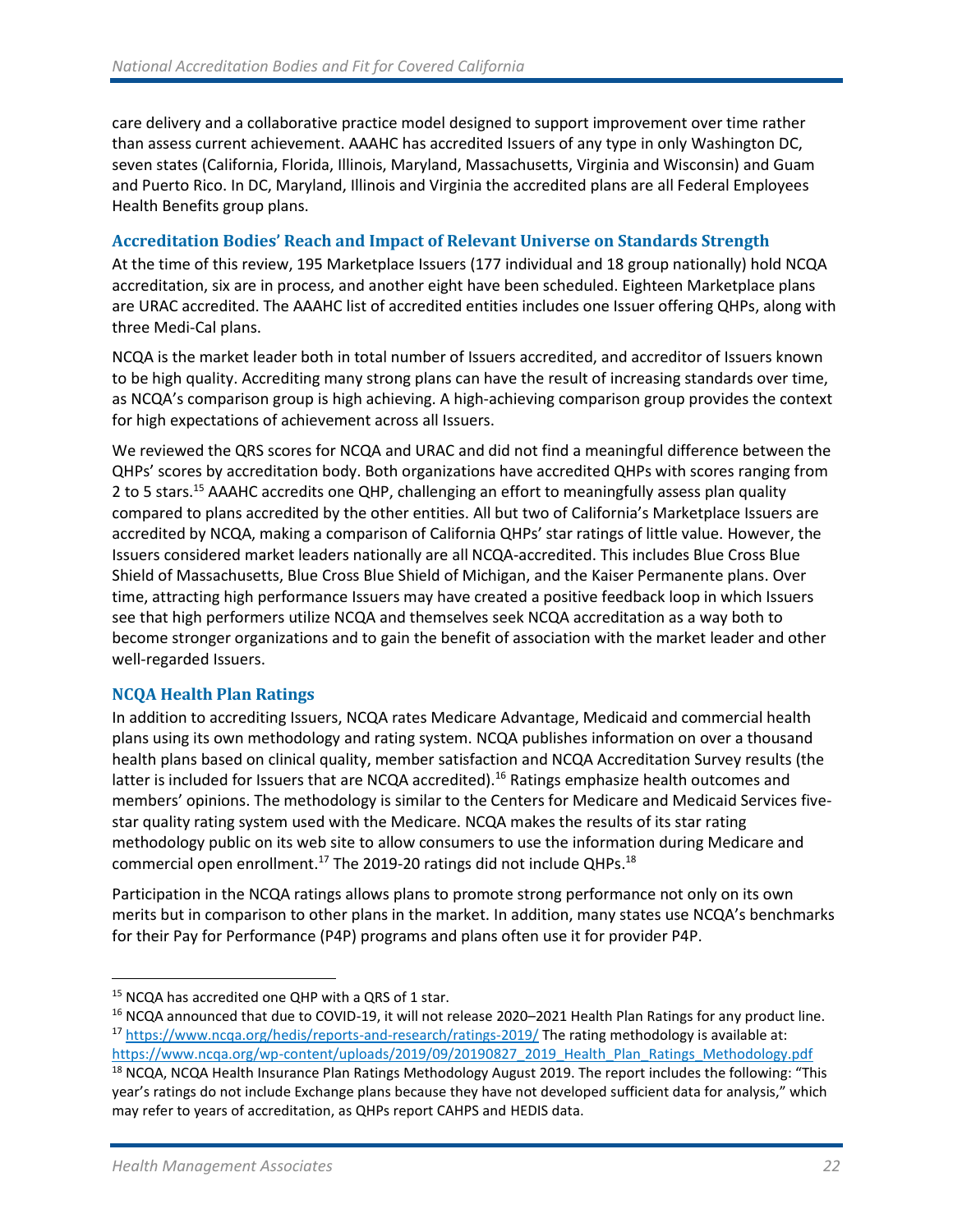While NCQA rates health plans, the size of its accreditation line of business does not impact its ability to conduct its rating work. NCQA utilizes information across Issuers, including those accredited by other organizations. NCQA benchmarks are not built on its accredited plans only and the universe of its accredited organizations is not what determines its evaluation benchmarks.

#### **Purchaser Endorsements**

As noted above, AAAHC, NCQA and URAC are the three bodies authorized to accredit QHPs. A number of other governmental entities endorse specific accreditation bodies. The U.S. Department of Health and Human Services, along with seven states (Connecticut, Iowa, Louisiana, Massachusetts, Michigan, Minnesota and Utah) endorse both NCQA and URAC as accreditation bodies. Texas and Illinois name all three accreditation bodies as approved. No endorser promotes the use of AAAHC without also endorsing NCQA and URAC. Other states require Issuer accreditation without specifically naming one or more entity. The Appendix provides a list of state and federal purchasers accreditation endorsements.

In California, while DHCS does not require Medi-Cal plan accreditation by NCQA, 12 of the 26 Medi-Cal plans have NCQA accreditation and another four are waiting for an accreditation visit. In January and February 2020, DHCS held meetings of a NCQA workgroup to discuss whether to officially deem certain Medi-Cal requirements based on NCQA accreditation and how other states approach this. In a presentation to the workgroup, Valerie Martinez, Director of Clinical Quality at UnitedHealthcare Community Plan of California identified NCQA accreditation as the "gold standard for quality", noting that the process focuses on wellness, care coordination, access, disease management and consumer satisfaction. To date no changes have been made in this area and future changes may be delayed as the overall CalAIM project is on hold due to the global pandemic.

#### **Medicare Deeming**

NCQA has a long-standing relationship with CMS, which includes the use of deeming for particular program elements. CMS requires that Medicare SNPs meet model of care standards for this high-needs population. CMS supports the use of NCQA's Medicare Advantage Deeming model for assessing how SNP plans implement their model of care, including monitoring and evaluating model of care effectiveness through performance measures. A Medicare SNP that meets NCQA's deeming module requirements is deemed for Medicare requirements for SNP model of care. This allows the plan to confirm that its model of care is designed to meet the population's needs, as well as to bypass auditing of the model of care requirements.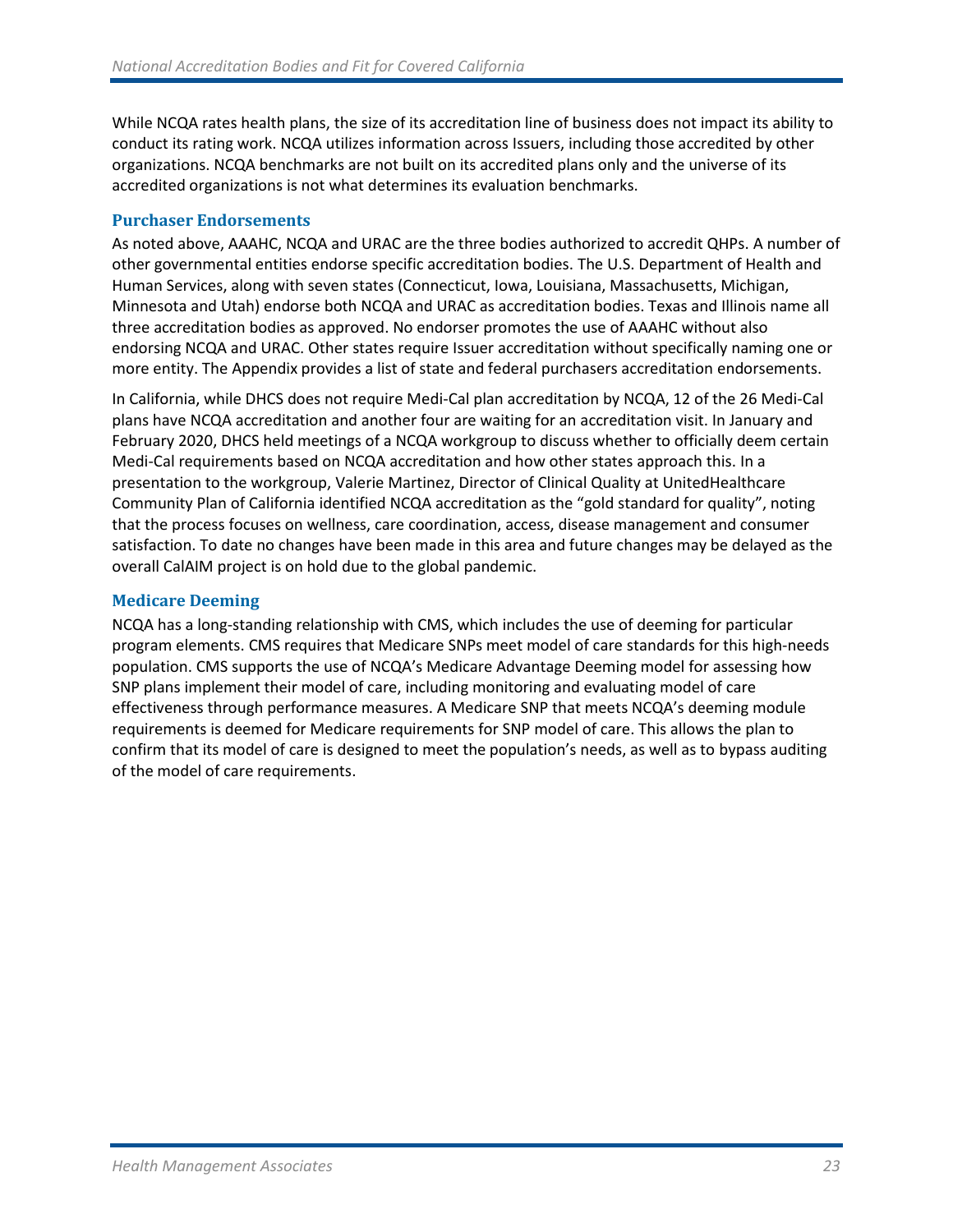# <span id="page-27-0"></span>**Recommendations**

# **NCQA Supports Covered California's Strategic Goals**

As noted in Figure 1, Covered California is working to assure quality, equitable care for Californians using a range of identified delivery system reform drivers. In reviewing each of the accreditation bodies, HMA found variation in their standards, required documentation, survey process, and scoring, as well as in rigor and fit with the Attachment 7 goal of facilitating system reform. While each accrediting body has its own strengths, *NCQA is the best fit for Covered California's goals of achieving health plan quality and ensuring rigor in core areas of health plan control.*

AAAHC relies heavily on the onsite audit to confirm that standards are achieved. The onsite process includes observation of processes, staff interviews, and document and file review. Due to its history accrediting provider entities, AAAHC also focuses on clinical processes that the other accrediting bodies do not assess. The AAAHC process includes assessment of performance against standards for clinical record documentation and infection control, as well as provider site review. AAAHC also focuses on standards for organizational structure such as human resources, personnel records, and disaster preparedness.

AAAHC has limited standards in utilization management and disease management, lacks rigor in some assessed areas, and fails to conduct file review for Case Management and Utilization Management. While URAC standards take a unique modular approach and it is strong in its assessment of internal plan workings (such as interdepartmental coordination and business relationships), URAC does not have standards on complex care management, an area of particular interest to Covered California. NCQA requires more rigor in the documentation required to assess compliance with standards.

NCQA accreditation standards and scoring rely heavily on demonstrated quality outcomes. NCQA requires that HEDIS and CAHPS data are submitted as part of the accreditation process. Prior to 2020, half of the points an Issuer could earn toward accreditation were based on HEDIS and CAHPS performance compared to national and regional HEDIS and CAHPS benchmarks for the relevant product line.<sup>19</sup> The other half of the points were based on standards (including processes, policies and procedures). Starting in 2020, the Issuer must meet at least 80 percent of applicable points in each standards category and submit HEDIS and CAHPS data after their first full year of accreditation and annually thereafter.

NCQA accreditation standards include a Population Health Management domain. This standard is unique to NCQA and requires a systematic approach to develop a population health strategy, program, member and delivery systems supports, and impact evaluation.

In addition to NCQA's strengths as an accreditation body, a requirement that all Covered California Issuers achieve NCQA accreditation will be minimally disruptive. NCQA is already the accreditation body for all but two Issuers currently offering QHPs on California's Marketplace. Requiring NCQA would cause no change for these Issuers. NCQA's alignment with HEDIS and CAHPS gives it a market advantage and allows the organization to focus on measures in common use across markets in California and nationally.

As discussed by Department of Health Care Services and stakeholders at NCQA workgroup meetings earlier this year, Medi-Cal deeming can be used to enhance state oversight. Almost half of Medi-Cal

<sup>&</sup>lt;sup>19</sup> NCQA materials indicate that HEDIS and CAHPS data for Exchange products must be reported separately for that product line and included in the overall commercial product line data. NCQA, Section 1 of Standards and Guidelines for the Accreditation of Health Plans. 2019 (for surveys beginning on or after July 1, 2020)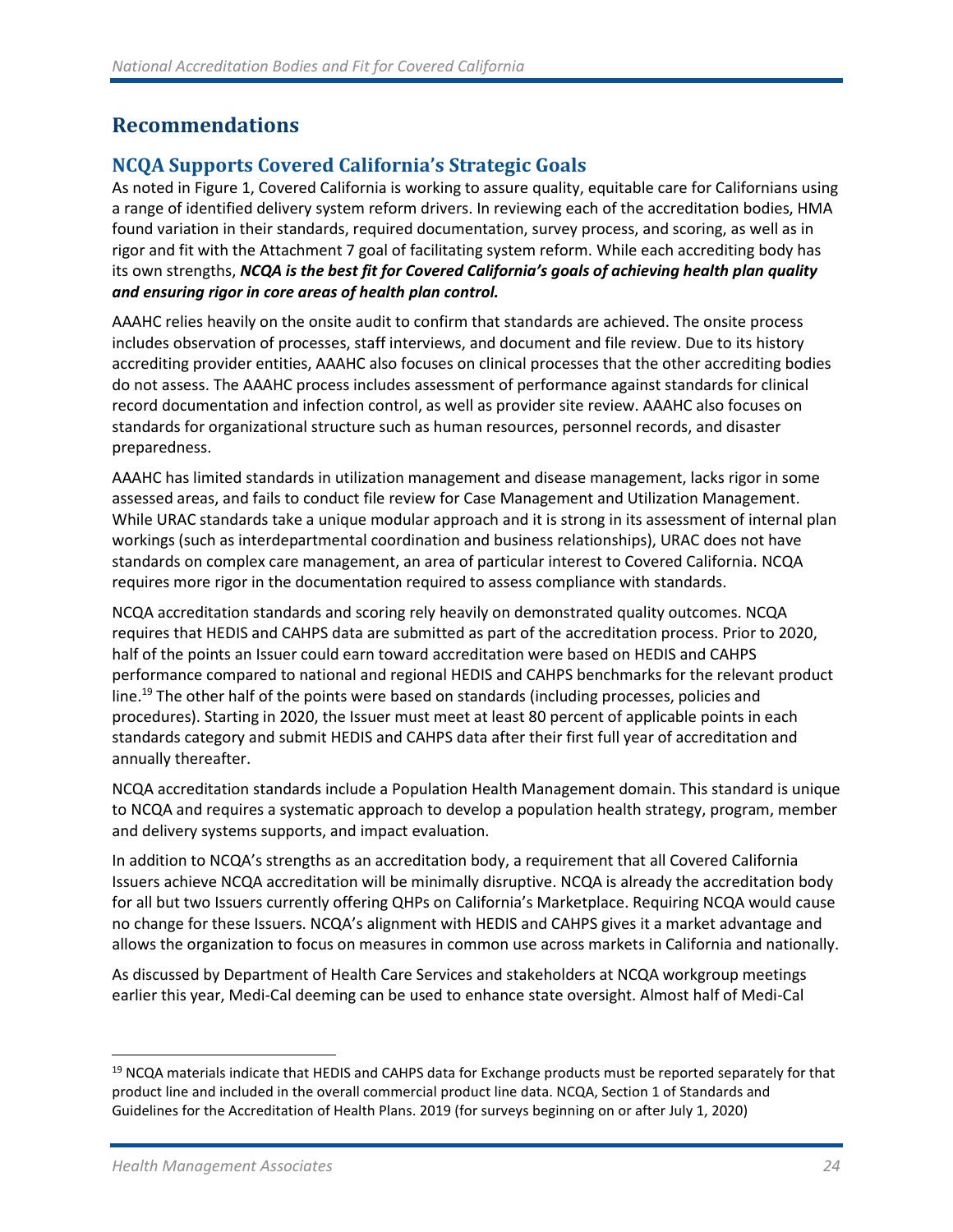managed care plans are NCQA accredited. Requiring Issuers to gain NCQA accreditation would support additional alignment with Medi-Cal.

# **Accreditation Can be Used to Assess Compliance with Core Health Plan Functions**

Accreditation predominantly focuses on commonly accepted processes, measures, and goals for health plan operations and quality. While all three accreditation bodies demonstrated low to minimal alignment with Attachment 7 Articles overall, accreditation can be used to provide information and assurances that QHPs are meeting core contractual requirements embedded within Attachment 7.

While the reports that Issuers submit as part of accreditation do not on their own adequately provide the information or results to assess compliance with Attachment 7 overall or with any full Attachment 7 Article in its entirety, NCQA accreditation can be used as a proxy for program audits by Covered California. NCQA accreditation will provide Covered California with assurance that the Issuer is compliant with health plan principles and business functions. We recommend that Covered California request final audit reports from accreditation.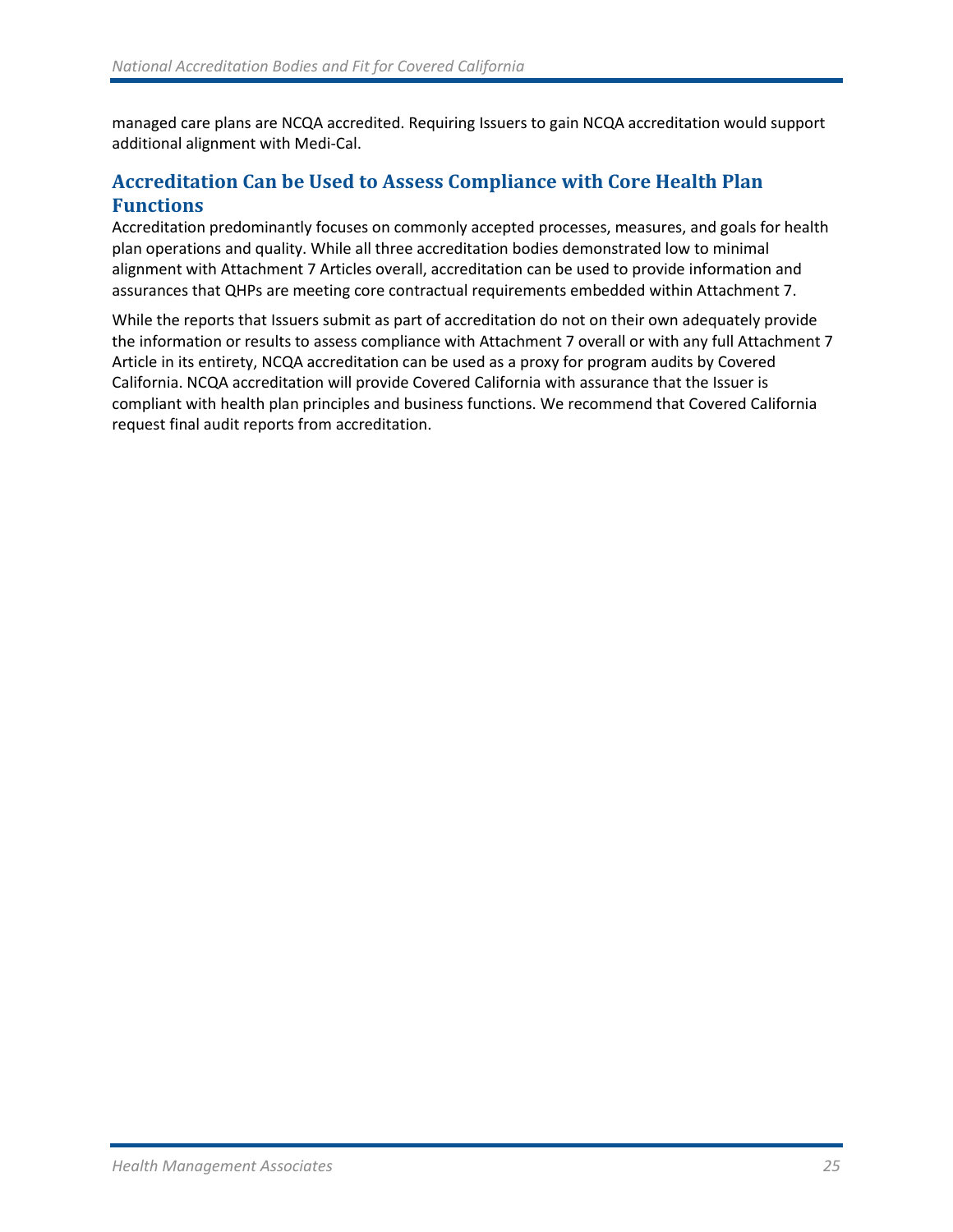# <span id="page-29-0"></span>**Appendix: Endorsements**

# **Endorsements: Accreditation**

| <b>State/Entity</b>                                               | <b>Relevant Language (Accreditation)</b>                                                                                                                                                                                                                                                                                                                                                                                                                                           | <b>Accreditation Body</b> |                           |              |
|-------------------------------------------------------------------|------------------------------------------------------------------------------------------------------------------------------------------------------------------------------------------------------------------------------------------------------------------------------------------------------------------------------------------------------------------------------------------------------------------------------------------------------------------------------------|---------------------------|---------------------------|--------------|
|                                                                   |                                                                                                                                                                                                                                                                                                                                                                                                                                                                                    | <b>AAAHC</b>              | <b>NCQA</b>               | <b>URAC</b>  |
| <b>US Department</b><br>of Health and<br>Human<br><b>Services</b> | This notice announces the recognition of NCQA and URAC as<br>recognized accrediting entities for the purposes of fulfilling the<br>accreditation requirement as part of qualified health plan<br>certification.                                                                                                                                                                                                                                                                    |                           | X                         | X            |
| <b>US Office of</b><br><b>Personnel</b><br><b>Management</b>      | A multi-state plan program (MSPP) Issuer must be or become<br>accredited consistent with the requirements for QHP Issuers<br>specified in section 1311 of the Affordable Care Act and 45 CFR<br>156.275(a)                                                                                                                                                                                                                                                                         |                           |                           |              |
| California                                                        | Providing copies of all final reports of independent private<br>accrediting agencies (e.g. JCAHO, NCQA) relevant to Contractor's<br>Medi-Cal line of business, including: 1) Accreditation status, survey<br>type, and level, as applicable.                                                                                                                                                                                                                                       |                           | X                         |              |
| <b>Connecticut</b>                                                | Each access plan required under subdivision (1) of this subsection<br>shall be in a form and manner prescribed by the commissioner<br>and shall contain descriptions of at least the following: the health<br>carrier's accreditation by NCQA that such health carrier meets said<br>committee's network adequacy requirements or by URAC that<br>such health carrier meets URAC's provider network access and<br>availability standards.                                          |                           | $\mathsf{X}$              | $\mathsf{x}$ |
| <b>Delaware</b>                                                   | Each application for a Certificate of Authority as a Managed Care<br>Organization shall be accompanied by Evidence of accreditation by<br>a nationally-recognized managed care accrediting organization<br>such as NCQA, the Joint Commission on Accreditation of<br>Healthcare Organizations, or similar organization                                                                                                                                                             |                           | X                         |              |
| <b>District of</b><br><b>Columbia</b>                             | The risk-based MCOs are required to obtain and maintain full<br>NCQA Health Plan Accreditation. All MCOs are required to obtain<br>NCQA Case Management Accreditation.                                                                                                                                                                                                                                                                                                             |                           | $\boldsymbol{\mathsf{X}}$ |              |
| Florida                                                           | To promote the quality of health care services provided by health<br>maintenance organizations and prepaid health clinics in this state,<br>the office shall require each health maintenance organization and<br>prepaid health clinic to be accredited within 1 year of the<br>organization's receipt of its certificate of authority and to maintain<br>accreditation by an accreditation organization approved by the<br>office, as a condition of doing business in the state. |                           |                           |              |
| Georgia                                                           | The Contractor shall achieve NCQA Commendable or Excellent<br>accreditation status within three (3) years after the Operational<br>Start Date. Contractors that lose NCQA Commendable or Excellent<br>status must regain the status within one (1) year.                                                                                                                                                                                                                           |                           | $\boldsymbol{X}$          |              |
| Hawaii                                                            | The health plan shall be accredited by the National Committee for<br>Quality Assurance (NCQA) for its QUEST Integration program no<br>later than when their current accreditation expires. For health<br>plans undergoing accreditation for NCQA, health plans shall<br>submit reports documenting the status of the accreditation<br>process as required in Section 51.550.1.                                                                                                     |                           | Χ                         |              |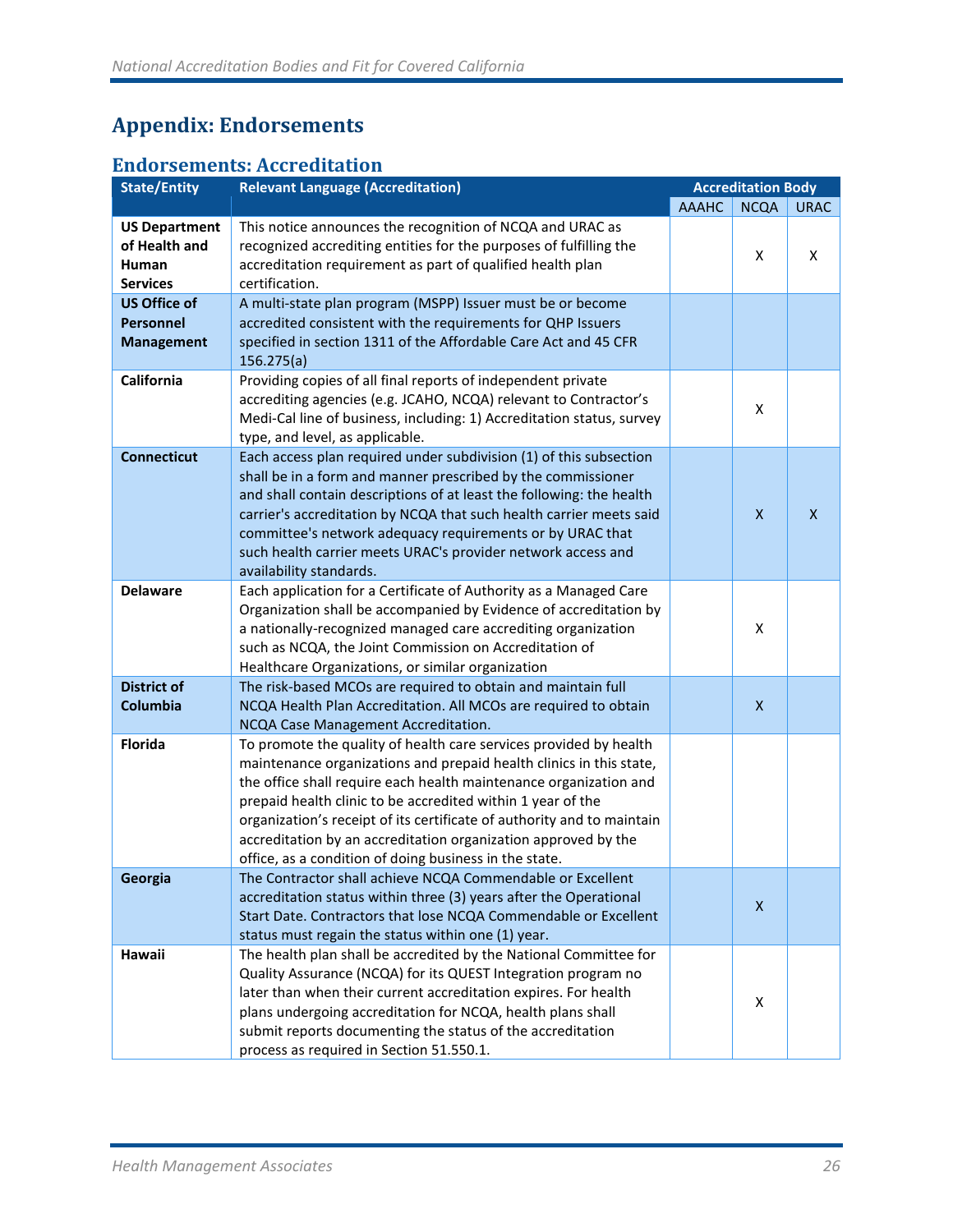| <b>State/Entity</b>  | <b>Relevant Language (Accreditation)</b>                                                                                                                                                                                                                                                                                                                                                                                                                                                                                             | <b>Accreditation Body</b> |                           |             |
|----------------------|--------------------------------------------------------------------------------------------------------------------------------------------------------------------------------------------------------------------------------------------------------------------------------------------------------------------------------------------------------------------------------------------------------------------------------------------------------------------------------------------------------------------------------------|---------------------------|---------------------------|-------------|
|                      |                                                                                                                                                                                                                                                                                                                                                                                                                                                                                                                                      | <b>AAAHC</b>              | <b>NCQA</b>               | <b>URAC</b> |
| <b>Illinois</b>      | Pursuant to 305 ILCS 5/5-30 (a) and (h), if Contractor is serving at<br>least 5,000 SPDs or 15,000 individuals in other populations<br>covered by the HFS Medical Program and has received full-risk<br>Capitation for at least one (1) year, then Contractor is considered<br>eligible for accreditation and shall achieve accreditation by the<br>NCQA within two (2) years after the date Contractor became<br>eligible for accreditation.                                                                                        |                           | X                         |             |
| <b>Indiana</b>       | Not later than January 1, 2011, the following must be accredited<br>by the National Committee for Quality Assurance or its successor:<br>(1) A managed care organization that has contracted with the<br>office before July 1, 2008, to provide Medicaid services under a<br>risk based managed care program.                                                                                                                                                                                                                        |                           | $\boldsymbol{\mathsf{X}}$ |             |
| lowa                 | The managed care organization shall attain and maintain<br>accreditation by NCQA or URAC                                                                                                                                                                                                                                                                                                                                                                                                                                             |                           | X                         | X           |
| <b>Kansas</b>        | The CONTRACTOR(S) shall indicate whether they have achieved<br>National Committee for Quality Assurance (NCQA) accreditation<br>and LTSS Distinction for its Kansas Medicaid line of business,<br>including the level of accreditation achieved. If they have not, the<br>CONTRACTOR(S) shall obtain NCQA accreditation of at least<br>"Accredited" and LTSS Distinction status within 24 months of the<br>onset of delivering care to KanCare Members.                                                                              |                           | $\boldsymbol{\mathsf{X}}$ |             |
| Kentucky             | If the contractor holds a current NCQA accreditation status it shall<br>submit a copy of its current certificate of accreditation with a copy<br>of its complete accreditation survey report, If a Contractor has<br>not earned accreditation of its Medicaid product through the<br>National Committee for Quality Assurance (NCQA) Health Plan, the<br>Contractor shall be required to obtain such accreditation within<br>two (2) to four (4) years from the effective date of its initial MCO<br>contract with the Commonwealth. |                           | X                         |             |
| Louisiana            | If the Contractor is NCQA accredited for its Medicaid product<br>covered by this Contract as of the operational start date of this<br>Contract, the Contractor shall maintain full NCQA accreditation<br>throughout the term of this Contract. 2.16.14.2 If the Contractor is<br>not NCQA accredited for its Medicaid product covered by this<br>Contract, the Contractor shall attain such accreditation.                                                                                                                           |                           | X                         |             |
| <b>Maryland</b>      | To maintain NCQA accreditation, as set forth in 42 CFR<br>§438.332(b) and COMAR 10.09.64.08 (Appendix H), and to<br>provide the Department a copy of its most recent NCQA<br>accreditation, including: a. Accreditation status, survey type, and<br>level; b. Accreditation results, including: a. Recommended actions<br>or improvements, b. Corrective action plans, and c. Summaries of<br>findings; and c. Expiration date of accreditation.                                                                                     |                           | X                         |             |
| <b>Massachusetts</b> | The Contractor shall: 1. Be accredited by the National Committee                                                                                                                                                                                                                                                                                                                                                                                                                                                                     |                           | X.                        |             |
| Michigan             | on Quality Assurance (NCQA);<br>Contractor must hold and maintain accreditation as a managed<br>care organization by the NCQA or URAC Accreditation for Health<br>Plans.                                                                                                                                                                                                                                                                                                                                                             |                           | X                         | X           |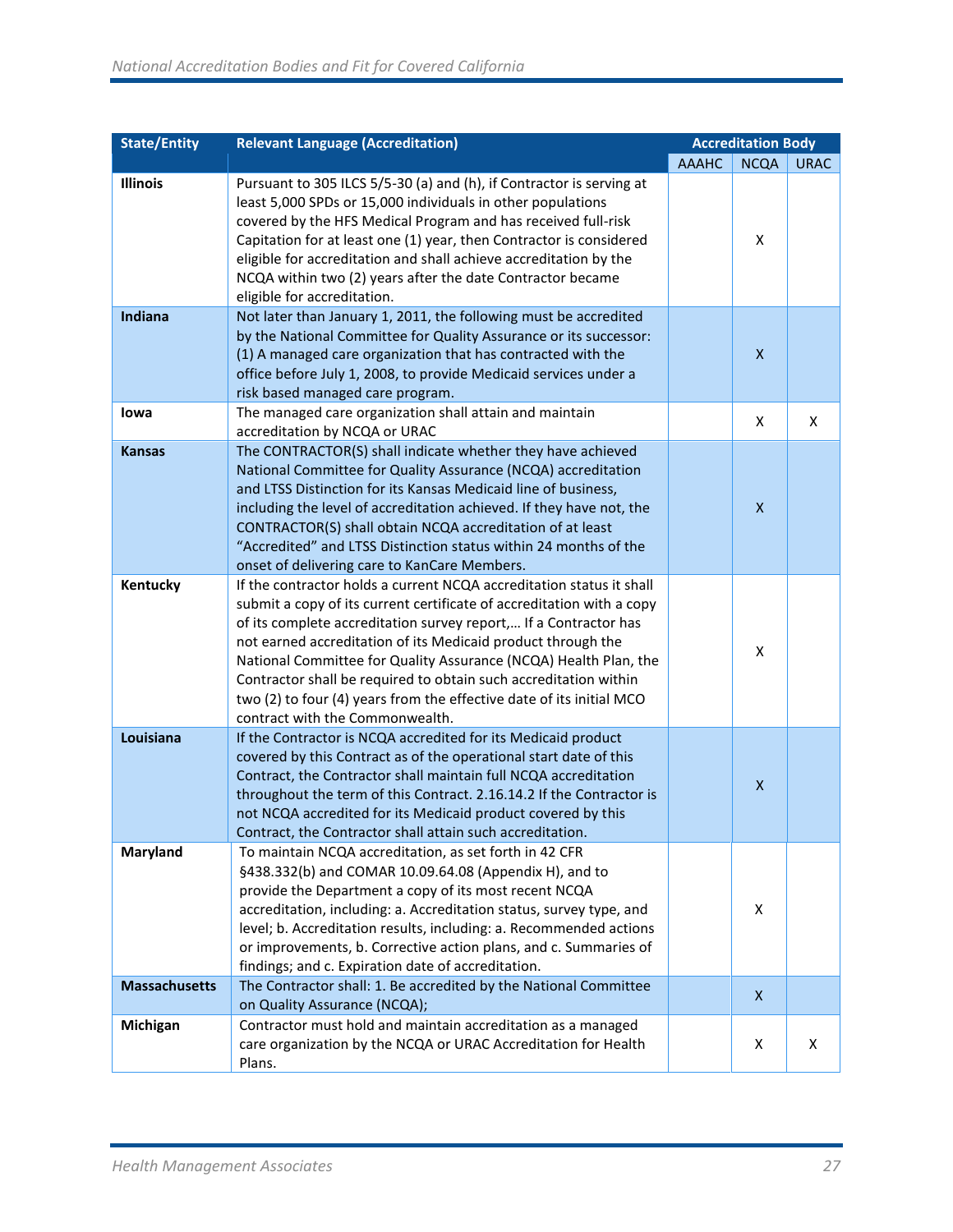| <b>State/Entity</b>     | <b>Relevant Language (Accreditation)</b>                                                                                                                                                                                                                                                                                                                                                                                                            |              | <b>Accreditation Body</b> |             |
|-------------------------|-----------------------------------------------------------------------------------------------------------------------------------------------------------------------------------------------------------------------------------------------------------------------------------------------------------------------------------------------------------------------------------------------------------------------------------------------------|--------------|---------------------------|-------------|
|                         |                                                                                                                                                                                                                                                                                                                                                                                                                                                     | <b>AAAHC</b> | <b>NCQA</b>               | <b>URAC</b> |
| Minnesota               | A health carrier that has obtained accreditation through the URAC<br>for network management; quality improvement; credentialing;<br>member protection; and utilization management, or has achieved<br>an excellent or commendable level ranking from the National<br>Committee for Quality Assurance (NCQA), shall be deemed to<br>meet the requirements of subdivision 1.                                                                          |              | X                         | X           |
| <b>Mississippi</b>      | The Contractor shall be accredited by the National Committee for<br>Quality Assurance (NCQA) and provide to the Division, on an<br>annual basis, any and all documents related to achieving such<br>accreditation. The Division reserves the right to post accreditation<br>status publicly on its website in accordance with 42 C.F.R. §<br>438.332. Accreditation status may also be posted to the related<br>website operated by the Contractor. |              | X                         |             |
| Missouri                | The health plan shall obtain health plan accreditation, at a level of<br>"accredited" or better, for the MO HealthNet product from NCQA<br>within twenty-four (24) months of the first day of the effective<br>date of the contract. The health plan shall maintain such<br>accreditation thereafter and throughout the duration of the<br>contract.                                                                                                |              | X                         |             |
| <b>Montana</b>          | A health carrier whose managed care plan has been accredited by<br>a nationally recognized accrediting organization shall annually<br>provide a copy of the accreditation and the accrediting standards<br>used by the accrediting organization to the department.                                                                                                                                                                                  |              |                           |             |
| <b>Nebraska</b>         | The MCO must attain health plan accreditation from the National<br>Committee for Quality Assurance (NCQA). If the MCO is not<br>currently accredited by NCQA, the MCO must attain NCQA<br>accreditation within 18 months of the contract award.                                                                                                                                                                                                     |              | X                         |             |
| <b>Nevada</b>           | Currently, the Division requires that MCO vendors be accredited<br>by any nationally recognized organization that provides an<br>independent assessment of the quality of care provided by the<br>vendor The Division is considering requiring future Nevada<br>Medicaid MCO vendors to be accredited by NCQA.                                                                                                                                      |              |                           |             |
| <b>New</b><br>Hampshire | The MCOs shall be required to be accredited by NCQA, including<br>all applicable Medicaid Standards and Guidelines and the MCOs<br>must authorize NCQA to provide DHHS a copy of its most recent<br>accreditation review,                                                                                                                                                                                                                           |              | х                         |             |
| <b>New Jersey</b>       | Each HMO shall submit, as part of the comprehensive assessment<br>review process, evidence of the most recent external quality audit<br>that has been conducted within three years of the date of the<br>comprehensive assessment review.                                                                                                                                                                                                           |              |                           |             |
| <b>New Mexico</b>       | Nothing in this section shall prohibit a managed health care plan<br>from submitting accreditation by a nationally recognized<br>accrediting entity as evidence of compliance with the<br>requirements of this section.                                                                                                                                                                                                                             |              |                           |             |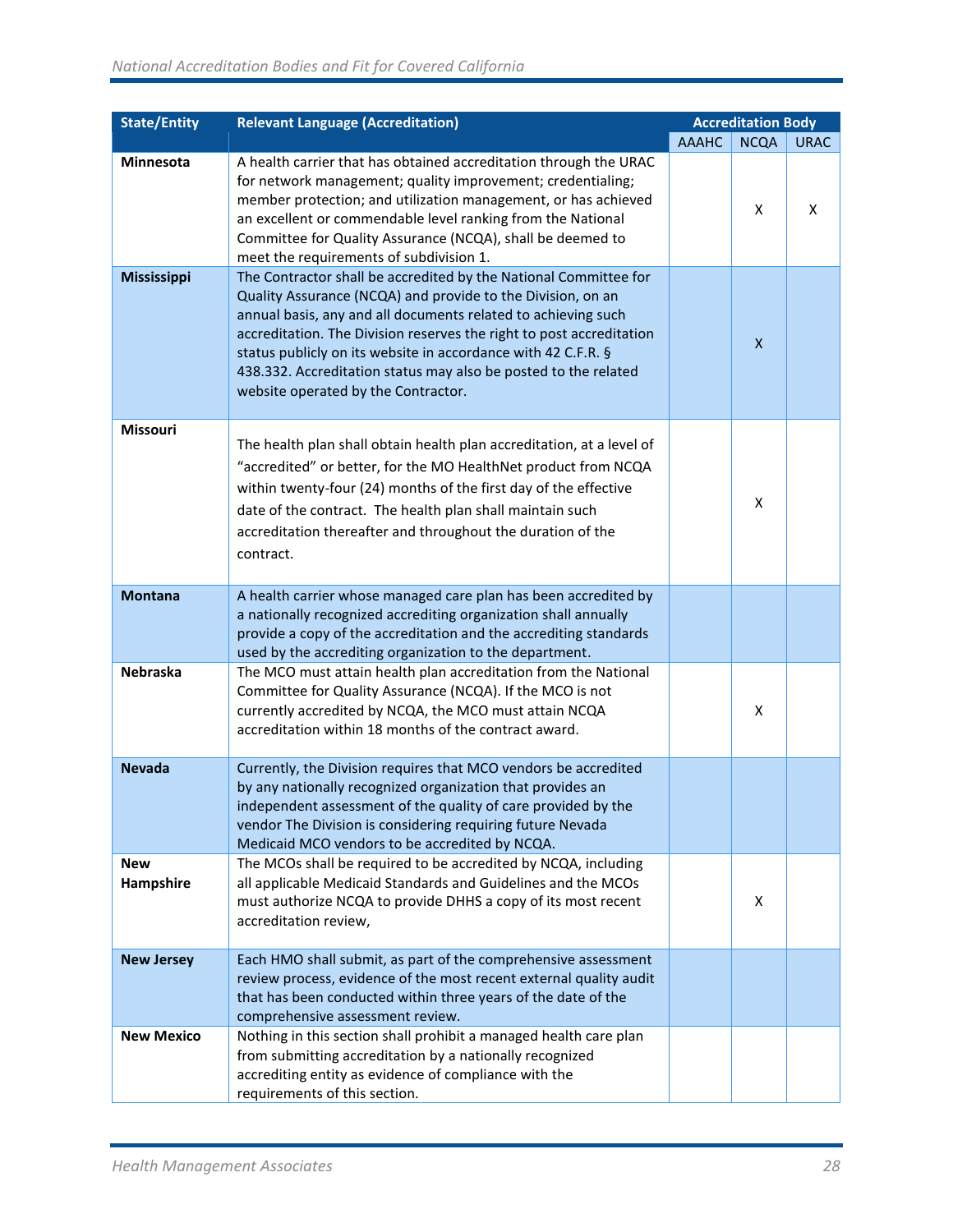| <b>State/Entity</b>   | <b>Relevant Language (Accreditation)</b>                                                                                                                                                                                                                                                                                                                                                                                                                                                                                                                                                                                                                                                                               |              | <b>Accreditation Body</b> |             |
|-----------------------|------------------------------------------------------------------------------------------------------------------------------------------------------------------------------------------------------------------------------------------------------------------------------------------------------------------------------------------------------------------------------------------------------------------------------------------------------------------------------------------------------------------------------------------------------------------------------------------------------------------------------------------------------------------------------------------------------------------------|--------------|---------------------------|-------------|
|                       |                                                                                                                                                                                                                                                                                                                                                                                                                                                                                                                                                                                                                                                                                                                        | <b>AAAHC</b> | <b>NCQA</b>               | <b>URAC</b> |
| <b>North Carolina</b> | a. The PHP shall achieve accreditation by NCQA by the end of<br>Contract Year 3.<br>b. The PHP shall achieve NCQA LTSS Distinction by the end of<br>Contract year 3.                                                                                                                                                                                                                                                                                                                                                                                                                                                                                                                                                   |              | X                         |             |
| <b>North Dakota</b>   | MCO shall inform STATE whether it has been accredited by a<br>private independent accrediting entity and MCO must authorize<br>the private accrediting entity to provide STATE a copy of its most<br>recent accreditation review,                                                                                                                                                                                                                                                                                                                                                                                                                                                                                      |              |                           |             |
| Ohio                  | The MCP shall hold and maintain, or shall be actively seeking and<br>working towards, accreditation by the NCQA for the Ohio<br>Medicaid line of business.                                                                                                                                                                                                                                                                                                                                                                                                                                                                                                                                                             |              | X                         |             |
| Pennsylvania          | Obtain accreditation by a nationally recognized organization, such<br>as National Committee of Quality Assurance (NCQA). 1. The PH-<br>MCO must demonstrate evidence by submitting to the<br>Department accreditation survey type and level, results of survey<br>including recommendations actions and/or improvements,<br>corrective action plans, and summaries of findings conducted by<br>the accrediting national recognized organization.                                                                                                                                                                                                                                                                       |              | $\pmb{\mathsf{X}}$        |             |
| <b>Rhode Island</b>   | Is accredited by the National Committee for Quality Assurance<br>(NCQA) as a Medicaid Managed Care Organization                                                                                                                                                                                                                                                                                                                                                                                                                                                                                                                                                                                                        |              | X                         |             |
| <b>South Carolina</b> | The CONTRACTOR shall: 15.7.1. Achieve at a minimum<br>"Accredited" status from NCQA within one (1) year of the effective<br>date of this contract or within four years of entering the South<br>Carolina Medicaid market, whichever comes first. 15.7.2. Secure,<br>at a minimum, Interim Health Plan Accreditation status from NCQA<br>prior to contracting with the Department. 15.7.3. In addition to<br>the Interim Health Plan Status Accreditation status provision, the<br>CONTRACTOR must continue its pursuit to achieve "Accredited"<br>status within the timeframe detailed in this Section of the<br>contract. 15.7.4. Maintain the "Accredited" status accreditation<br>through the term of the contract. |              | X                         |             |
| <b>Tennessee</b>      | The CONTRACTOR shall maintain NCQA accreditation throughout<br>the period of this Agreement.                                                                                                                                                                                                                                                                                                                                                                                                                                                                                                                                                                                                                           |              | X                         |             |
| <b>Texas</b>          | A health benefit plan issuer is presumed to be in compliance with<br>state statutory and regulatory requirements if the health benefit<br>plan issuer has received nonconditional accreditation by a national<br>accreditation organization.                                                                                                                                                                                                                                                                                                                                                                                                                                                                           |              |                           |             |
| Utah                  | The Contractor shall inform the Department whether it has been<br>accredited by a private independent accrediting entity.                                                                                                                                                                                                                                                                                                                                                                                                                                                                                                                                                                                              |              |                           |             |
| <b>Vermont</b>        | Each managed care organization shall be accredited by a national<br>independent accreditation organization approved by the<br>Commissioner.                                                                                                                                                                                                                                                                                                                                                                                                                                                                                                                                                                            |              |                           |             |
| Virginia              | As specified in 42 C.F.R. § 438.332, the Contractor must obtain and<br>retain health plan accreditation by the National Committee for<br>Quality Assurance (NCQA).                                                                                                                                                                                                                                                                                                                                                                                                                                                                                                                                                     |              | X                         |             |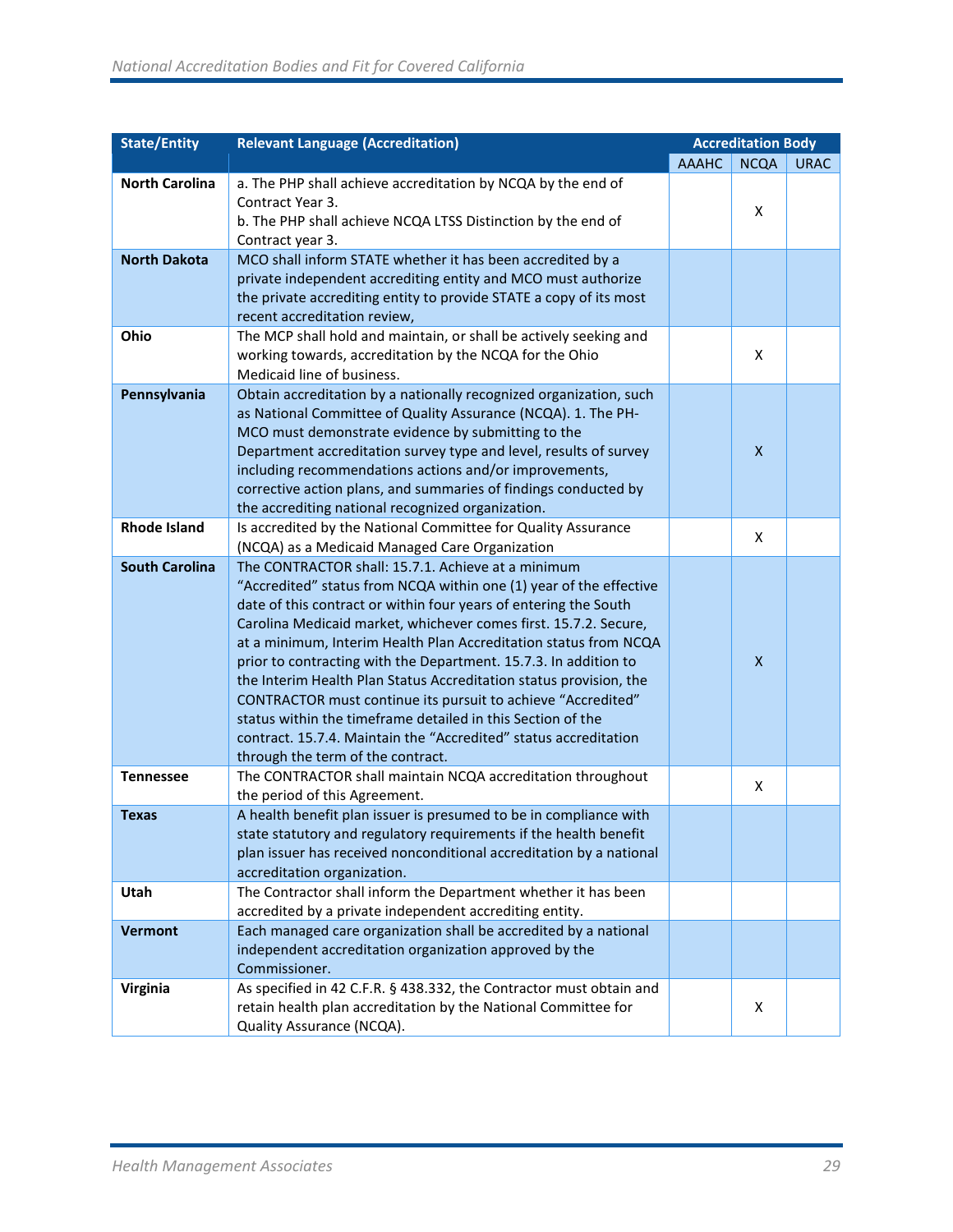| <b>State/Entity</b>  | <b>Relevant Language (Accreditation)</b>                                                                                                                                                                                                       | <b>Accreditation Body</b> |             |             |
|----------------------|------------------------------------------------------------------------------------------------------------------------------------------------------------------------------------------------------------------------------------------------|---------------------------|-------------|-------------|
|                      |                                                                                                                                                                                                                                                | <b>AAAHC</b>              | <b>NCQA</b> | <b>URAC</b> |
| Washington           | The Contractor shall have and maintain NCQA accreditation at a<br>level of "accredited" or better.                                                                                                                                             |                           | x           |             |
| <b>West Virginia</b> | The MCO must achieve or maintain accreditation from the NCQA<br>for their Medicaid lines of business by the beginning of each<br>Contract year. The MCO must keep current accreditation from the<br>NCQA for their Medicaid lines of business. |                           | X           |             |

# **Citations: Accreditation**

| <b>State/Entity</b>  | <b>Citation</b>                                                                                                                                   |
|----------------------|---------------------------------------------------------------------------------------------------------------------------------------------------|
| <b>US DHHS</b>       | https://www.gpo.gov/fdsys/pkg/FR-2012-11-23/pdf/2012-28440.pdf                                                                                    |
| <b>US OPM</b>        | https://www.gpo.gov/fdsys/pkg/FR-2013-03-11/pdf/2013-04954.pdf                                                                                    |
| <b>California</b>    | https://www.dhcs.ca.gov/provgovpart/Pages/MMCDBoilerplateContracts.aspx                                                                           |
| Connecticut          | https://codes.findlaw.com/ct/title-38a-insurance/ct-gen-st-sect-38a-472f.html                                                                     |
| <b>Delaware</b>      | https://regulations.delaware.gov/AdminCode/title18/1400/1403.shtml                                                                                |
| <b>District of</b>   | https://dhcf.dc.gov/sites/default/files/dc/sites/dhcf/page_content/attachments/DHCF%20Q                                                           |
| Columbia             | uality%20Strategy%20DRAFT%20%282%29.pdf                                                                                                           |
| <b>Florida</b>       | http://www.leg.state.fl.us/Statutes/index.cfm?App_mode=Display_Statute&Search_String=&<br>URL=0600-0699/0641/Sections/0641.512.html               |
| Georgia              | https://medicaid.georgia.gov/sites/medicaid.georgia.gov/files/related_files/site_page/GF%2                                                        |
|                      | 0Contract%20-%20Generic%20%28002%29.pdf                                                                                                           |
| <b>Hawaii</b>        | https://medquest.hawaii.gov/content/dam/formsanddocuments/resources/RFP/QI-RFP-<br>Final-Clean-SC12.pdf                                           |
| Illinois             | https://www.illinois.gov/hfs/SiteCollectionDocuments/2018MODELCONTRACTadministration<br>copy.pdf                                                  |
| Indiana              | http://iga.in.gov/legislative/laws/2018/ic/titles/012/#12-15-30-4                                                                                 |
| lowa                 | https://www.legis.iowa.gov/docs/iac/rule/01-06-2016.441.73.2.pdf                                                                                  |
| <b>Kansas</b>        | https://www.admin.ks.gov/offices/procurement-and-contracts/kancare-award                                                                          |
| Kentucky             | https://chfs.ky.gov/agencies/dms/dpqo/Documents/1%20Aetna%20-                                                                                     |
|                      | %20Full%20FY20%20Renewal%20with%20April%20Rates.pdf                                                                                               |
| Louisiana            | http://ldh.la.gov/assets/medicaid/RFP_Documents/RFP3/AppendixB.pdf                                                                                |
| <b>Maryland</b>      | https://mmcp.health.maryland.gov/healthchoice/Documents/MCO%20Agreement%202019                                                                    |
|                      | %20for%20CY%202019%20MCO%20file.pdf                                                                                                               |
| <b>Massachusetts</b> | https://www.mass.gov/files/documents/2017/11/17/accountable-care-partnership-plan-                                                                |
|                      | model-contract 0.pdf                                                                                                                              |
| Michigan             | https://www.michigan.gov/documents/contract 7696 7.pdf                                                                                            |
| <b>Minnesota</b>     | https://www.revisor.mn.gov/statutes/cite/62K.12                                                                                                   |
| Mississippi          | https://medicaid.ms.gov/wp-content/uploads/2018/03/MSCAN-Contract-Jul2017-June2020-                                                               |
|                      | UHC.pdf                                                                                                                                           |
| <b>Missouri</b>      | https://dss.mo.gov/business-processes/managed-care/                                                                                               |
| <b>Montana</b>       | https://leg.mt.gov/bills/mca/title 0330/chapter 0360/part 0030/section 0010/0330-0360-                                                            |
| <b>Nebraska</b>      | 0030-0010.html                                                                                                                                    |
| <b>Nevada</b>        | http://das.nebraska.gov/materiel/purchasing/5151/5151.html<br>http://dhcfp.nv.gov/uploadedFiles/dhcfpnvgov/content/Public/AdminSupport/MC Enhance |
|                      | ment Request Public Engagement 1.2020.pdf                                                                                                         |
| <b>New</b>           |                                                                                                                                                   |
| <b>Hampshire</b>     | https://www.dhhs.nh.gov/ombp/medicaid/mcm-procurement.htm                                                                                         |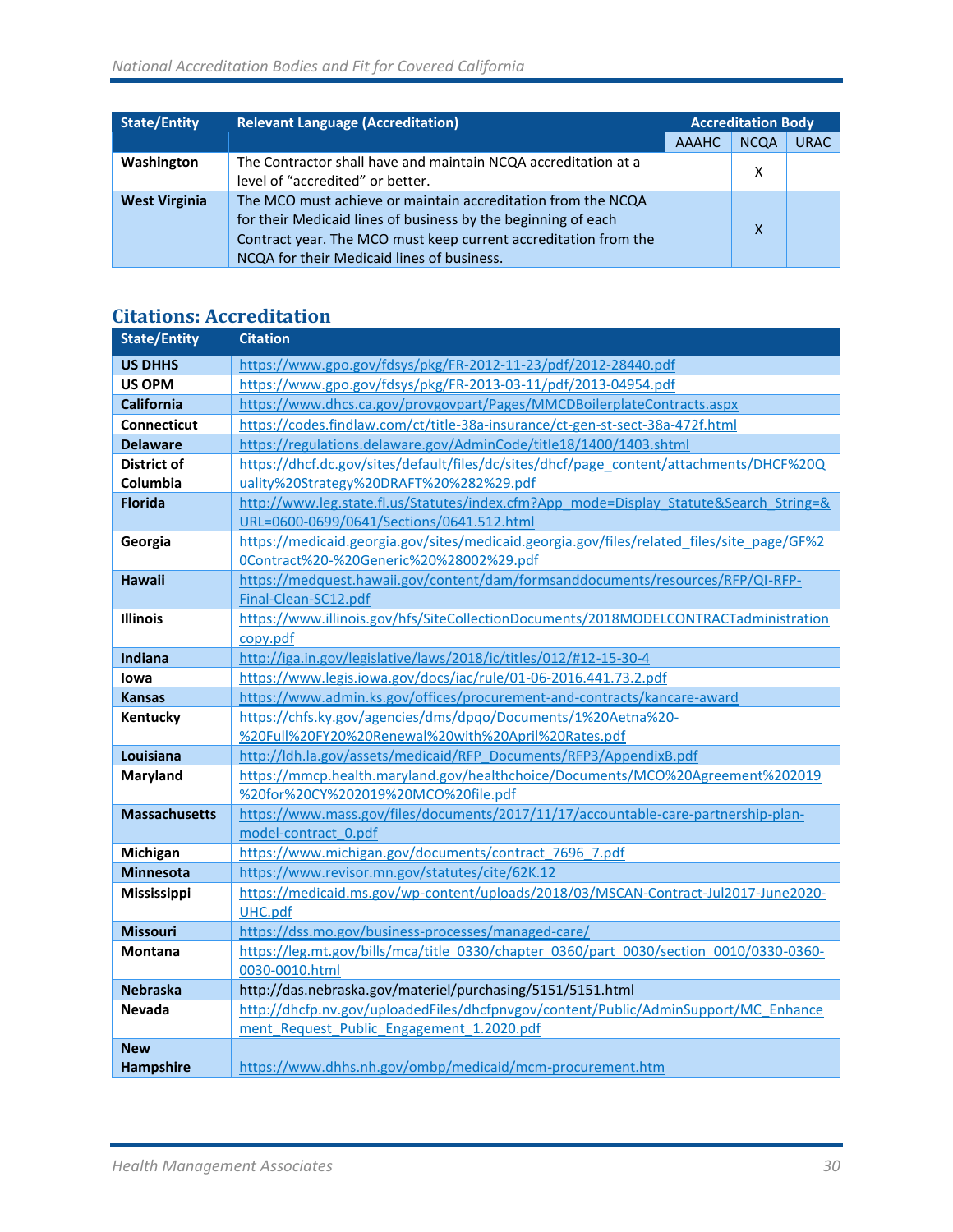### *National Accreditation Bodies and Fit for Covered California*

| <b>State/Entity</b>   | <b>Citation</b>                                                                            |
|-----------------------|--------------------------------------------------------------------------------------------|
| <b>New Jersey</b>     | https://casetext.com/regulation/new-jersey-administrative-code/title-11-insurance/chapter- |
|                       | 24-health-maintenance-organizations/subchapter-7-continuous-quality-                       |
|                       | improvement/section-1124-72-external-quality-audit                                         |
| <b>New Mexico</b>     | http://164.64.110.239/nmac/parts/title13/13.010.0022.htm                                   |
| <b>North Carolina</b> | https://files.nc.gov/ncdma/Contract--30-190029-DHB-Prepaid-Health-Plan-Services.pdf        |
| <b>North Dakota</b>   | https://www.nd.gov/dhs/services//survey-mco-medicaid-expansion.pdf                         |
| Ohio                  | https://medicaid.ohio.gov/Portals/0/Providers/ProviderTypes/Managed%20Care/Provider%2      |
|                       | OAgreements/Medicaid-Managed-Care-Generic-PA.pdf                                           |
| Pennsylvania          | http://www.healthchoices.pa.gov/cs/groups/webcontent/documents/document/p 040149.          |
|                       | pdf                                                                                        |
| <b>Rhode Island</b>   | http://www.eohhs.ri.gov/LinkClick.aspx?fileticket=Xg4aJSQkl M%3d&portalid=0                |
| <b>South Carolina</b> | https://msp.scdhhs.gov/managedcare/sites/default/files/2018%20MCO%20Contract%20-           |
|                       | %20Amendment%20IV%20Final.pdf                                                              |
| <b>Tennessee</b>      | https://www.tn.gov/content/dam/tn/tenncare/documents2/vshp.pdf                             |
| <b>Texas</b>          | https://statutes.capitol.texas.gov/Docs/IN/htm/IN.847.htm#847.005                          |
| Utah                  | https://medicaid.utah.gov/Documents/pdfs/managedcare/ACO%20-                               |
|                       | %20Healthy%20U%20Medicaid Redacted%202018-01-01%20-%20182700622.pdf                        |
| <b>Vermont</b>        | https://legislature.vermont.gov/statutes/section/18/221/09414                              |
| Virginia              | http://www.dmas.virginia.gov/files/links/2325/Final%20Expansion%20Amendment%20Meda         |
|                       | llion%204.0%20Contract%202018.pdf                                                          |
| Washington            | https://www.hca.wa.gov/assets/billers-and-                                                 |
|                       | providers/ipbh fullyintegratedcare medicaid.pdf                                            |
| <b>West Virginia</b>  | https://dhhr.wv.gov/bms/Members/Managed%20Care/MCOcontracts/Documents/WV_SFY2              |
|                       | 0 MCO Model Contract v9.pdf                                                                |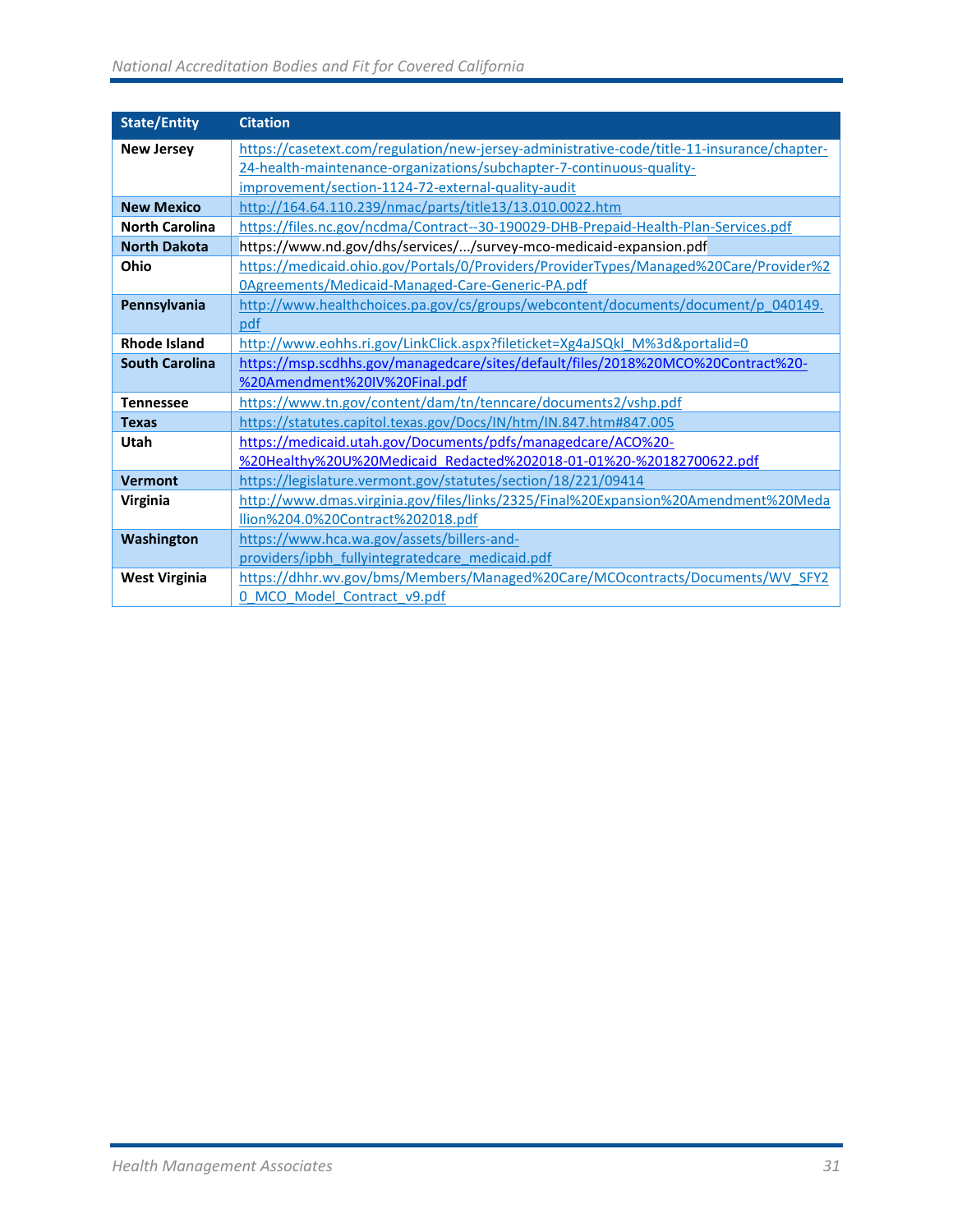# **Endorsements: Utilization Management**

| <b>State/Entity</b>           | <b>Relevant Language (Utilization Management)</b>                                                                                                                                                                                                                                                                                                                       | <b>Accreditation Body</b> |                           |              |
|-------------------------------|-------------------------------------------------------------------------------------------------------------------------------------------------------------------------------------------------------------------------------------------------------------------------------------------------------------------------------------------------------------------------|---------------------------|---------------------------|--------------|
|                               |                                                                                                                                                                                                                                                                                                                                                                         | <b>AAAHC</b>              | <b>NCQA</b>               | <b>URAC</b>  |
| Alabama                       | The purposes of this chapter are to promote the delivery of quality<br>health care in a cost-effective manner and assure that utilization<br>review agents adhere to reasonable standards for conducting<br>utilization review. UTILIZATION REVIEW AGENT Any entity that has<br>a current accreditation from the Utilization Review Accreditation<br>Commission (URAC). |                           |                           | X            |
| <b>Arizona</b>                | A person is exempt from the provisions of this article if the person is<br>accredited by the utilization review accreditation commission, the<br>national committee for quality assurance or any other nationally<br>recognized accreditation process recognized by the director.                                                                                       |                           | $\mathsf{x}$              | X            |
| Georgia                       | Any managed care entity or contractor providing utilization review<br>services for a managed care plan may be deemed compliant by the<br>Commissioner only if such entity or contractor is an applicant that<br>has been accredited by URAC.                                                                                                                            |                           |                           | Χ            |
| <b>Illinois</b>               | No person may conduct a utilization review program in this State<br>unless once every 2 years the person registers the utilization review<br>program with the Department and certifies compliance with the<br>Health Utilization Management Standards of URAC or AAAHC.                                                                                                 | $\mathsf{x}$              |                           | $\mathsf{x}$ |
| Minnesota                     | The MCO shall adopt a utilization management structure consistent<br>with state and federal regulations and current NCQA "Standards and<br>Guidelines for the Accreditation of Health Plans."                                                                                                                                                                           |                           | X                         |              |
| <b>Missouri</b>               | A health carrier may satisfy the requirements of section (1) by<br>implementing the most recent utilization review program document<br>it has submitted to either URAC or NCQA for certification, or to any<br>similar entity.                                                                                                                                          |                           | $\boldsymbol{\mathsf{X}}$ | $\mathsf{x}$ |
| <b>Nebraska</b>               | Documentation that the applicant has received approval or<br>accreditation by URAC, or a similar organization which has standards<br>for utilization review agents that are substantially similar to the<br>standards of URAC, and which has been approved by the director.                                                                                             |                           |                           | X            |
| <b>New</b><br>Hampshire       | Each person, partnership, or corporation licensed under this chapter<br>shall adopt as the minimal acceptable standards for licensure either<br>the URAC standards, the NCQA standards, or other similar standards<br>acceptable to the commissioner.                                                                                                                   |                           | $\boldsymbol{\mathsf{X}}$ | X            |
| <b>North</b><br><b>Dakota</b> | However, the commissioner may find that the standards in this<br>section have been met if the utilization review agent has received<br>approval or accreditation by a utilization review accreditation<br>organization.                                                                                                                                                 |                           |                           |              |
| Pennsylvania                  | The application for a CRE shall contain evidence of approval,<br>certification or accreditation received by a Nationally recognized<br>accrediting body in the area of UR, if it has secured the approval,<br>certification or accreditation.                                                                                                                           |                           |                           |              |
| <b>Rhode Island</b>           | Is certified by a nationally known health utilization management<br>organization                                                                                                                                                                                                                                                                                        |                           |                           |              |
| <b>Tennessee</b>              | Utilization review programs for the mental health and chemical<br>dependency care must comply with the most recent requirements of<br>nationally recognized utilization review accrediting bodies.                                                                                                                                                                      |                           | X                         | X            |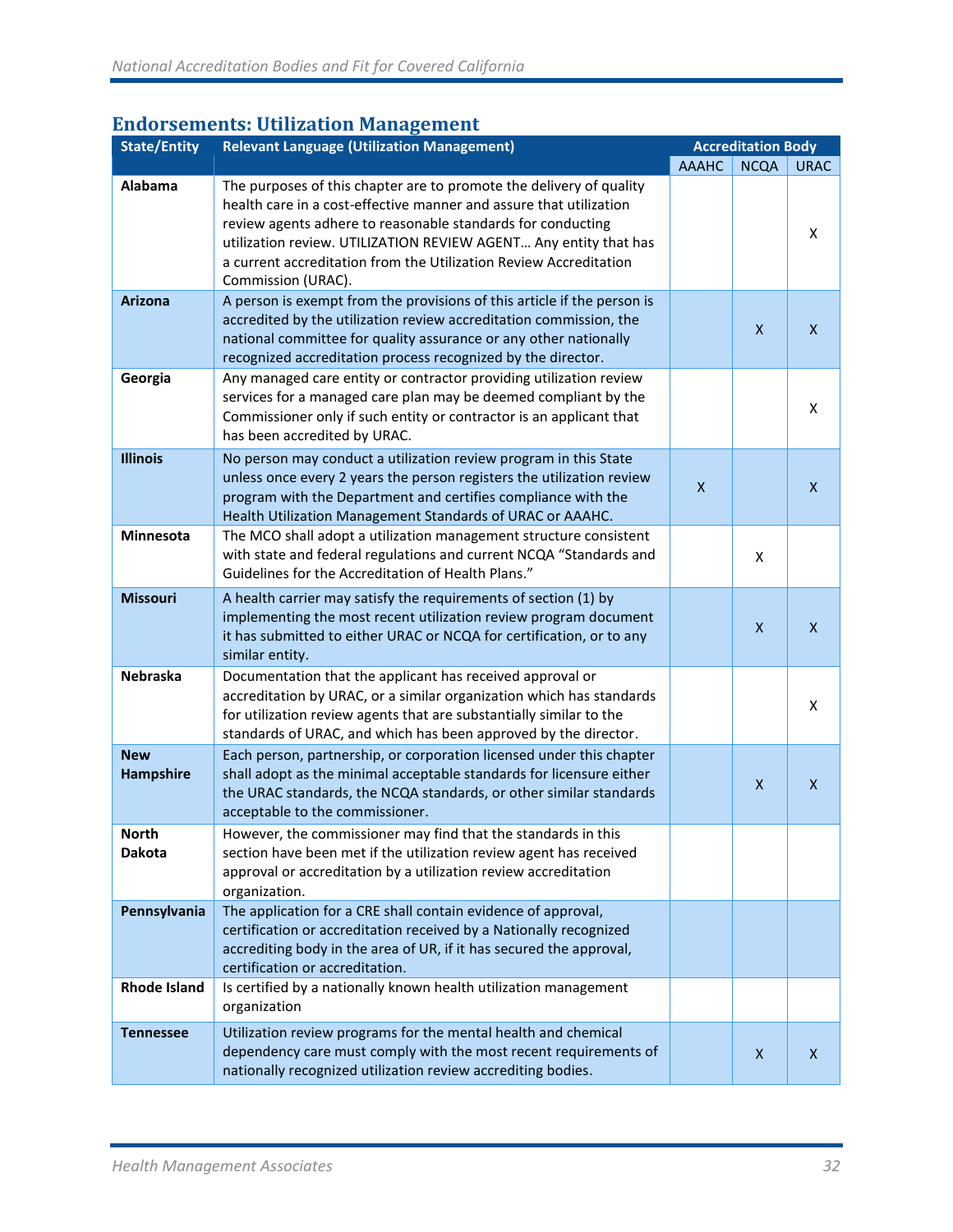| <b>State/Entity</b> | <b>Relevant Language (Utilization Management)</b>                                                                                                                                                                                                                                                                                                                                                                                                             | <b>Accreditation Body</b> |             |             |
|---------------------|---------------------------------------------------------------------------------------------------------------------------------------------------------------------------------------------------------------------------------------------------------------------------------------------------------------------------------------------------------------------------------------------------------------------------------------------------------------|---------------------------|-------------|-------------|
|                     |                                                                                                                                                                                                                                                                                                                                                                                                                                                               | <b>AAAHC</b>              | <b>NCQA</b> | <b>URAC</b> |
| Virginia            | The program shall reflect the standards for utilization management<br>from the most current NCQA Standards.                                                                                                                                                                                                                                                                                                                                                   |                           | x           |             |
| Washington          | Each carrier must establish and implement a comprehensive process<br>for the review of adverse benefit determinations. The process must<br>offer an appellant the opportunity for both internal review and<br>external review of an adverse benefit determination. The process<br>must meet accepted national certification standards such as those<br>used by the National Committee for Quality Assurance, except as<br>otherwise required by this chapter. |                           | X           |             |

# **Citations: Utilization Management**

| <b>State/Entity</b> | <b>Citation</b>                                                                       |
|---------------------|---------------------------------------------------------------------------------------|
| <b>Alabama</b>      | http://www.alabamapublichealth.gov/mcc/assets/URLaw.pdf                               |
| Arizona             | https://www.azleg.gov/viewdocument/?docName=http%3A%2F%2Fwww.azleg.gov%2Fars%         |
|                     | 2F20%2F02502.htm                                                                      |
| Georgia             | http://rules.sos.ga.gov/gac/120-2-80?urlRedirected=yes&data=admin&lookingfor=120-2-80 |
| <b>Illinois</b>     | http://www.ilga.gov/legislation/ilcs/fulltext.asp?DocName=021501340K85                |
| <b>Minnesota</b>    | https://mn.gov/dhs/assets/2020-fc-model-contract_tcm1053-413653.pdf                   |
| <b>Missouri</b>     | https://www.sos.mo.gov/cmsimages/adrules/csr/current/20csr/20c400-10.pdf              |
| <b>Nebraska</b>     | https://nebraskalegislature.gov/laws/statutes.php?statute=44-5420                     |
| <b>New</b>          |                                                                                       |
| Hampshire           | http://www.gencourt.state.nh.us/rsa/html/xxxvii/420-e/420-e-mrg.htm                   |
| <b>North Dakota</b> | https://www.legis.nd.gov/cencode/t26-1c26-4.pdf                                       |
| Pennsylvania        | http://www.pacodeandbulletin.gov/Display/pacode?file=/secure/pacode/data/028/chapter9 |
|                     | /s9.743.html&d=reduce                                                                 |
| <b>Rhode Island</b> | http://www.eohhs.ri.gov/LinkClick.aspx?fileticket=Xg4aJSQkl M%3d&portalid=0           |
| Tennessee           | https://bit.ly/3dsCFRM                                                                |
| <b>Virginia</b>     | http://www.dmas.virginia.gov/files/links/2325/Final%20Expansion%20Amendment%20Meda    |
|                     | llion%204.0%20Contract%202018.pdf                                                     |
| Washington          | https://apps.leg.wa.gov/wac/default.aspx?cite=284-43-3030                             |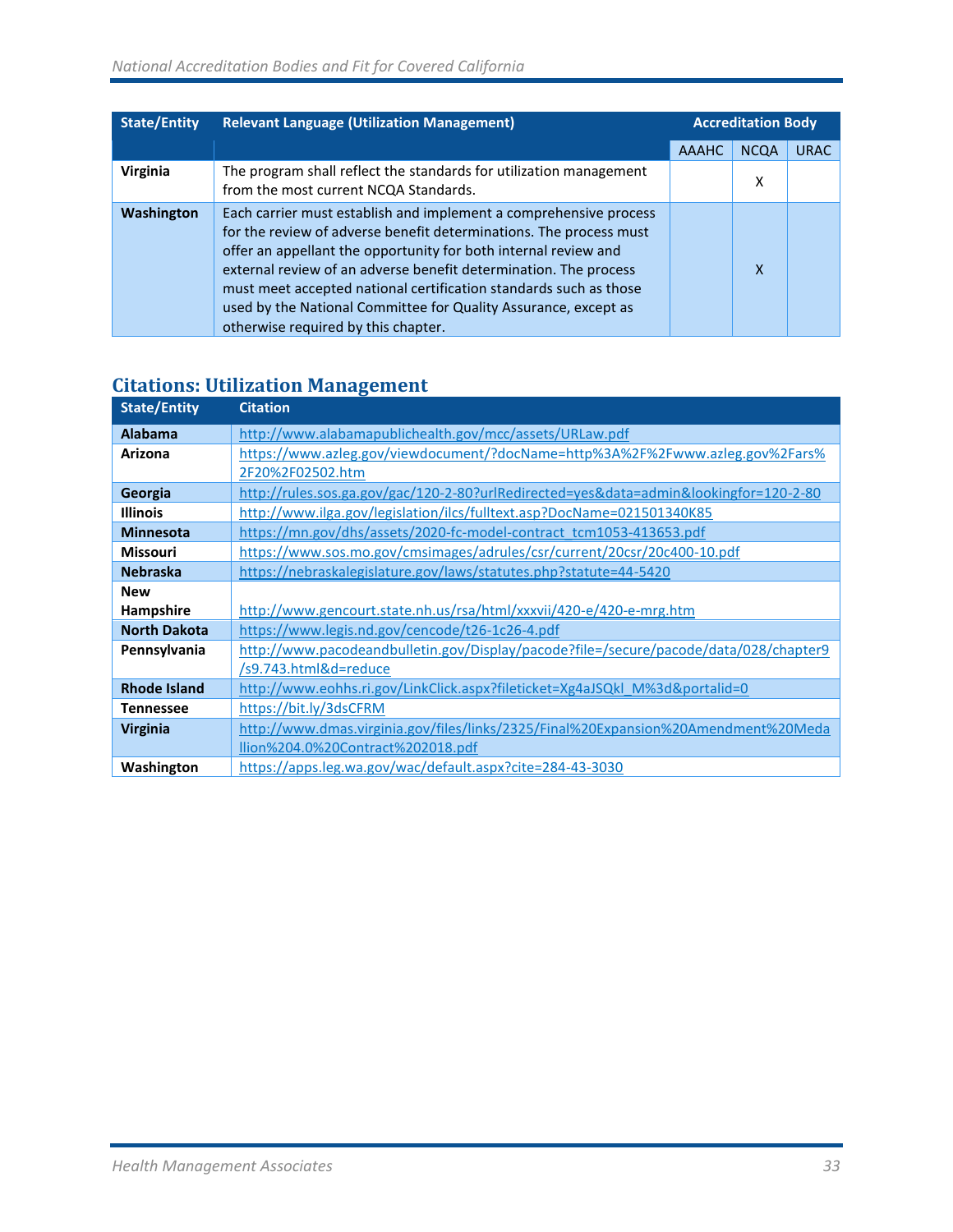# **Other Endorsements**

| <b>State/Entity</b>             | <b>Relevant Language (Other Endorsements)</b>                                                                                                                                                                                                                                                                                                                                                                                                                                                                                                                                                                                               |              | <b>Accreditation Body</b> |             |
|---------------------------------|---------------------------------------------------------------------------------------------------------------------------------------------------------------------------------------------------------------------------------------------------------------------------------------------------------------------------------------------------------------------------------------------------------------------------------------------------------------------------------------------------------------------------------------------------------------------------------------------------------------------------------------------|--------------|---------------------------|-------------|
|                                 |                                                                                                                                                                                                                                                                                                                                                                                                                                                                                                                                                                                                                                             | <b>AAAHC</b> | <b>NCQA</b>               | <b>URAC</b> |
| <b>HHS</b>                      | This notice announces our decision to renew the Medicare<br>Advantage "deeming authority" of URAC for health maintenance<br>organizations and preferred provider organizations for a term of 6<br>years. (2019-2025)                                                                                                                                                                                                                                                                                                                                                                                                                        |              |                           | X           |
| <b>California</b>               | If Contractor has received a rating of "Excellent", "Commendable",<br>or "Accredited" from NCQA, the Contractor shall be "deemed" to<br>meet the DHCS requirements for credentialing and will be exempt<br>from the DHCS medical review audit of Credentialing. Deeming of<br>credentialing certification from other private credentialing<br>organizations will be reviewed by DHCS on an individual basis.                                                                                                                                                                                                                                |              | $\boldsymbol{\mathsf{X}}$ |             |
| <b>District of</b><br>Columbia  | All MCOs must develop and maintain written policies and<br>procedures for the credentialing and re-credentialing of all network<br>providers to ensure the covered services are provided by<br>appropriately licensed and accredited providers. These policies and<br>procedures shall, at a minimum, comply with federal, state and<br>NCQA standards.                                                                                                                                                                                                                                                                                     |              | X                         |             |
| Louisiana                       | The Contractor shall provide LDH with written provider<br>credentialing and recredentialing policies that are compliant with<br>NCQA Health Plan Accreditation standards and all applicable state<br>laws as part of readiness reviews and on an annual basis.                                                                                                                                                                                                                                                                                                                                                                              |              | $\mathsf{x}$              |             |
| Michigan                        | PCMH expansion to support Population Health 1. Contractor must<br>contract with primary care practices that are recognized as Patient-<br>Centered Medical Homes by National Committee for Quality<br>Assurance (NCQA) or Blue Cross Blue Shield of Michigan Physician<br>Group Incentive Program (PGIP), Utilization Review Accreditation<br>Commission (URAC), Accreditation Association for Ambulatory<br>Health Care (AAAHC) Medical Home, The Joint Commission (TJC)<br>Primary Care Medical Home, Commission on Accreditation of<br>Rehabilitation Facilities-Health Home (CARF), or under other PCMH<br>standards approved by MDHHS. | X            | X                         | X           |
| <b>Minnesota</b>                | The MCO shall adopt a uniform credentialing and recredentialing<br>process and comply with that process consistent with state<br>regulations and current NCQA "Standards and Guidelines for the<br>Accreditation of Health Plans."                                                                                                                                                                                                                                                                                                                                                                                                          |              | $\pmb{\mathsf{X}}$        |             |
| <b>New Jersey</b>               | The State Health Benefits Commission shall ensure that every<br>contract purchased by the commission to provide benefits under<br>the State managed care plans includes a disease and chronic care<br>management plan for specified conditions meeting nationally<br>recognized accreditation standards and including specified outcome<br>measures and objectives for disease and chronic care management.                                                                                                                                                                                                                                 |              |                           |             |
| <b>North</b><br><b>Carolina</b> | Within one year of enrollment with Medicaid as a provider, the<br>provider must have achieved national accreditation with at least<br>one of the designated accrediting agencies.                                                                                                                                                                                                                                                                                                                                                                                                                                                           |              | $\mathsf{x}$              |             |
| Oregon                          | Provider policies regarding credentialing practices of individual<br>practitioners. The policies must reflect current credentialing<br>standards as defined by nationally accepted accrediting bodies such<br>as The Joint Commission, NCQA, and/or URAC;                                                                                                                                                                                                                                                                                                                                                                                   | X            | X                         |             |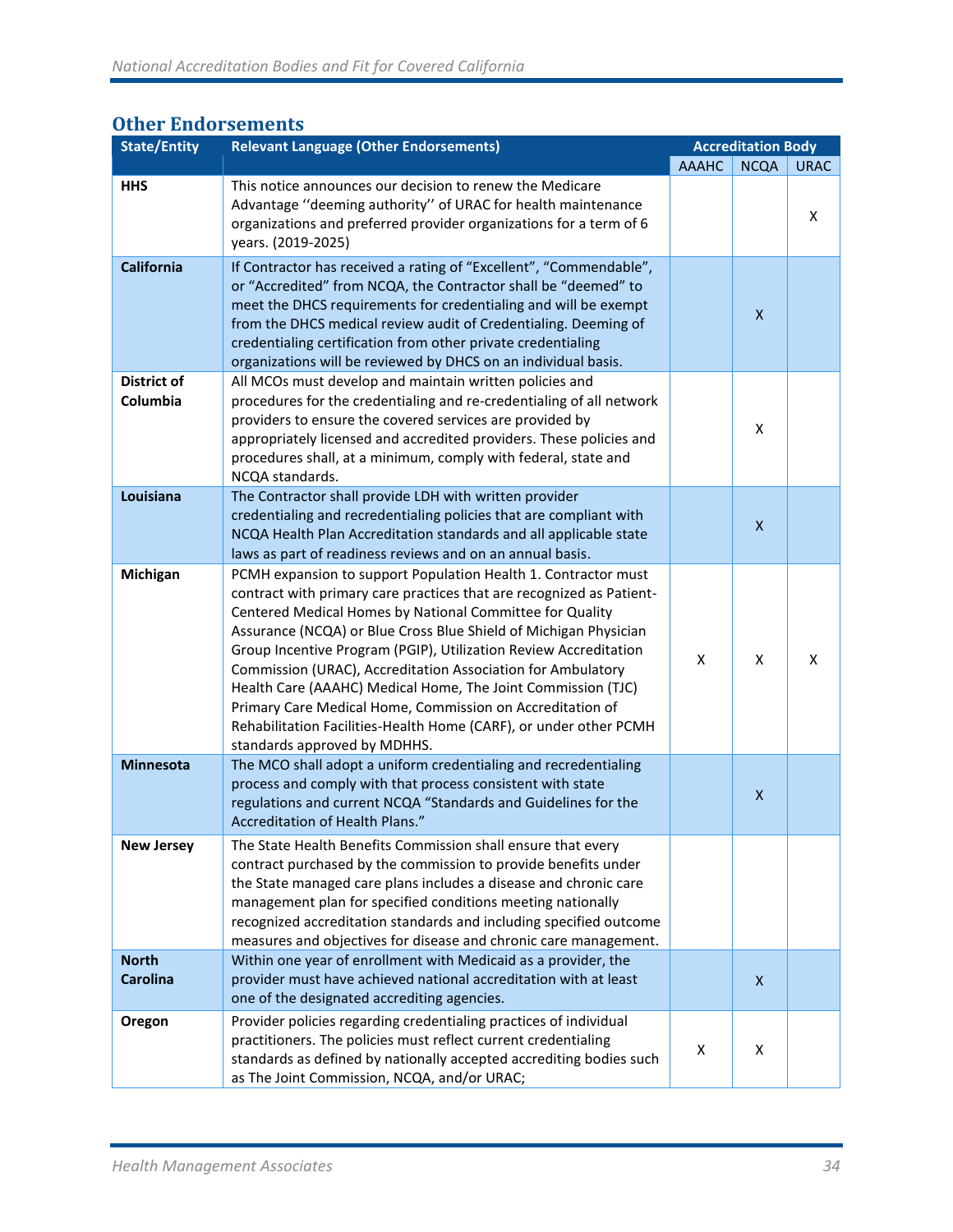| <b>State/Entity</b> | <b>Relevant Language (Other Endorsements)</b>                                                                                                                                                                                                                                                                                                                                                                                                                   |              | <b>Accreditation Body</b> |              |
|---------------------|-----------------------------------------------------------------------------------------------------------------------------------------------------------------------------------------------------------------------------------------------------------------------------------------------------------------------------------------------------------------------------------------------------------------------------------------------------------------|--------------|---------------------------|--------------|
|                     |                                                                                                                                                                                                                                                                                                                                                                                                                                                                 | <b>AAAHC</b> | <b>NCQA</b>               | <b>URAC</b>  |
| Pennsylvania        | Notwithstanding any other provision of this article to the contrary,<br>the department shall give consideration to a managed care plan's<br>demonstrated compliance with the standards and requirements set<br>forth in the "Standards for the Accreditation of Managed Care<br>Organizations" published by NCQA or other department-approved<br>quality review organizations in determining compliance with the<br>same or similar provisions of this article. | X            |                           |              |
| South               | Utilize the current NCQA Standards and Guidelines for the                                                                                                                                                                                                                                                                                                                                                                                                       |              |                           |              |
| Carolina            | Accreditation of Medicaid Managed Care Organizations for the<br>Credentialing and re-Credentialing of licensed independent<br>Providers and Provider groups (i.e., Providers not associated with a<br>delegated entity) with whom it contracts or employs and who fall<br>within its scope of authority and action.                                                                                                                                             |              |                           |              |
| <b>Tennessee</b>    | The Contractor shall utilize the current NCQA Standards and<br>Guidelines for the Accreditation of MCOs for the credentialing and<br>recredentialing of licensed independent providers and provider<br>groups with whom it contracts or employs and who fall within its<br>scope of authority and action.<br>The Contractor shall develop and maintain a Population Health<br>Program Strategy that meets or exceeds the NCQA standard PHM 1:<br>PHM Strategy.  |              | X                         |              |
| <b>Texas</b>        | Insurers will be presumed to be in compliance with statutory and<br>regulatory requirements regarding credentialing if they have<br>received nonconditional accreditation or certification by the NCQA,<br>the Joint Commission, URAC, or AAAHC.                                                                                                                                                                                                                | $\mathsf{x}$ | $\mathsf{x}$              | $\mathsf{x}$ |
| Virginia            | The Contractor shall utilize credentialing and re-credentialing<br>standards outlined by NCQA for network development and<br>maintenance.                                                                                                                                                                                                                                                                                                                       |              | X                         |              |

# **Citations: Other Endorsements**

| <b>State/Entity</b>   | <b>Citation</b>                                                                          |
|-----------------------|------------------------------------------------------------------------------------------|
| <b>HHS</b>            | https://www.govinfo.gov/content/pkg/FR-2019-05-21/pdf/2019-10586.pdf                     |
| California            | https://www.dhcs.ca.gov/provgovpart/Pages/MMCDBoilerplateContracts.aspx                  |
| <b>District of</b>    | https://dhcf.dc.gov/sites/default/files/dc/sites/dhcf/page_content/attachments/DHCF%20Qu |
| <b>Columbia</b>       | ality%20Strategy%20DRAFT%20%282%29.pdf                                                   |
| Louisiana             | http://ldh.la.gov/assets/medicaid/RFP_Documents/RFP3/AppendixB.pdf                       |
| <b>Michigan</b>       | https://www.michigan.gov/documents/contract 7696 7.pdf                                   |
| <b>Minnesota</b>      | https://mn.gov/dhs/assets/2020-fc-model-contract_tcm1053-413653.pdf                      |
| <b>New Jersey</b>     | https://law.justia.com/codes/new-jersey/2013/title-52/section-52-14-17.29l/              |
| <b>North</b>          |                                                                                          |
| Carolina              | https://files.nc.gov/ncdma/documents/files/12-B.pdf                                      |
| Oregon                | https://secure.sos.state.or.us/oard/viewSingleRule.action?ruleVrsnRsn=103214             |
| Pennsylvania          | https://www.legis.state.pa.us/WU01/LI/LI/US/PDF/1921/0/0284PDF                           |
| <b>South Carolina</b> | https://msp.scdhhs.gov/managedcare/sites/default/files/2018%20MCO%20Contract%20-         |
|                       | %20Amendment%20IV%20Final.pdf                                                            |
| <b>Tennessee</b>      | https://www.tn.gov/content/dam/tn/tenncare/documents2/vshp.pdf                           |